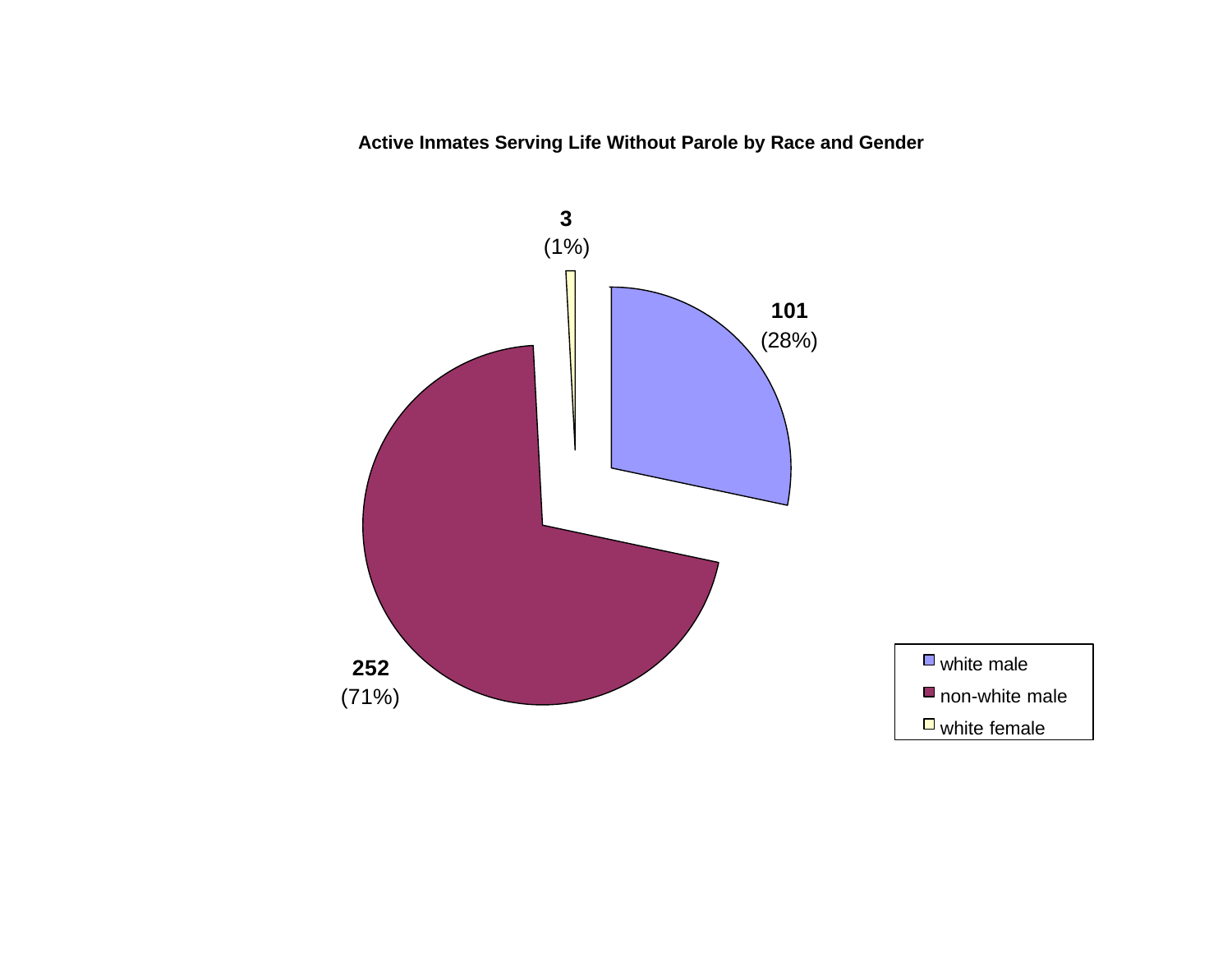### $(4%)$  (6%)  $(10%)$   $(11%)$   $(21%)$   $(49%)$  $0 -$  zero one two three four five or more

### **Active Inmates Serving Life Without Parole by Prior Incarcerations**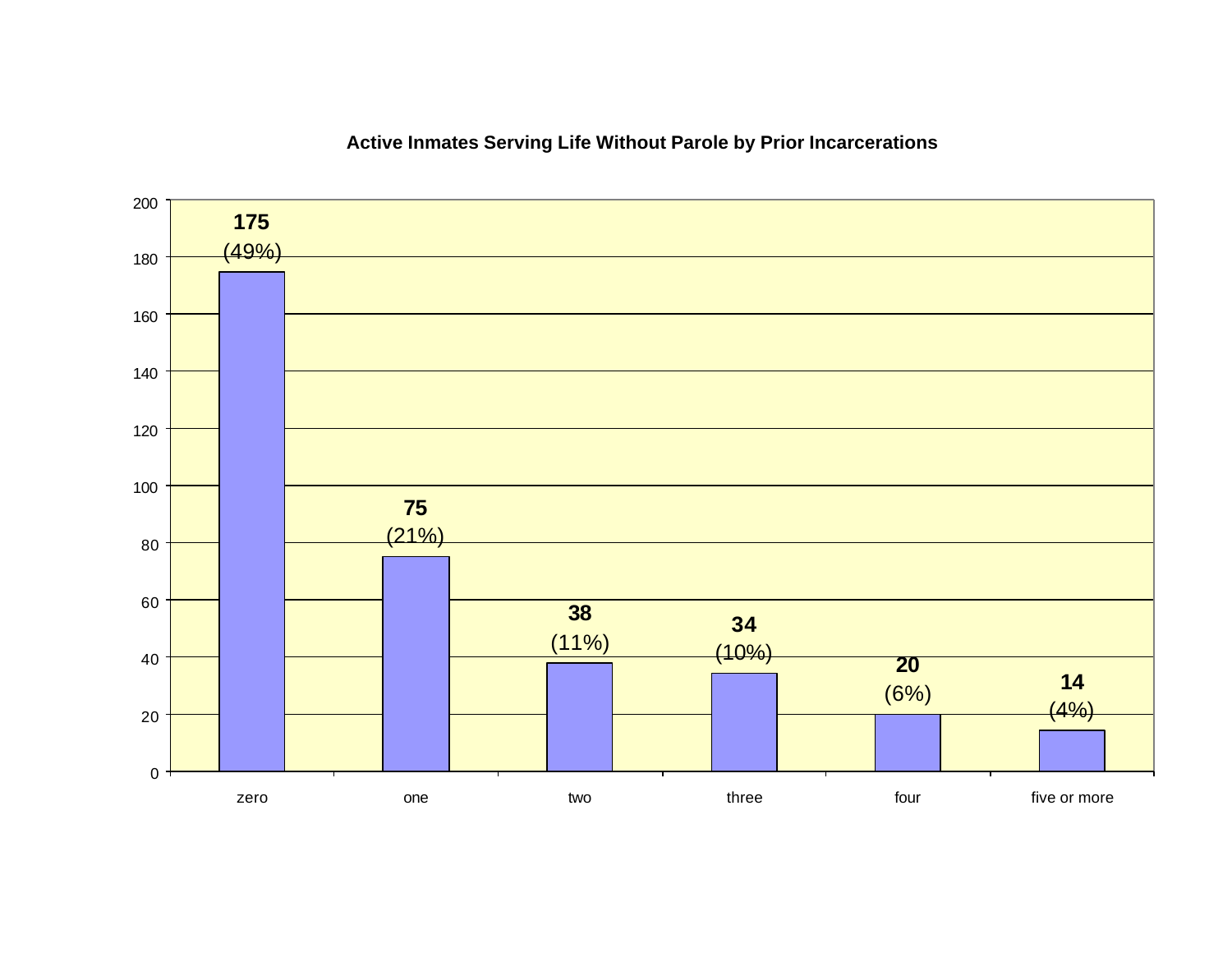## **Active Inmates Serving LWOP by Crime Type**

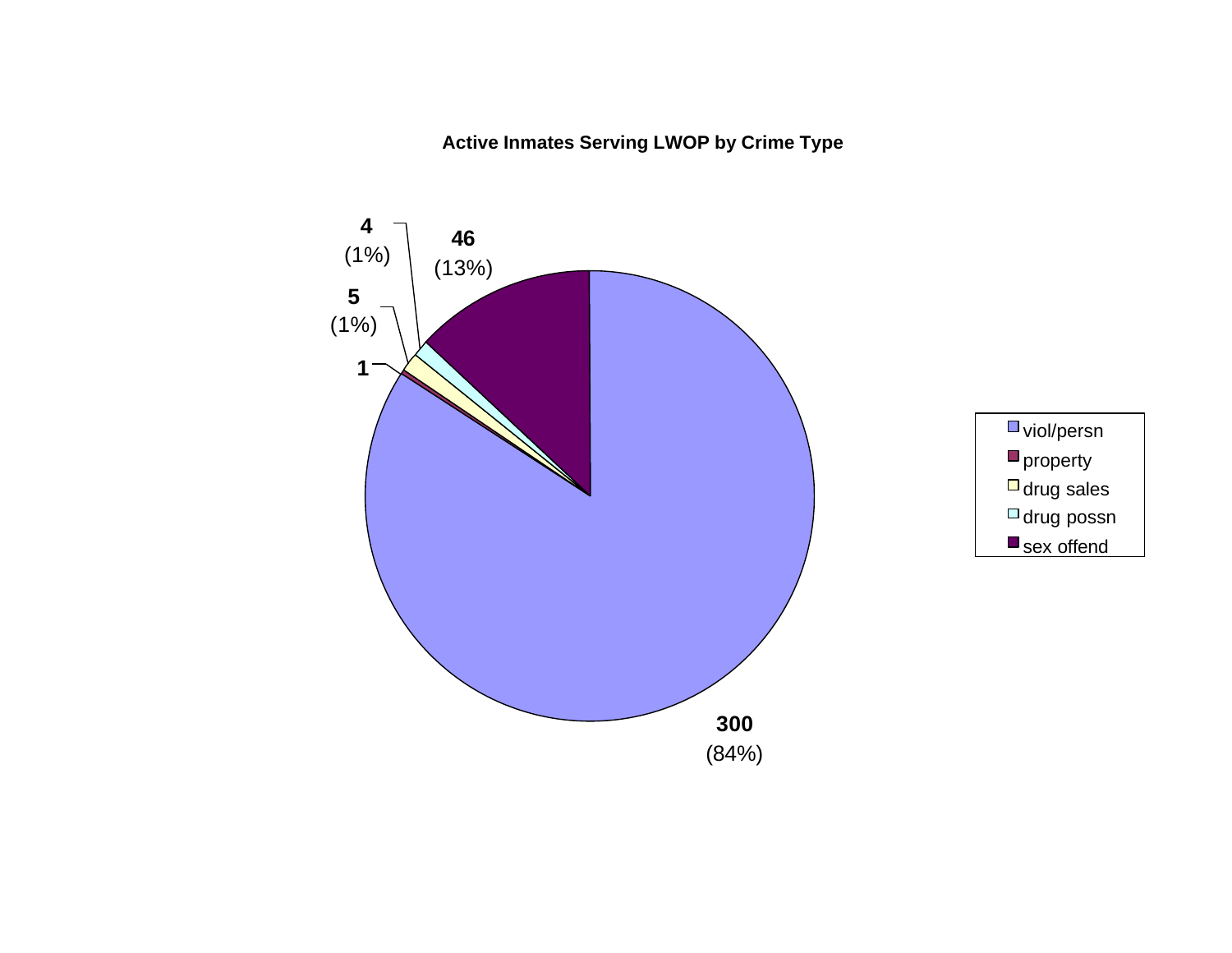Georgia Department of Corrections<br>Page 1 Run 01/20/04 9:26 am Page 1 Run 01/20/04 9:26 am Office of Planning and Analysis

Inmate statistical profile

TABLE OF CONTENTS FOR ACTIVE PRISONERS EXCLUDING JAIL

Title PAGE ----- ---- RACE AND SEX............................ 2 Culture Fair IQ Scores.................. 3 Self-Rpt Socioeconomic Class............ 4 Self-Rpt Environment To Age 16.......... 5 Self-Rpt Education Level................ 6 Functional Reading Level (WRAT Scores).. 7 Functional Math Level (WRAT Scores)..... 8 Functional Spelling Level (WRAT Scores). 9 Self-Rpt Guardian Status To Age 16......10 Self-Rpt Employment Status Before Prison11 Self-Rpt Marital Status At Admission....12 Self-Rpt Number Of Children At Admission13 Self-Rpt Religious Affiliation..........14 Self-Rpt Family Behavior Patterns \*.....15 Inmate Diagnostic Behavior Problem \*....16 Physical Profile (General Condition)....17 Security Status...........................18 Number Of Sentences.....................19 Number Of Disciplinaries................20 Number Of Escapes.........................21 Number Of Prior Georgia Incarcerations \*22 Number Of Transfers.....................23 County Of Conviction....................24 Circ Of Conviction........................27 Home County.............................29 Prison Sentence In Years................32 Probation To Follow Prison...............33 Admission Type.............................34 Release Type...............................35 Inst By Group..................................36 Institution.............................37 Misdemeanors And Felonies...............38 Crimes By Group..............................39 Most Serious Offense....................40 Most Serious Crime Type.................41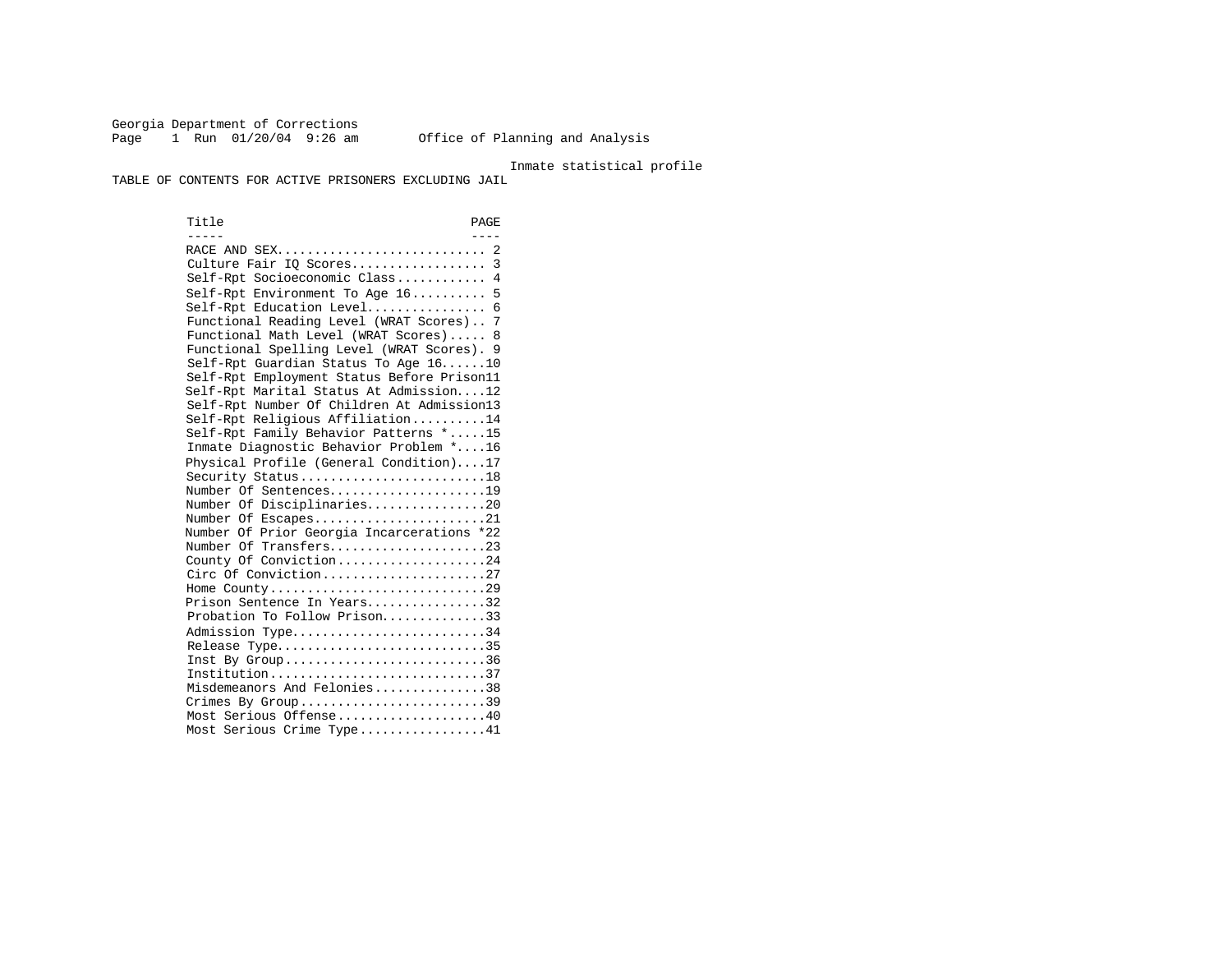Page 2 Run  $01/20/04$  9:26 am

#### Inmate statistical profile

Sample: ACTIVE PRISONERS EXCLUDING JAIL Requestor: Statistics Active inmates 01/20/2004

RACE AND SEX by current age & sex

|                                                                  |                                   |                                                      | M E N                                                     |                                                                  |                                                             |                                                                                      |                                                                       | <b>WOMEN</b>                                                                    |                                                                            |                                                                                 |                                               |
|------------------------------------------------------------------|-----------------------------------|------------------------------------------------------|-----------------------------------------------------------|------------------------------------------------------------------|-------------------------------------------------------------|--------------------------------------------------------------------------------------|-----------------------------------------------------------------------|---------------------------------------------------------------------------------|----------------------------------------------------------------------------|---------------------------------------------------------------------------------|-----------------------------------------------|
| RACE AND SEX                                                     | Age<br>  00-21                    | Age<br>$ 22-39 $                                     | Age<br>$ 40-54 $                                          | Age<br>$\frac{1}{6}$   55-99                                     | Men<br>ိ<br>% Total                                         | Age<br>00-21                                                                         | Age<br>$ 22-39 $                                                      | Age<br>$ 40-54 $                                                                | Age<br>$ 55-99 $                                                           | Women<br>% Total<br>ႜႜႜ                                                         | Grand<br>Total<br>°≈                          |
| WHITE MALE<br>NON WHITE MALE<br>WHITE FEMALE<br>NON WHITE FEMALE | 20<br>80<br>4<br>0<br>0<br>0<br>0 | 51<br>26<br>147<br>74<br>0<br>0<br>0<br>$\mathbf{0}$ | 34<br>28<br>72<br>89<br>0<br>$\Omega$<br>0<br>$\mathbf 0$ | 15<br>56<br>12<br>44<br>0<br>0 <sup>1</sup><br>$\mathbf{0}$<br>0 | 101<br>29<br>252<br>71<br>$\Omega$<br>0<br>$\mathbf 0$<br>0 | $\Omega$<br>0<br>$\mathbf 0$<br>$\mathbf 0$<br>$\mathsf{O}$<br>0<br>$\mathbf 0$<br>0 | 0<br>$\Omega$<br>$\Omega$<br>$\Omega$<br>2 100<br>$\overline{0}$<br>0 | $\Omega$<br>$\Omega$<br>$\Omega$<br>$\mathbf 0$<br>1 100<br>$\overline{0}$<br>0 | 0<br>0<br>$\mathbf 0$<br>$\overline{0}$<br>0<br>$\Omega$<br>$\overline{0}$ | $\Omega$<br>$\Omega$<br>$\Omega$<br>$\Omega$<br>100<br>3<br>0<br>$\overline{0}$ | 101<br>28<br>252<br>71<br>3<br>$\overline{0}$ |
| Total reported                                                   | 5 100                             | 198 100                                              | 123 100                                                   | 27 100                                                           | 353 100                                                     | 0<br>0                                                                               | 2 100                                                                 | 1 100                                                                           | $\Omega$<br>0 <sup>1</sup>                                                 | 3 100                                                                           | 356 100                                       |
| Percent reported                                                 | 100.0                             | 100.0                                                | 100.0                                                     | 100.0                                                            | 100.0                                                       | .0 <sup>′</sup>                                                                      | 100.0                                                                 | 100.0                                                                           | $\cdot$ 0                                                                  | 100.0                                                                           | 100.0                                         |
| NOT REPORTED                                                     | 0                                 | $\mathbf 0$                                          | $\mathbf 0$                                               | $\Omega$                                                         | 0                                                           | 0                                                                                    | $\mathbf 0$                                                           | $\mathbf 0$                                                                     | $\mathbf 0$                                                                | $\mathbf{0}$                                                                    | $\Omega$                                      |
| Total                                                            | 5                                 | 198                                                  | 123                                                       | 27                                                               | 353                                                         | 0                                                                                    | 2                                                                     |                                                                                 | 0                                                                          | 3                                                                               | 356                                           |
| AVERAGE AGE                                                      | 20.00                             | 31.19                                                | 45.82                                                     | 60.26                                                            | 38.35                                                       | .00                                                                                  | 33.50                                                                 | 48.00                                                                           | .00                                                                        | 38.33                                                                           | 38.35                                         |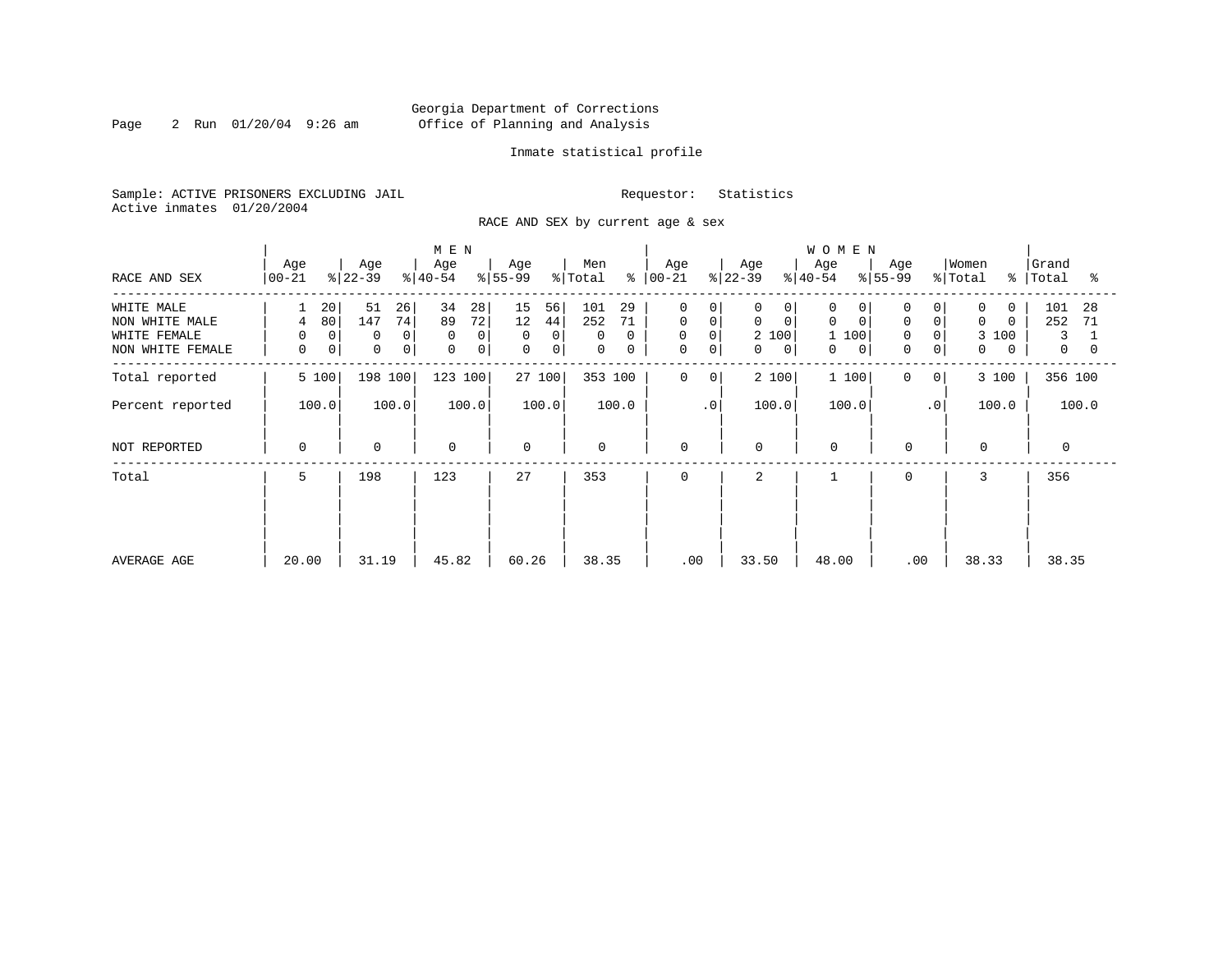Page 3 Run  $01/20/04$  9:26 am

#### Inmate statistical profile

Sample: ACTIVE PRISONERS EXCLUDING JAIL Requestor: Statistics Active inmates 01/20/2004

Culture Fair IQ Scores by current age & sex

|                           |                  |                                  | M E N                |                                            |                      |                                                                |                  | <b>WOMEN</b>           |                                     |                               |                      |
|---------------------------|------------------|----------------------------------|----------------------|--------------------------------------------|----------------------|----------------------------------------------------------------|------------------|------------------------|-------------------------------------|-------------------------------|----------------------|
| IQ Score                  | Age<br>$00 - 21$ | Age<br>$ 22-39 $                 | Age<br>$ 40-54 $     | Age<br>$ 55-99$                            | Men<br>% Total       | Age<br>$8   00 - 21$                                           | Age<br>$ 22-39 $ | Age<br>$ 40-54 $       | Age<br>$ 55-99 $                    | Women<br>% Total<br>$\approx$ | Grand<br>Total<br>ႜ  |
| LESS THAN 70<br>70 AND UP | 0<br>0<br>5 100  | $\overline{a}$<br>4<br>98<br>170 | 10<br>10<br>94<br>90 | $\overline{0}$<br>0 <sup>1</sup><br>24 100 | 14<br>5<br>95<br>293 | $\mathbf 0$<br>0 <sup>1</sup><br>$\mathbf 0$<br>0 <sup>1</sup> | 0<br>0<br>2 100  | $\Omega$<br>0<br>1 100 | 0 <sup>1</sup><br>0<br>0<br>$\circ$ | $\Omega$<br>0<br>3 100        | 14<br>5<br>296<br>95 |
| Total reported            | 5 100            | 174 100                          | 104 100              | 24 100                                     | 307 100              | $\mathbf 0$<br>0                                               | 2 100            | 1 100                  | $\mathbf 0$<br>$\mathbf{0}$         | 3 100                         | 310 100              |
| Percent reported          | 100.0            | 87.9                             | 84.6                 | 88.9                                       | 87.0                 | $\boldsymbol{\cdot}$ 0                                         | 100.0            | 100.0                  | $\cdot$ 0                           | 100.0                         | 87.1                 |
| NOT REPORTED              | 0                | 24                               | 19                   | 3                                          | 46                   | 0                                                              | $\mathbf 0$      | $\mathbf 0$            | $\mathbf 0$                         | $\mathbf 0$                   | 46                   |
| Total                     | 5                | 198                              | 123                  | 27                                         | 353                  | 0                                                              | 2                |                        | $\mathbf 0$                         | 3                             | 356                  |
|                           |                  |                                  |                      |                                            |                      |                                                                |                  |                        |                                     |                               |                      |
|                           |                  |                                  |                      |                                            |                      |                                                                |                  |                        |                                     |                               |                      |
| AVERAGE IQ                | 95.60            | 101.74                           | 94.57                | 99.50                                      | 99.03                | .00                                                            | 107.00           | 86.00                  | .00                                 | 100.00                        | 99.04                |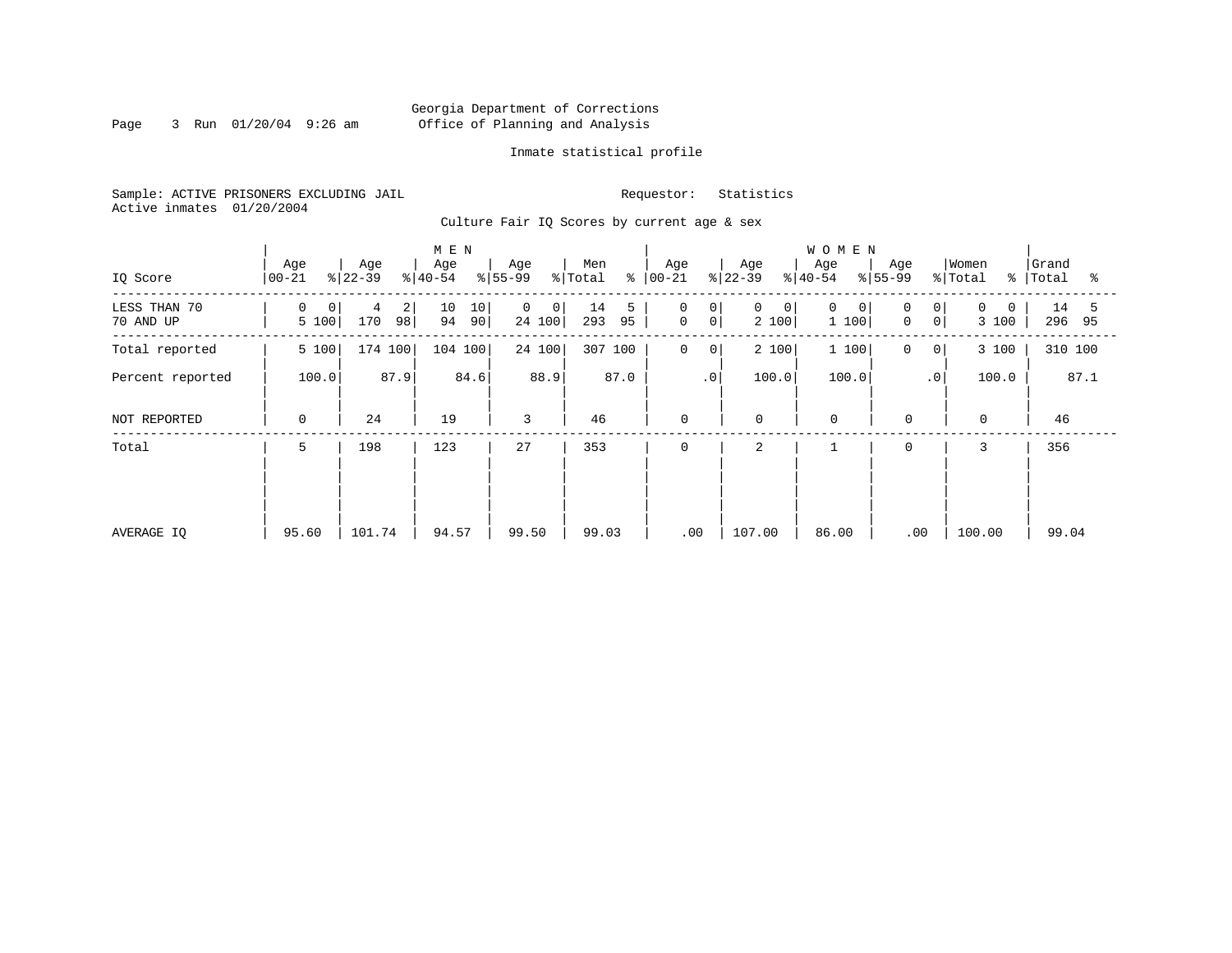Page  $4$  Run  $01/20/04$  9:26 am

#### Inmate statistical profile

Sample: ACTIVE PRISONERS EXCLUDING JAIL Requestor: Statistics Active inmates 01/20/2004

Self-Rpt Socioeconomic Class by current age & sex

| M E N               |                    |                 |                  |      |                  |                         |                    |                |                |      |                   |                 |                  |       | WOMEN            |       |                    |                 |                  |               |                |      |
|---------------------|--------------------|-----------------|------------------|------|------------------|-------------------------|--------------------|----------------|----------------|------|-------------------|-----------------|------------------|-------|------------------|-------|--------------------|-----------------|------------------|---------------|----------------|------|
| Socioeconomic Class | Age<br>$ 00 - 21 $ |                 | Age<br>$ 22-39 $ |      | Age<br>$8 40-54$ |                         | Age<br>$8155 - 99$ |                | Men<br>% Total | ៖    | Age<br>$ 00 - 21$ |                 | Age<br>$8 22-39$ |       | Age<br>$8 40-54$ |       | Age<br>$8155 - 99$ |                 | Women<br>% Total | $\frac{1}{6}$ | Grand<br>Total | °    |
| WELFARE             |                    | 20 <sup>1</sup> | 10               | 5    | 4                |                         |                    | 4 <sup>1</sup> | 16             |      | $\Omega$          | 0               | 0                | 0     |                  | 0     | $\mathbf 0$        | 0 <sup>1</sup>  | 0                | $\Omega$      | 16             | 5    |
| OCC EMPLOY          | 0                  | $\mathbf 0$     | 9                | 5    | 6                | 5                       | $\overline{0}$     | $\mathbf 0$    | 15             | 4    | $\Omega$          | $\mathbf 0$     | 0                |       |                  |       | $\mathbf 0$        | $\overline{0}$  | $\Omega$         | $\Omega$      | 15             |      |
| MINIMUM STD         | 3                  | 60              | 103              | 54   | 62               | 51                      | 12                 | 46             | 180            | 53   | $\Omega$          | $\Omega$        | $\Omega$         |       | $\Omega$         |       | $\mathbf 0$        | 0               | $\Omega$         | $\Omega$      | 180            | 52   |
| MIDDLE              |                    | 20              | 65               | 34   | 45               | 37                      | 12                 | 46             | 123            | 36   | 0                 | 0               |                  | 50    |                  | 100   | $\mathbf 0$        | $\overline{0}$  | 2                | 67            | 125            | 36   |
| <b>OTHER</b>        | 0                  | $\circ$         | 2                |      | 4                | $\overline{\mathbf{3}}$ |                    | 4              |                | 2    | 0                 | 0               |                  | 50    | 0                | 0     | 0                  | 0 <sup>1</sup>  |                  | 33            | 8              |      |
| Total reported      | 5 100              |                 | 189 100          |      | 121 100          |                         |                    | 26 100         | 341 100        |      | 0                 | 0 <sup>1</sup>  |                  | 2 100 |                  | 1 100 | $\mathbf 0$        | 0 <sup>1</sup>  |                  | 3 100         | 344 100        |      |
| Percent reported    | 100.0              |                 |                  | 95.5 |                  | 98.4                    |                    | 96.3           |                | 96.6 |                   | .0 <sup>′</sup> |                  | 100.0 | 100.0            |       |                    | .0 <sup>1</sup> |                  | 100.0         |                | 96.6 |
| NOT RPTD            | 0                  |                 | 9                |      | 2                |                         |                    |                | 12             |      | $\mathbf 0$       |                 | $\mathbf 0$      |       | $\mathbf 0$      |       | $\mathbf 0$        |                 | $\mathbf 0$      |               | 12             |      |
| Total               | 5                  |                 | 198              |      | 123              |                         | 27                 |                | 353            |      | $\mathbf 0$       |                 | 2                |       |                  |       | 0                  |                 |                  |               | 356            |      |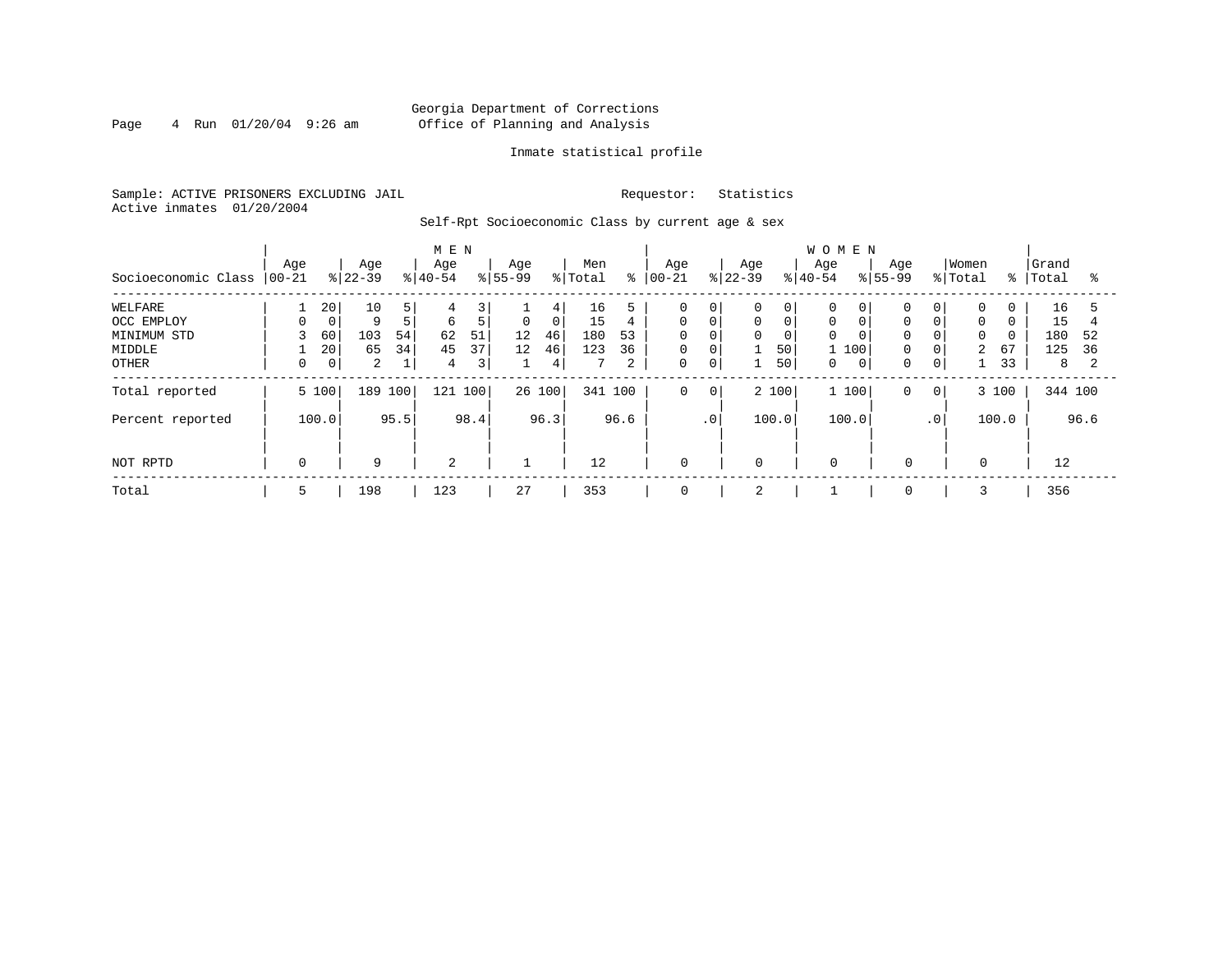Page 5 Run  $01/20/04$  9:26 am

#### Inmate statistical profile

Sample: ACTIVE PRISONERS EXCLUDING JAIL Requestor: Statistics Active inmates 01/20/2004

Self-Rpt Environment To Age 16 by current age & sex

|                  |           |             |                  |      | M E N          |                |                    |        |         |      |                   |             |                  |                | WOMEN            |             |             |                 |             |               |         |      |
|------------------|-----------|-------------|------------------|------|----------------|----------------|--------------------|--------|---------|------|-------------------|-------------|------------------|----------------|------------------|-------------|-------------|-----------------|-------------|---------------|---------|------|
| Environment      | Age       |             | Age<br>$ 22-39 $ |      | Age            |                | Age<br>$8155 - 99$ |        | Men     | ి    | Age<br>$ 00 - 21$ |             | Age<br>$8 22-39$ |                | Age<br>$8 40-54$ | $8155 - 99$ | Age         |                 | Women       | $\frac{8}{6}$ | Grand   |      |
|                  | $ 00-21 $ |             |                  |      | $8 40-54$      |                |                    |        | % Total |      |                   |             |                  |                |                  |             |             |                 | % Total     |               | Total   | ႜ    |
| RURAL/FARM       | 0         | 0           |                  |      | 4              | 3              | 4                  | 15     | 9       |      | $\Omega$          | 0           | 0                | $\overline{0}$ | $\Omega$         | 0           | $\mathbf 0$ | 0               | 0           | 0             | 9       |      |
| RURAL/NFARM      |           | $\mathbf 0$ | 8                | 4    | 8              | $\overline{7}$ | 3                  | 11     | 19      | 6    | $\mathbf 0$       | $\mathbf 0$ |                  | 50             |                  | 100         | 0           | $\Omega$        | 2           | 67            | 21      | 6    |
| S.M.S.A          | 2         | 40          | 83               | 44   | 42             | 35             | 8                  | 30     | 135     | 40   | $\mathbf 0$       | $\mathbf 0$ | 0                | 0              | $\Omega$         |             | $\mathbf 0$ | 0               | $\Omega$    | $\Omega$      | 135     | 39   |
| URBAN            |           | $\mathbf 0$ | 37               | 20   | 21             | 17             | 2                  | 7      | 60      | 18   | $\mathbf 0$       | $\mathbf 0$ | 0                | 0              | $\Omega$         |             | $\mathbf 0$ | 0               | $\mathbf 0$ | 0             | 60      | 17   |
| SMALL TOWN       | 3         | 60          | 58               | 31   | 45             | 37             | 10                 | 37     | 116     | 34   | $\mathbf 0$       | $\mathbf 0$ | 1                | 50             | $\mathbf 0$      |             | 0           | 0               |             | 33            | 117     | 34   |
| <b>OTHER</b>     | 0         | 0           |                  |      |                | $\mathbf{a}$   | $\Omega$           | 0      | 2       |      | $\Omega$          | $\mathbf 0$ | $\Omega$         | 0              | $\Omega$         | 0           | $\mathbf 0$ | 0               | 0           | 0             | 2       |      |
| Total reported   |           | 5 100       | 188 100          |      | 121            | 100            |                    | 27 100 | 341 100 |      | 0                 | $\mathbf 0$ |                  | 2 100          | 1 100            |             | $\mathbf 0$ | $\circ$         |             | 3 100         | 344 100 |      |
| Percent reported |           | 100.0       |                  | 94.9 |                | 98.4           |                    | 100.0  |         | 96.6 |                   | $\cdot$ 0   |                  | 100.0          | 100.0            |             |             | .0 <sup>1</sup> |             | 100.0         |         | 96.6 |
| NOT RPTD         | 0         |             | 10               |      | $\overline{2}$ |                | $\Omega$           |        | 12      |      | $\mathbf 0$       |             | $\Omega$         |                | $\Omega$         |             | $\Omega$    |                 | $\Omega$    |               | 12      |      |
| Total            | 5         |             | 198              |      | 123            |                | 27                 |        | 353     |      | $\mathbf 0$       |             | 2                |                |                  |             | $\mathbf 0$ |                 |             |               | 356     |      |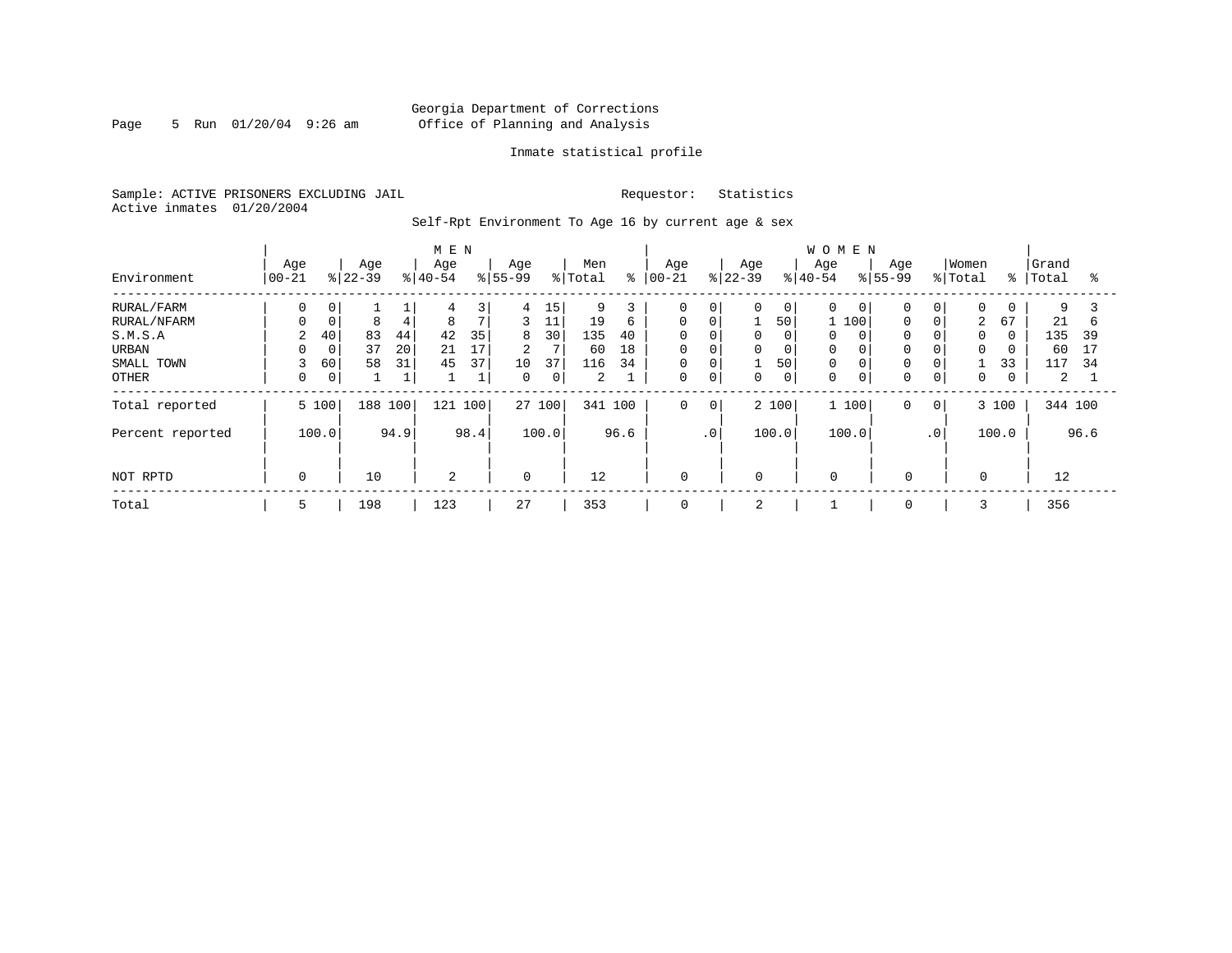#### Georgia Department of Corrections Page 6 Run 01/20/04 9:26 am Office of Planning and Analysis

#### Inmate statistical profile

Sample: ACTIVE PRISONERS EXCLUDING JAIL **Requestor:** Statistics Active inmates 01/20/2004

Self-Rpt Education Level by current age & sex

|                     |          |             |           |      | M E N     |      |          |        |                     |      |               |           |                |             | WOMEN       |             |             |                |                     |       |           |      |
|---------------------|----------|-------------|-----------|------|-----------|------|----------|--------|---------------------|------|---------------|-----------|----------------|-------------|-------------|-------------|-------------|----------------|---------------------|-------|-----------|------|
|                     | Age      |             | Age       |      | Age       |      | Age      |        | Men                 |      | Age           |           | Age            |             | Age         |             | Age         |                | Women               |       | Grand     |      |
| Education Level     | $ 00-21$ |             | $ 22-39 $ |      | $ 40-54 $ |      | $ 55-99$ |        | $\frac{1}{2}$ Total |      | $8   00 - 21$ |           | $ 22-39 $      |             | $ 40-54 $   |             | $ 55-99 $   |                | $\frac{1}{2}$ Total |       | %   Total | ႜ    |
| LESS THAN GRADE 7   | 0        | 0           | 6         | 3    |           | 4    |          | 11     | 14                  | 4    | 0             |           | 0              | 0           |             | 0           | 0           | 0              | 0                   | O     | 14        | 4    |
| GRADE 7             |          | 20          | 5         | 3    | 8         | 7    | 2        | 7      | 16                  | 5    | 0             |           | 0              | $\mathbf 0$ | $\Omega$    | 0           | 0           | 0              | $\mathbf 0$         | 0     | 16        | 5    |
| GRADE 8             | 2        | 40          | 22        | 11   |           | 6    |          | 15     | 35                  | 10   | 0             |           | $\Omega$       |             |             |             | $\Omega$    | $\Omega$       | $\Omega$            | O     | 35        | 10   |
| GRADE 9             | $\Omega$ | $\mathbf 0$ | 29        | 15   | 13        | 11   |          | 11     | 45                  | 13   | 0             |           | 0              |             | 0           |             | $\Omega$    | 0              | $\Omega$            |       | 45        | 13   |
| GRADE 10            | 2        | 40          | 41        | 21   | 28        | 23   |          | 4      | 72                  | 21   | 0             |           | 0              |             | $\mathbf 0$ | 0           | $\Omega$    | 0              | 0                   | 0     | 72        | 21   |
| GRADE 11            | 0        | 0           | 35        | 18   | 11        | 9    | 4        | 15     | 50                  | 14   | 0             |           | 2 100          |             | $\Omega$    |             | $\Omega$    |                | 2                   | 67    | 52        | 15   |
| GRADE 12            | 0        | 0           | 34        | 18   | 18        | 15   | 4        | 15     | 56                  | 16   | 0             | $\Omega$  | 0              | $\Omega$    | 100         |             | $\Omega$    | 0              |                     | 33    | 57        | 16   |
| MORE THAN GRADE 12  | 0        | 0           | 20        | 10   | 31        | 26   | 6        | 22     | 57                  | 17   | 0             | 0         | 0              | 0           | 0           | $\mathbf 0$ | $\mathbf 0$ | 0              | 0                   | 0     | 57        | 16   |
| Total reported      |          | 5 100       | 192 100   |      | 121 100   |      |          | 27 100 | 345 100             |      | 0             | 0         | 2 100          |             | 1 100       |             | $\mathbf 0$ | 0 <sup>1</sup> |                     | 3 100 | 348 100   |      |
| Percent reported    |          | 100.0       |           | 97.0 |           | 98.4 |          | 100.0  |                     | 97.7 |               | $\cdot$ 0 | 100.0          |             | 100.0       |             |             | $\cdot$ 0      |                     | 100.0 |           | 97.8 |
| NOT REPORTED        | 0        |             | 6         |      | 2         |      | 0        |        | 8                   |      | $\mathbf 0$   |           | 0              |             | $\Omega$    |             | 0           |                | $\Omega$            |       | 8         |      |
| Total               | 5        |             | 198       |      | 123       |      | 27       |        | 353                 |      | $\Omega$      |           | $\overline{a}$ |             |             |             | $\Omega$    |                | 3                   |       | 356       |      |
|                     |          |             |           |      |           |      |          |        |                     |      |               |           |                |             |             |             |             |                |                     |       |           |      |
|                     |          |             |           |      |           |      |          |        |                     |      |               |           |                |             |             |             |             |                |                     |       |           |      |
| AVG EDUCATION LEVEL | 8.60     |             | 11.11     |      | 11.93     |      | 11.15    |        | 11.37               |      | .00           |           | 11.00          |             | 12.00       |             | .00         |                | 11.33               |       | 11.36     |      |

\* NOTE: THE FIELD LABLED "LESS THAN GRADE 7" WAS CORRECTED IN MARCH 1989: MISSING DATA FOR INMATES STILL IN DIAGNOSTICS NOW HAS BEEN REMOVED FROM THIS FIELD AND IDENTIFIED AS "NOT REPORTED" INFORMATION.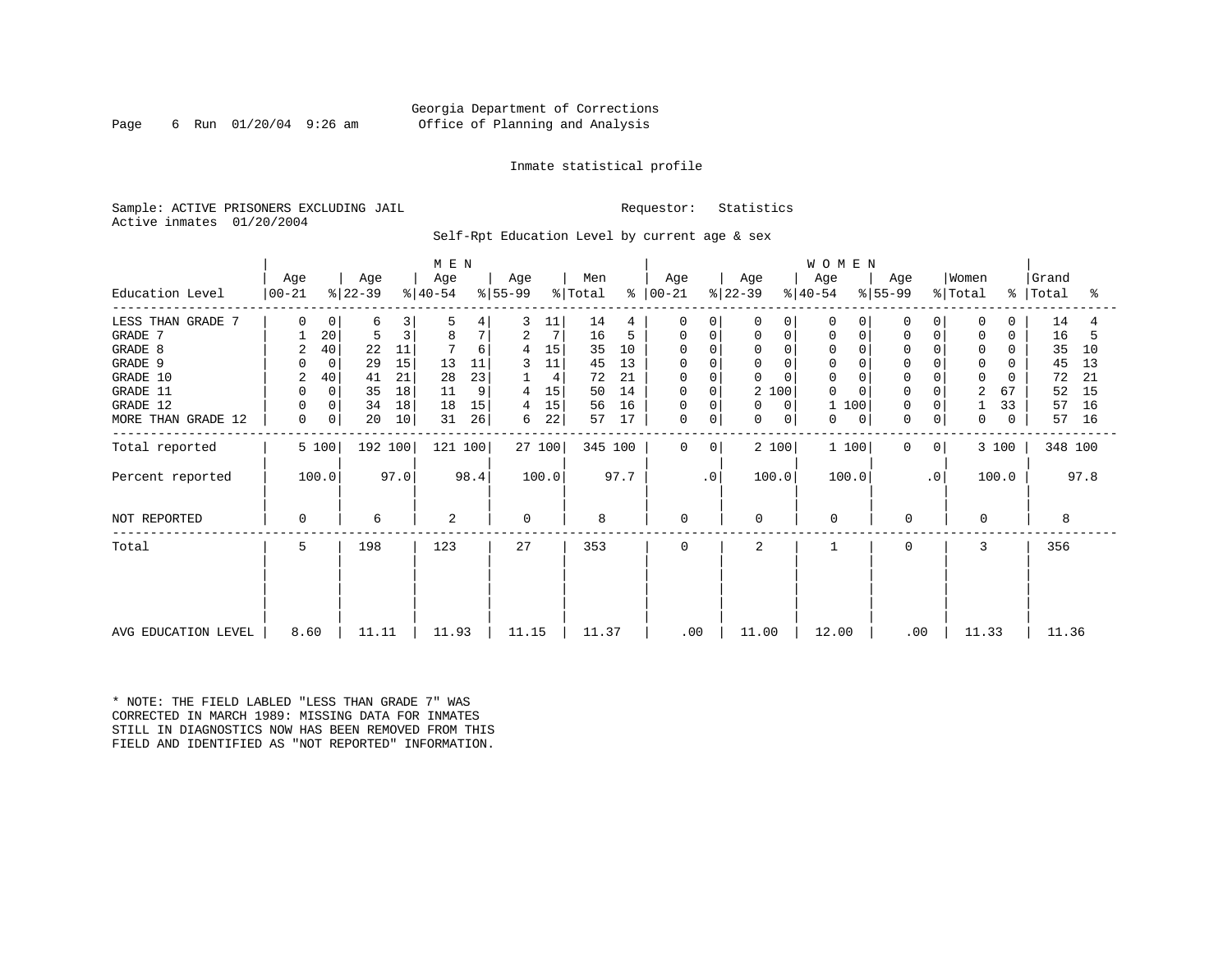Page 7 Run  $01/20/04$  9:26 am

#### Inmate statistical profile

Sample: ACTIVE PRISONERS EXCLUDING JAIL Requestor: Statistics Active inmates 01/20/2004

Functional Reading Level (WRAT Scores) by current age & sex

|                    |                    |                         | M E N            |                 |                                         |                  |                  | WOMEN            |                             |                      |                         |
|--------------------|--------------------|-------------------------|------------------|-----------------|-----------------------------------------|------------------|------------------|------------------|-----------------------------|----------------------|-------------------------|
| WRAT Reading Score | Age<br>$ 00 - 21 $ | Age<br>$ 22-39 $        | Age<br>$ 40-54 $ | Age<br>$ 55-99$ | Men<br>$\frac{1}{2}$ Total<br>$\approx$ | Age<br>$ 00-21 $ | Age<br>$ 22-39 $ | Age<br>$ 40-54 $ | Age<br>$ 55-99 $            | Women<br>% Total     | Grand<br>%   Total<br>ႜ |
| LESS THAN GRADE 6  | 2<br>40            | 50<br>29                | 39<br>41         | 8<br>33         | 101<br>33                               | $\Omega$<br>0    | 50               | $\Omega$         | $\Omega$                    | 33                   | 102<br>- 33             |
| 6TH THRU 8TH GRADE | 60<br>3            | 37<br>21                | 19<br>18         | 25<br>6         | 65<br>21                                | 0<br>0           | 0<br>0           | $\Omega$         | 0<br>0                      | $\Omega$<br>$\Omega$ | 65<br>21                |
| GRADE 9            |                    | 16<br>0                 | 9<br>14<br>15    | 2<br>8          | 33<br>11                                | 0                | 0                | 0                | $\Omega$                    | 0                    | 33<br>-11               |
| GRADE 10           | 0                  |                         | 3                | 8<br>2          | 11                                      | 0<br>$\Omega$    | 0<br>0           | $\mathbf 0$      | $\Omega$                    | 0<br>0               | 11                      |
| GRADE 11           |                    | 11                      | 6<br>6<br>6      | 4               | 18<br>6                                 | $\Omega$         | $\Omega$         | $\Omega$         |                             | $\Omega$             | 18<br>6                 |
| GRADE 12           |                    | 35<br>20<br>$\mathbf 0$ | 13<br>12         | 17<br>4         | 52<br>17                                | 0                | 0<br>0           | $\Omega$         | $\Omega$                    | 0                    | 52<br>17                |
| MORE THAN GRADE 12 | 0                  | 21<br>12<br>0           | 8<br>8           | 4               | 30<br>10                                | 0<br>0           | 50               | 100              | 0<br>0                      | 2<br>67              | 32<br>10                |
| Total reported     | 5 100              | 175 100                 | 106 100          | 24 100          | 310 100                                 | 0<br>0           | 2 100            | 1 100            | $\mathbf 0$<br>$\mathbf{0}$ | 3 100                | 313 100                 |
| Percent reported   | 100.0              | 88.4                    | 86.2             | 88.9            | 87.8                                    | . 0              | 100.0            | 100.0            | $\cdot$ 0                   | 100.0                | 87.9                    |
| NOT REPORTED       | $\Omega$           | 23                      | 17               | 3               | 43                                      | $\mathbf 0$      | $\Omega$         | 0                | 0                           | $\Omega$             | 43                      |
| Total              | 5                  | 198                     | 123              | 27              | 353                                     | 0                | $\overline{a}$   |                  | $\mathbf 0$                 | 3                    | 356                     |
|                    |                    |                         |                  |                 |                                         |                  |                  |                  |                             |                      |                         |
| AVG READING SCORE  | 6.96               | 8.69                    | 7.49             | 7.86            | 8.19                                    | .00              | 9.10             | 13.00            | .00                         | 10.40                | 8.21                    |
|                    |                    |                         |                  |                 |                                         |                  |                  |                  |                             |                      |                         |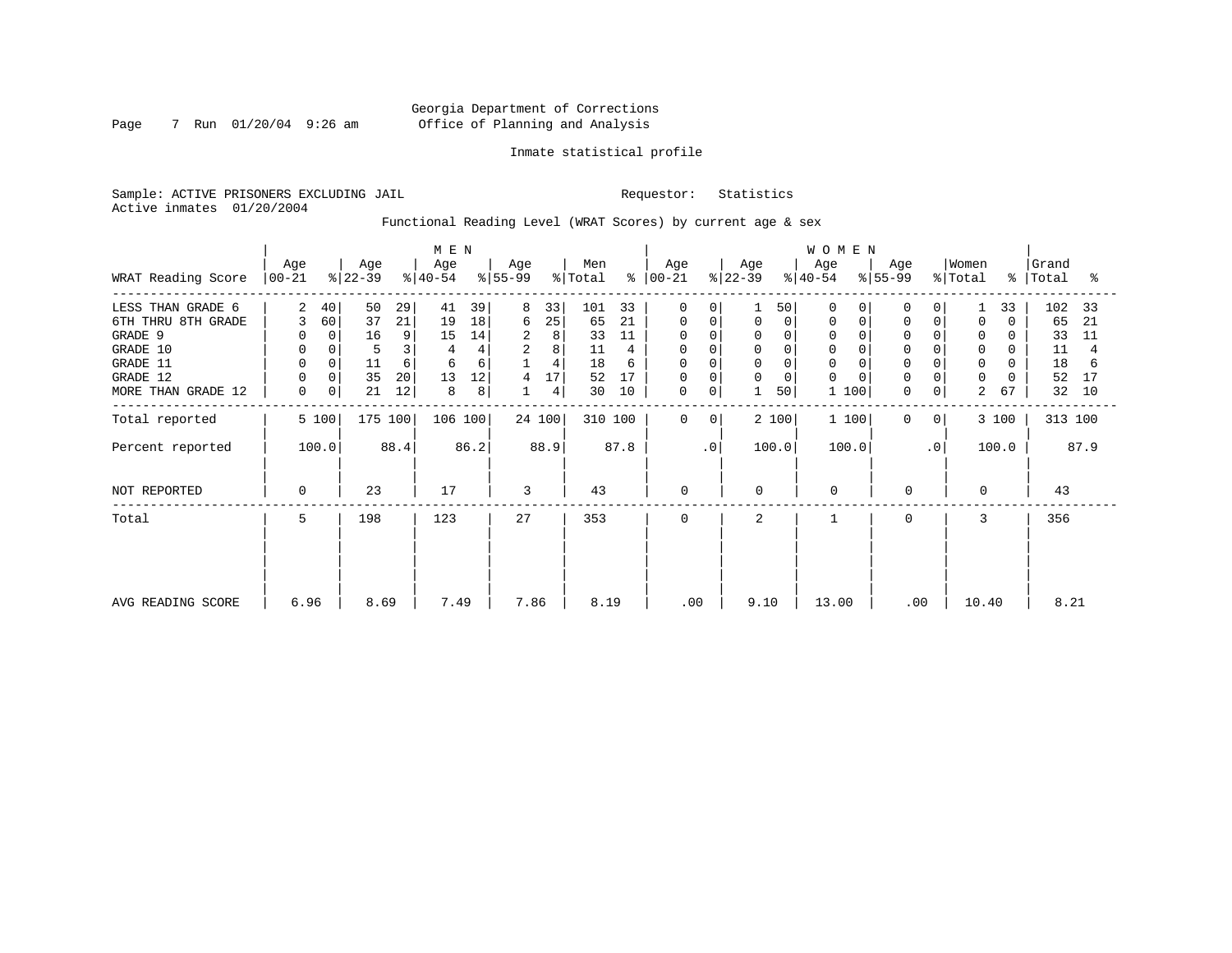Page 8 Run  $01/20/04$  9:26 am

#### Inmate statistical profile

Sample: ACTIVE PRISONERS EXCLUDING JAIL Requestor: Statistics Active inmates 01/20/2004

Functional Math Level (WRAT Scores) by current age & sex

| WRAT Math Score                                                                                              | Age<br>$00 - 21$                                   | Age<br>$ 22-39 $                                 | M E N<br>Age<br>$ 40-54 $                                             | Age<br>$ 55-99 $                                  | Men<br>% Total<br>$\frac{8}{6}$                              | Age<br>00-21                                                             | Age<br>$ 22 - 39 $                                                           | <b>WOMEN</b><br>Age<br>Age<br>% 55-99<br>$ 40-54 $                     | Women<br>% Total                                                                              | Grand<br>%   Total<br>ႜ                                                                               |
|--------------------------------------------------------------------------------------------------------------|----------------------------------------------------|--------------------------------------------------|-----------------------------------------------------------------------|---------------------------------------------------|--------------------------------------------------------------|--------------------------------------------------------------------------|------------------------------------------------------------------------------|------------------------------------------------------------------------|-----------------------------------------------------------------------------------------------|-------------------------------------------------------------------------------------------------------|
| LESS THAN GRADE 6<br>6TH THRU 8TH GRADE<br>GRADE 9<br>GRADE 10<br>GRADE 11<br>GRADE 12<br>MORE THAN GRADE 12 | 2<br>40<br>60<br>3<br>0<br>0<br>$\Omega$<br>0<br>0 | 49<br>28<br>81<br>46<br>12<br>21<br>13<br>4<br>2 | 45<br>42<br>38<br>40<br>9<br>10<br>5<br>5<br>4<br>$\overline{2}$<br>2 | 12<br>50<br>25<br>6<br>4<br>2<br>8<br>4<br>4<br>4 | 108<br>35<br>130<br>42<br>32<br>10<br>20<br>6<br>8<br>8<br>4 | $\Omega$<br>$\Omega$<br>0<br>0<br>0<br>0<br>0<br>0<br>$\Omega$<br>0<br>0 | 0<br>0<br>$\Omega$<br>0<br>50<br>$\Omega$<br>$\Omega$<br>0<br>$\Omega$<br>50 | 0<br>$\Omega$<br>0<br>100<br>0<br>0<br>$\mathbf 0$<br>$\mathbf 0$<br>0 | 0<br>$\mathbf 0$<br>0<br>0<br>2<br>0<br>$\Omega$<br>$\mathbf 0$<br>$\mathbf 0$<br>$\mathbf 0$ | 108<br>35<br>$\Omega$<br>130<br>42<br>$\Omega$<br>34<br>67<br>11<br>20<br>6<br>0<br>8<br>8<br>33<br>5 |
| Total reported<br>Percent reported<br>NOT REPORTED                                                           | 5 100<br>100.0<br>$\Omega$                         | 175 100<br>88.4<br>23                            | 106 100<br>86.2<br>17                                                 | 24 100<br>88.9<br>3                               | 310 100<br>87.8<br>43                                        | $\mathbf 0$<br>$\mathbf{0}$<br>$\cdot$ 0<br>0                            | 2 100<br>100.0<br>$\Omega$                                                   | 1 100<br>100.0<br>$\mathbf 0$                                          | $\mathbf{0}$<br>0<br>$\cdot$ 0<br>0<br>$\Omega$                                               | 313 100<br>3 100<br>87.9<br>100.0<br>43                                                               |
| Total<br>AVG MATH SCORE                                                                                      | 5<br>5.78                                          | 198<br>7.29                                      | 123<br>6.56                                                           | 27<br>6.60                                        | 353<br>6.96                                                  | $\mathbf 0$<br>.00                                                       | 2<br>11.40                                                                   | 9.20                                                                   | 3<br>0<br>.00<br>10.67                                                                        | 356<br>7.00                                                                                           |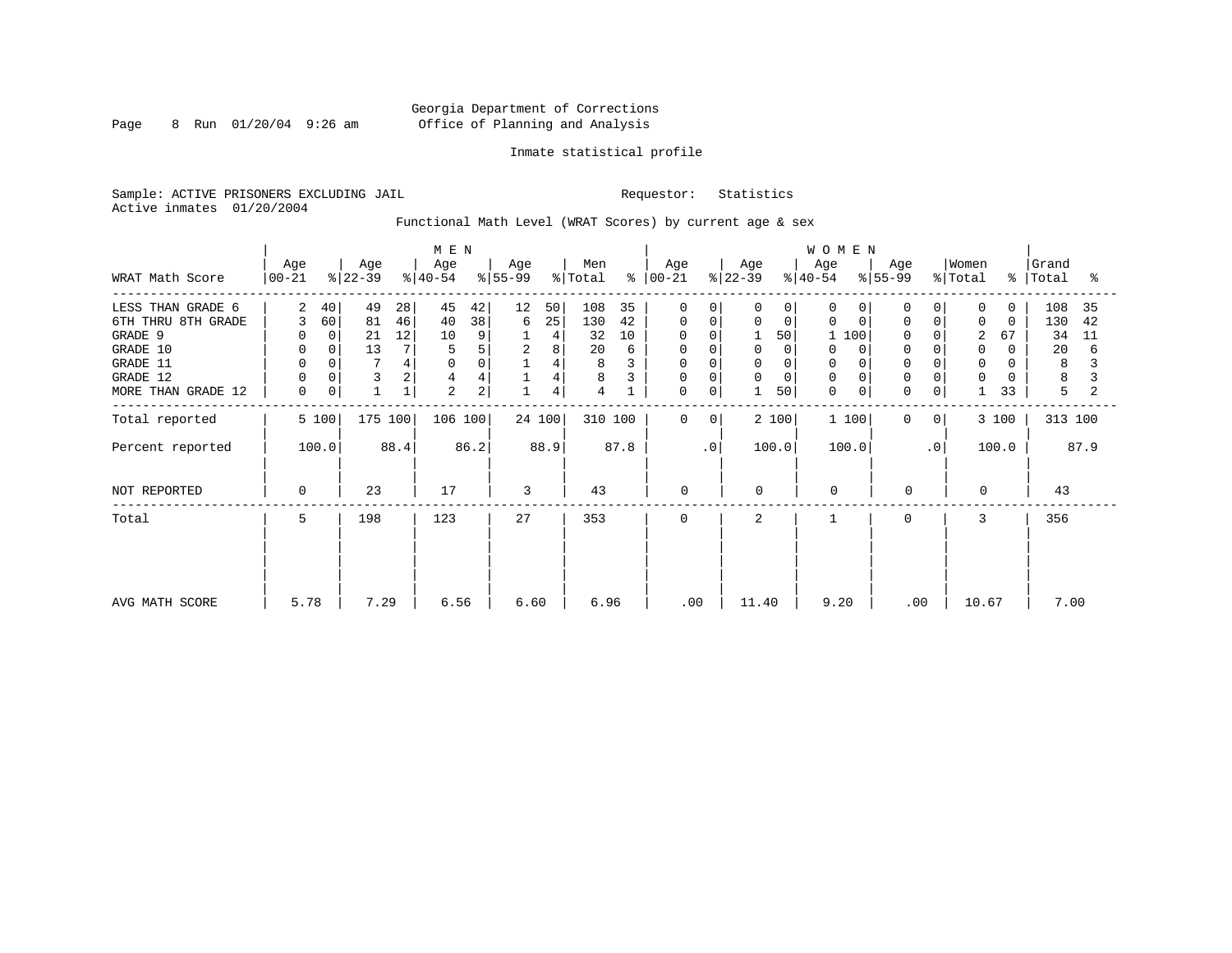Page 9 Run  $01/20/04$  9:26 am

#### Inmate statistical profile

Sample: ACTIVE PRISONERS EXCLUDING JAIL Requestor: Statistics Active inmates 01/20/2004

Functional Spelling Level (WRAT Scores) by current age & sex

|                     |                 |       |                  |      | M E N            |      |                  |             |                |      |                      |             |                  |             | W O M E N        |          |                  |                |                              |       |                    |      |
|---------------------|-----------------|-------|------------------|------|------------------|------|------------------|-------------|----------------|------|----------------------|-------------|------------------|-------------|------------------|----------|------------------|----------------|------------------------------|-------|--------------------|------|
| WRAT Spelling Score | Age<br>$ 00-21$ |       | Age<br>$ 22-39 $ |      | Age<br>$8 40-54$ |      | Age<br>$8 55-99$ |             | Men<br>% Total |      | Age<br>$8   00 - 21$ |             | Age<br>$ 22-39 $ |             | Age<br>$ 40-54 $ |          | Age<br>$ 55-99 $ |                | Women<br>$\frac{1}{2}$ Total |       | Grand<br>%   Total | ႜ    |
| LESS THAN GRADE 6   |                 | 20    | 52               | 30   | 49               | 46   | 12               | 50          | 114            | 37   | $\mathbf 0$          | 0           | $\Omega$         | $\mathbf 0$ | $\Omega$         | $\Omega$ | 0                | 0              | $\Omega$                     | 0     | 114                | 36   |
| 6TH THRU 8TH GRADE  | 3               | 60    | 51               | 29   | 30               | 28   |                  | 29          | 91             | 29   | 0                    | 0           |                  | 50          | 0                | 0        | 0                | 0              |                              | 33    | 92                 | 29   |
| GRADE 9             |                 | 20    | 21               | 12   | 6                | 6    |                  | 4           | 29             |      | 0                    |             | 0                | 0           | 0                |          |                  |                | $\Omega$                     |       | 29                 | 9    |
| GRADE 10            | 0               | 0     | 15               | 9    |                  | 5    | $\mathbf 0$      | $\mathbf 0$ | 20             | 6    | 0                    | 0           | 0                |             | $\mathbf 0$      |          | 0                | 0              | $\Omega$                     | 0     | 20                 |      |
| GRADE 11            | 0               |       | 9                | 5    | 5                | 5    |                  | 4           | 15             |      |                      |             | 0                |             | $\Omega$         |          |                  |                | $\Omega$                     | 0     | 15                 |      |
| GRADE 12            | $\mathbf 0$     | 0     | 16               | 9    | 6                | б    | $\overline{c}$   | 8           | 24             |      | 0                    | 0           | 0                | 0           | 100              |          | 0                |                |                              | 33    | 25                 |      |
| MORE THAN GRADE 12  | 0               | 0     | 11               | б    | 5                | 5    |                  | 4           | 17             | 5    | 0                    | $\mathbf 0$ |                  | 50          | 0                | 0        | 0                | 0              |                              | 33    | 18                 | 6    |
| Total reported      |                 | 5 100 | 175 100          |      | 106 100          |      |                  | 24 100      | 310 100        |      | $\mathbf 0$          | 0           |                  | 2 100       | 1 100            |          | 0                | 0 <sup>1</sup> |                              | 3 100 | 313 100            |      |
| Percent reported    |                 | 100.0 |                  | 88.4 |                  | 86.2 |                  | 88.9        |                | 87.8 |                      | $\cdot$ 0   |                  | 100.0       | 100.0            |          |                  | $\cdot$ 0      |                              | 100.0 |                    | 87.9 |
| NOT REPORTED        | 0               |       | 23               |      | 17               |      | 3                |             | 43             |      | $\mathbf 0$          |             | $\mathbf 0$      |             | $\Omega$         |          | 0                |                | $\Omega$                     |       | 43                 |      |
| Total               | 5               |       | 198              |      | 123              |      | 27               |             | 353            |      | $\mathbf 0$          |             | 2                |             |                  |          | 0                |                | 3                            |       | 356                |      |
|                     |                 |       |                  |      |                  |      |                  |             |                |      |                      |             |                  |             |                  |          |                  |                |                              |       |                    |      |
| AVG SPELLING SCORE  | 7.20            |       | 7.97             |      | 6.46             |      | 6.59             |             | 7.33           |      |                      | .00         | 9.70             |             | 12.30            |          | .00              |                | 10.57                        |       | 7.36               |      |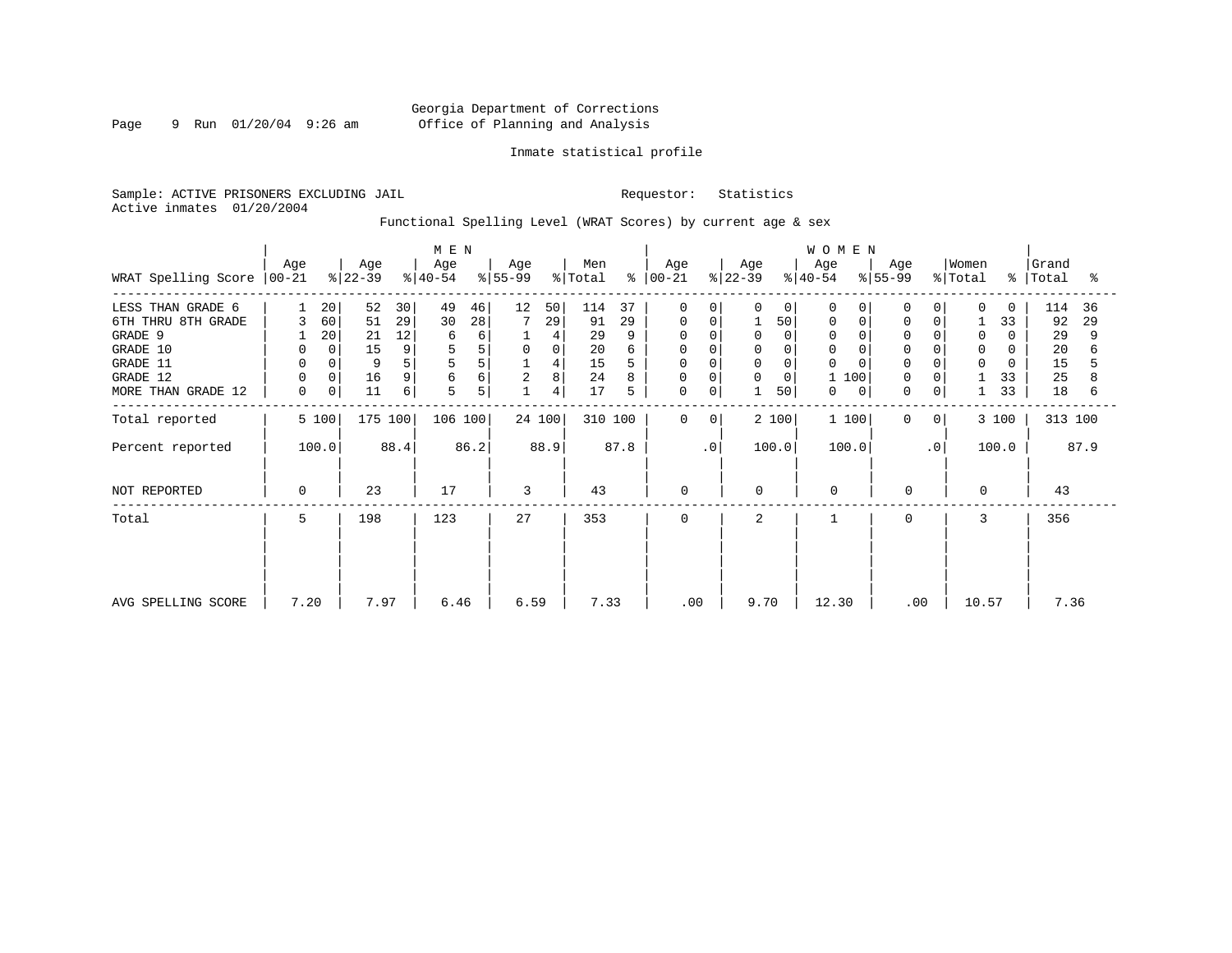Page 10 Run  $01/20/04$  9:26 am

#### Inmate statistical profile

Sample: ACTIVE PRISONERS EXCLUDING JAIL Requestor: Statistics Active inmates 01/20/2004

Self-Rpt Guardian Status To Age 16 by current age & sex

|                  |                 |             |                  |      | M E N            |                |                 |          |                |      |                 |             |                  |             |                 | WOMEN |                 |              |                  |       |                |      |
|------------------|-----------------|-------------|------------------|------|------------------|----------------|-----------------|----------|----------------|------|-----------------|-------------|------------------|-------------|-----------------|-------|-----------------|--------------|------------------|-------|----------------|------|
| Guardian Status  | Age<br>$ 00-21$ |             | Age<br>$ 22-39 $ |      | Age<br>$ 40-54 $ |                | Age<br>$ 55-99$ |          | Men<br>% Total | န္   | Age<br>$ 00-21$ |             | Age<br>$ 22-39 $ |             | Age<br>$ 40-54$ |       | Age<br>$ 55-99$ |              | Women<br>% Total | °     | Grand<br>Total | °    |
| ORPHANAGE        |                 |             | $\Omega$         | 0    |                  | 0              | $\Omega$        | 0        | $\Omega$       |      | $\Omega$        |             |                  | $\Omega$    | $\Omega$        |       |                 |              | $\Omega$         |       | $\Omega$       |      |
| FATHER ONLY      |                 | 0           | 8                | 4    |                  | 2              | 0               | $\Omega$ | 10             | 3    | $\Omega$        | 0           |                  | 0           | 0               |       |                 |              | $\Omega$         |       | 10             |      |
| FTR MTR HD       |                 | $\Omega$    | 15               | 8    |                  | 6              | 2               | 7        | 24             |      | U               |             |                  | O           | 0               |       |                 |              |                  |       | 24             |      |
| MOTHER ONLY      |                 | 20          | 75               | 39   | 48               | 39             | 5               | 19       | 129            | 37   | O               |             |                  |             | $\cap$          |       |                 |              | $\Omega$         |       | 129            | 37   |
| MTR FTR HD       | 2               | 40          | 53               | 28   | 48               | 39             | 13              | 48       | 116            | 34   | $\Omega$        |             |                  | 2 100       |                 | 100   |                 |              | 3                | 100   | 119            | 34   |
| OTH FEMALE       |                 | 0           | 6                | 3    |                  | 3              | 2               |          | 12             | 3    |                 |             |                  | $\Omega$    | O               |       |                 |              |                  |       | 12             |      |
| OTH MALE         |                 |             | $\overline{c}$   |      |                  |                | $\Omega$        |          | $\overline{2}$ |      | U               |             |                  |             | $\Omega$        |       |                 |              | $\Omega$         |       | 2              |      |
| STEP-PARNTS      |                 | 20          | 6                | 3    |                  |                | $\overline{2}$  | 7        | 10             |      | 0               |             |                  | 0           | 0               |       |                 |              | 0                |       | 10             |      |
| FOSTER HOME      |                 | $\mathbf 0$ | 6                | 3    |                  | 0              |                 | 4        |                |      | 0               |             | 0                |             | 0               |       |                 |              | 0                |       |                |      |
| GRAND PRNTS      |                 | 20          | 12               | 6    | 8                | $\overline{ }$ |                 | 4        | 22             | 6    | 0               |             |                  | 0           | 0               |       |                 |              | $\Omega$         |       | 22             |      |
| <b>OTHER</b>     |                 | $\mathbf 0$ | 8                | 4    |                  | 3              |                 | 4        | 13             | 4    | 0               | $\mathbf 0$ | 0                | $\mathbf 0$ | 0               |       | $\Omega$        |              | $\Omega$         |       | 13             |      |
| Total reported   |                 | 5 100       | 191 100          |      | 122 100          |                |                 | 27 100   | 345 100        |      | $\Omega$        | 0           |                  | 2 100       |                 | 1 100 | $\Omega$        | $\mathbf{0}$ |                  | 3 100 | 348 100        |      |
| Percent reported |                 | 100.0       |                  | 96.5 |                  | 99.2           |                 | 100.0    |                | 97.7 |                 | $\cdot$ 0   |                  | 100.0       |                 | 100.0 |                 | $\cdot$ 0    |                  | 100.0 |                | 97.8 |
| NOT RPTD         | 0               |             |                  |      |                  |                | $\Omega$        |          | 8              |      | $\Omega$        |             | $\Omega$         |             | $\Omega$        |       | $\Omega$        |              | $\Omega$         |       | 8              |      |
| Total            | 5               |             | 198              |      | 123              |                | 27              |          | 353            |      | $\Omega$        |             | 2                |             |                 |       | $\Omega$        |              | ζ                |       | 356            |      |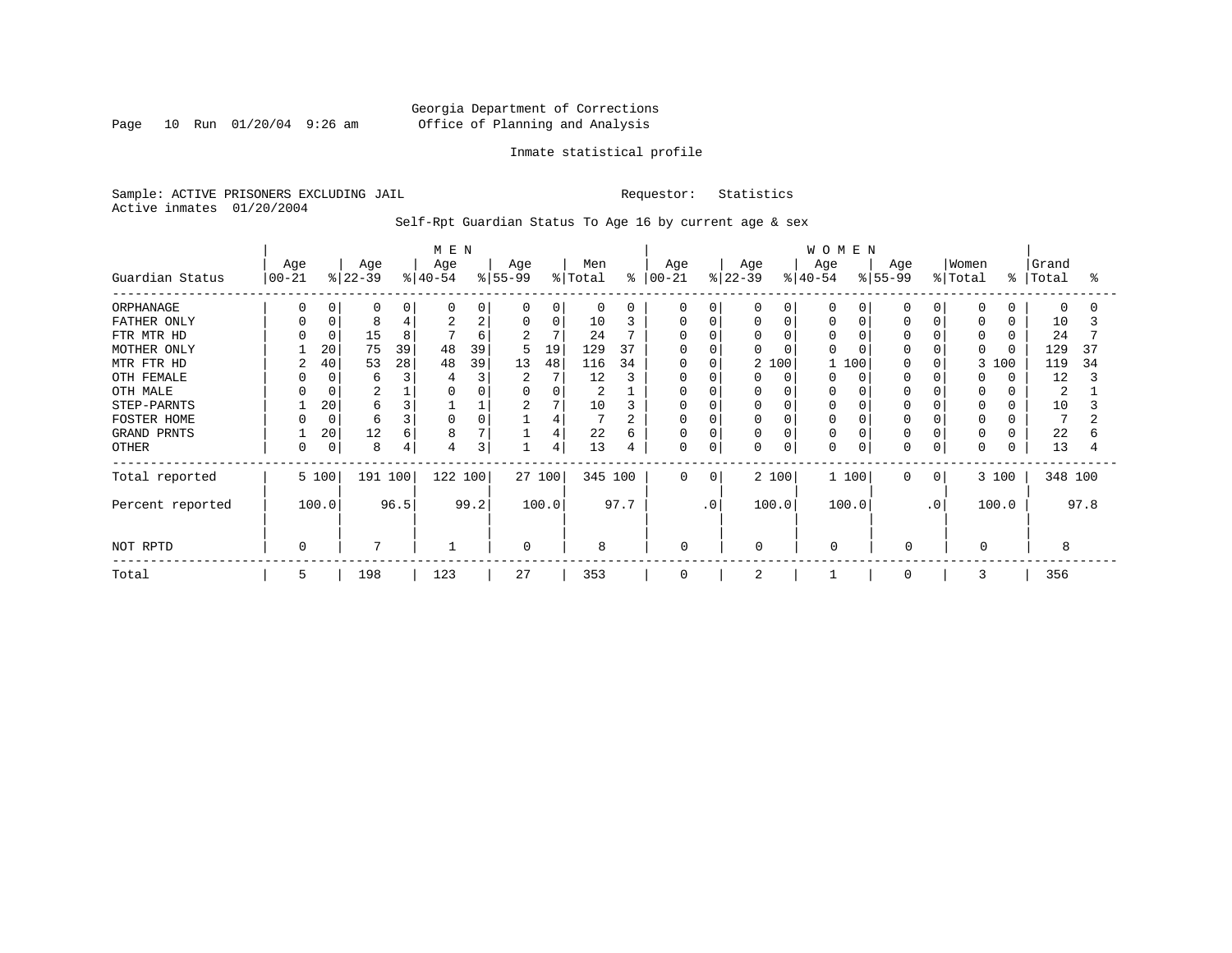#### Georgia Department of Corrections Page 11 Run 01/20/04 9:26 am Office of Planning and Analysis

#### Inmate statistical profile

Sample: ACTIVE PRISONERS EXCLUDING JAIL Requestor: Statistics Active inmates 01/20/2004

Self-Rpt Employment Status Before Prison by current age & sex

|                                                                                                    |                    |                    |                            |                           | M E N                                             |                                     |                              |                                    |                                   |                                           |                                                         |                                                          |                       |            | <b>WOMEN</b>                                      |           |                                                      |               |                                                 |                   |                                   |                          |
|----------------------------------------------------------------------------------------------------|--------------------|--------------------|----------------------------|---------------------------|---------------------------------------------------|-------------------------------------|------------------------------|------------------------------------|-----------------------------------|-------------------------------------------|---------------------------------------------------------|----------------------------------------------------------|-----------------------|------------|---------------------------------------------------|-----------|------------------------------------------------------|---------------|-------------------------------------------------|-------------------|-----------------------------------|--------------------------|
| Employment                                                                                         | Age<br>$ 00 - 21 $ |                    | Age<br>$ 22-39$            |                           | Age<br>$ 40-54 $                                  |                                     | Age<br>$ 55-99 $             |                                    | Men<br>% Total                    | ႜ                                         | Age<br>$ 00 - 21$                                       |                                                          | Age<br>$ 22-39 $      |            | Age<br>$ 40-54 $                                  |           | Age<br>$ 55-99 $                                     |               | Women<br>% Total                                | ွေ                | Grand<br>Total                    | °                        |
| FULL TIME<br>PART TIME<br>UNEMPL < 6M<br>UNEMPL > 6M<br>NEVER WORKD<br><b>STUDENT</b><br>INCAPABLE | 3                  | 25<br>0<br>75<br>0 | 88<br>12<br>23<br>33<br>21 | 48<br>13<br>18<br>12<br>2 | 72<br>4<br>10<br>17<br>$\Omega$<br>$\overline{4}$ | 67<br>4<br>9<br>16<br>$\Omega$<br>4 | 18<br>$\mathbf{0}$<br>0<br>5 | 69<br>0<br>4<br>4<br>4<br>0<br>19' | 179<br>16<br>34<br>51<br>26<br>13 | 56<br>5<br>11<br>16<br>8<br>$\Omega$<br>4 | $\mathbf 0$<br>0<br>0<br>$\Omega$<br>$\Omega$<br>0<br>0 | 0<br>0<br>$\Omega$<br>$\Omega$<br>$\mathsf{C}$<br>0<br>C | 0<br>0<br>0<br>0<br>0 | 2 100<br>0 | $\Omega$<br>0<br>$\Omega$<br>$\Omega$<br>$\Omega$ |           | $\Omega$<br>$\mathbf 0$<br>$\Omega$<br>$\Omega$<br>0 | $\Omega$<br>0 | 0<br>0<br>$\Omega$<br>$\Omega$<br>$\Omega$<br>0 | 2 100<br>$\Omega$ | 181<br>16<br>34<br>51<br>26<br>13 | 56<br>5<br>11<br>16<br>8 |
| OTHER                                                                                              | 0                  | 0                  |                            | 0                         | $\Omega$                                          | $\Omega$                            | $\Omega$                     | 0                                  | 0                                 | $\Omega$                                  | $\mathbf 0$                                             | 0                                                        | 0                     |            | $\Omega$                                          |           | $\Omega$                                             | 0             | $\Omega$                                        |                   | $\Omega$                          |                          |
| Total reported                                                                                     |                    | 4 100              | 182 100                    |                           | 108 100                                           |                                     |                              | 26 100                             | 320 100                           |                                           | 0                                                       | $\mathbf 0$                                              |                       | 2 100      | $\mathbf 0$                                       | 0         | 0                                                    | $\mathbf{0}$  |                                                 | 2 100             | 322 100                           |                          |
| Percent reported                                                                                   |                    | 80.0               |                            | 91.9                      |                                                   | 87.8                                |                              | 96.3                               |                                   | 90.7                                      |                                                         | $\cdot$ 0                                                |                       | 100.0      |                                                   | $\cdot$ 0 |                                                      | $\cdot$ 0     |                                                 | 66.7              |                                   | 90.4                     |
| NOT RPTD                                                                                           |                    |                    | 16                         |                           | 15                                                |                                     |                              |                                    | 33                                |                                           | $\mathbf 0$                                             |                                                          | $\Omega$              |            |                                                   |           | $\Omega$                                             |               |                                                 |                   | 34                                |                          |
| Total                                                                                              | 5                  |                    | 198                        |                           | 123                                               |                                     | 27                           |                                    | 353                               |                                           | 0                                                       |                                                          | $\overline{2}$        |            |                                                   |           | 0                                                    |               |                                                 |                   | 356                               |                          |

\* NOTE: THE FIELD LABELD "OTHER" WAS CORRECTED IN APRIL 1989; INMATES CODED "PRE-OTIS NOT REPORTED" NOW HAVE BEEN REMOVED FROM THIS FIELD AND IDENTIFIED AS "NOT REPORTED".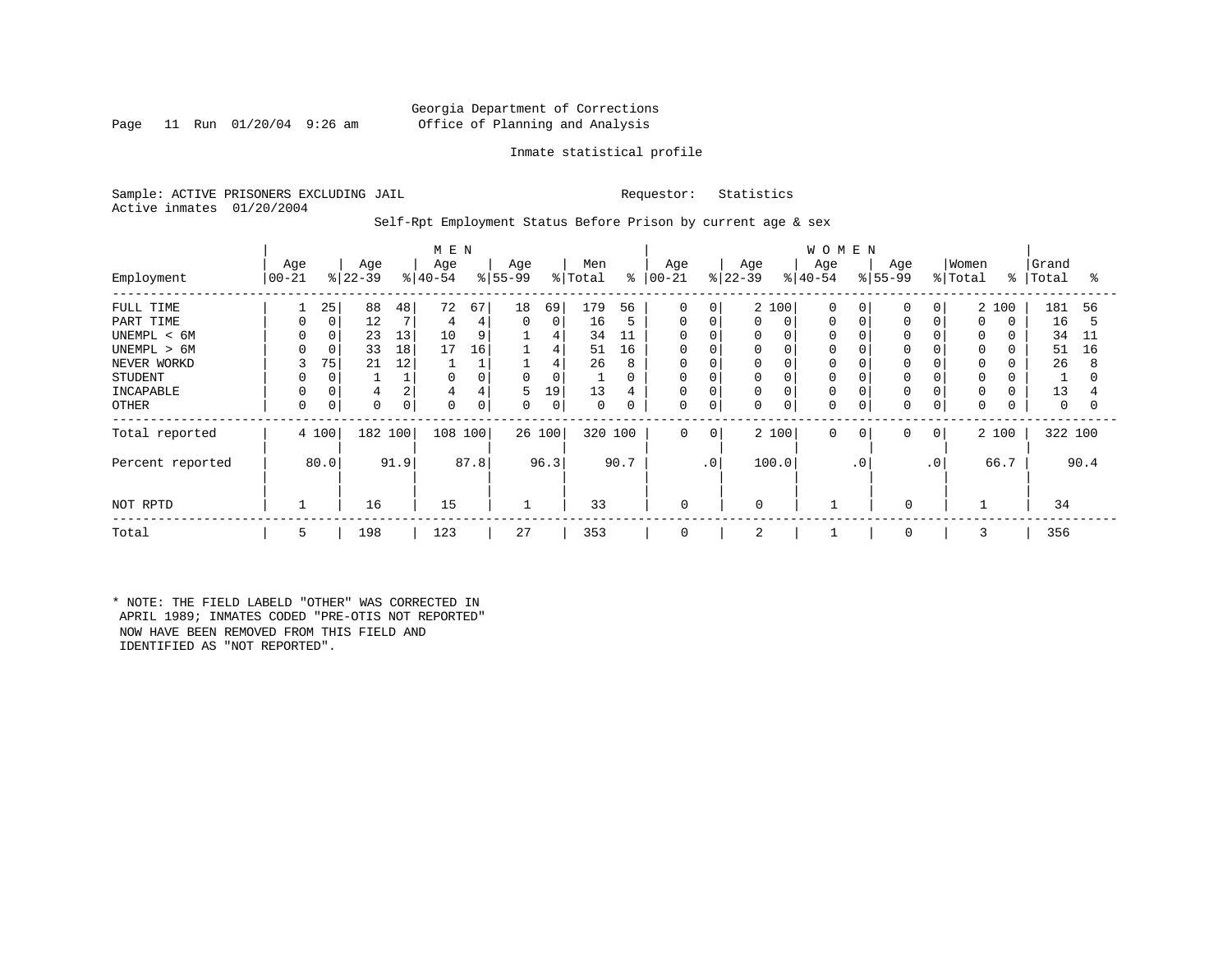Page 12 Run  $01/20/04$  9:26 am

#### Inmate statistical profile

Sample: ACTIVE PRISONERS EXCLUDING JAIL Requestor: Statistics Active inmates 01/20/2004

Self-Rpt Marital Status At Admission by current age & sex

|                                                                                     |                                         |                                                              |                                            | M E N                          |                                |                             |                                     |                                                  |                                     |                                                                                           |                       |                       |                                             | <b>WOMEN</b>                                       |     |                    |                             |                                      |                |                                                   |                           |
|-------------------------------------------------------------------------------------|-----------------------------------------|--------------------------------------------------------------|--------------------------------------------|--------------------------------|--------------------------------|-----------------------------|-------------------------------------|--------------------------------------------------|-------------------------------------|-------------------------------------------------------------------------------------------|-----------------------|-----------------------|---------------------------------------------|----------------------------------------------------|-----|--------------------|-----------------------------|--------------------------------------|----------------|---------------------------------------------------|---------------------------|
| Marital Status                                                                      | Age<br>$ 00-21 $                        | Age<br>$8 22-39$                                             |                                            | Age<br>$ 40-54 $               |                                | Age<br>$8 55-99$            |                                     | Men<br>% Total                                   | ៖                                   | Age<br>$ 00 - 21$                                                                         |                       | Age<br>$8 22-39$      |                                             | Age<br>$ 40-54$                                    |     | Age<br>$8155 - 99$ |                             | Women<br>% Total                     | $\frac{8}{6}$  | Grand<br>Total                                    | °≈                        |
| SINGLE<br>MARRIED<br>SEPARATED<br>DIVORCED<br>WIDOWED<br>COMMON LAW<br><b>OTHER</b> | 5 100<br>0<br>$\Omega$<br>$\Omega$<br>0 | 139<br>19<br>0<br>3<br>9<br>2<br>20<br>$\mathbf 0$<br>0<br>0 | 72<br>10<br>$\overline{2}$<br>5<br>10<br>0 | 52<br>16<br>9<br>25<br>13<br>0 | 43<br>13<br>20<br>6<br>11<br>0 | 3<br>13<br>0<br>6<br>4<br>0 | 11<br>48<br>0<br>22<br>4<br>15<br>0 | 199<br>48<br>12<br>40<br>10<br>37<br>$\mathbf 0$ | 58<br>14<br>3<br>12<br>3<br>11<br>0 | $\mathbf 0$<br>0<br>$\mathbf 0$<br>0<br>$\mathsf{O}\xspace$<br>$\mathbf 0$<br>$\mathbf 0$ | O<br>0<br>0<br>0<br>0 | 0<br>0<br>0<br>0<br>0 | 50<br>0<br>0<br>0<br>50<br>$\mathbf 0$<br>0 | $\Omega$<br>0<br>$\Omega$<br>0<br>$\mathbf 0$<br>0 | 100 | $\Omega$<br>0      | 0<br>0<br>0<br>0            | 0<br>$\mathbf 0$<br>$\mathbf 0$<br>0 | 33<br>33<br>33 | 200<br>48<br>12<br>41<br>11<br>37<br>$\mathbf{0}$ | 57<br>14<br>3<br>12<br>11 |
| Total reported<br>Percent reported                                                  | 5 100<br>100.0                          |                                                              | 192 100<br>97.0                            | 122 100                        | 99.2                           |                             | 27 100<br>100.0                     | 346 100                                          | 98.0                                | $\mathbf 0$                                                                               | 0<br>.0 <sup>1</sup>  |                       | 2 100<br>100.0                              | 1 100<br>100.0                                     |     | 0                  | $\overline{0}$<br>$\cdot$ 0 |                                      | 3 100<br>100.0 | 349 100                                           | 98.0                      |
| NOT RPTD                                                                            | 0                                       | 6                                                            |                                            |                                |                                | $\mathbf 0$                 |                                     | 7                                                |                                     | $\mathbf 0$                                                                               |                       | $\mathbf 0$           |                                             | $\mathbf 0$                                        |     | $\mathbf 0$        |                             | $\mathbf 0$                          |                |                                                   |                           |
| Total                                                                               | 5                                       | 198                                                          |                                            | 123                            |                                | 27                          |                                     | 353                                              |                                     | 0                                                                                         |                       | 2                     |                                             |                                                    |     | 0                  |                             | 3                                    |                | 356                                               |                           |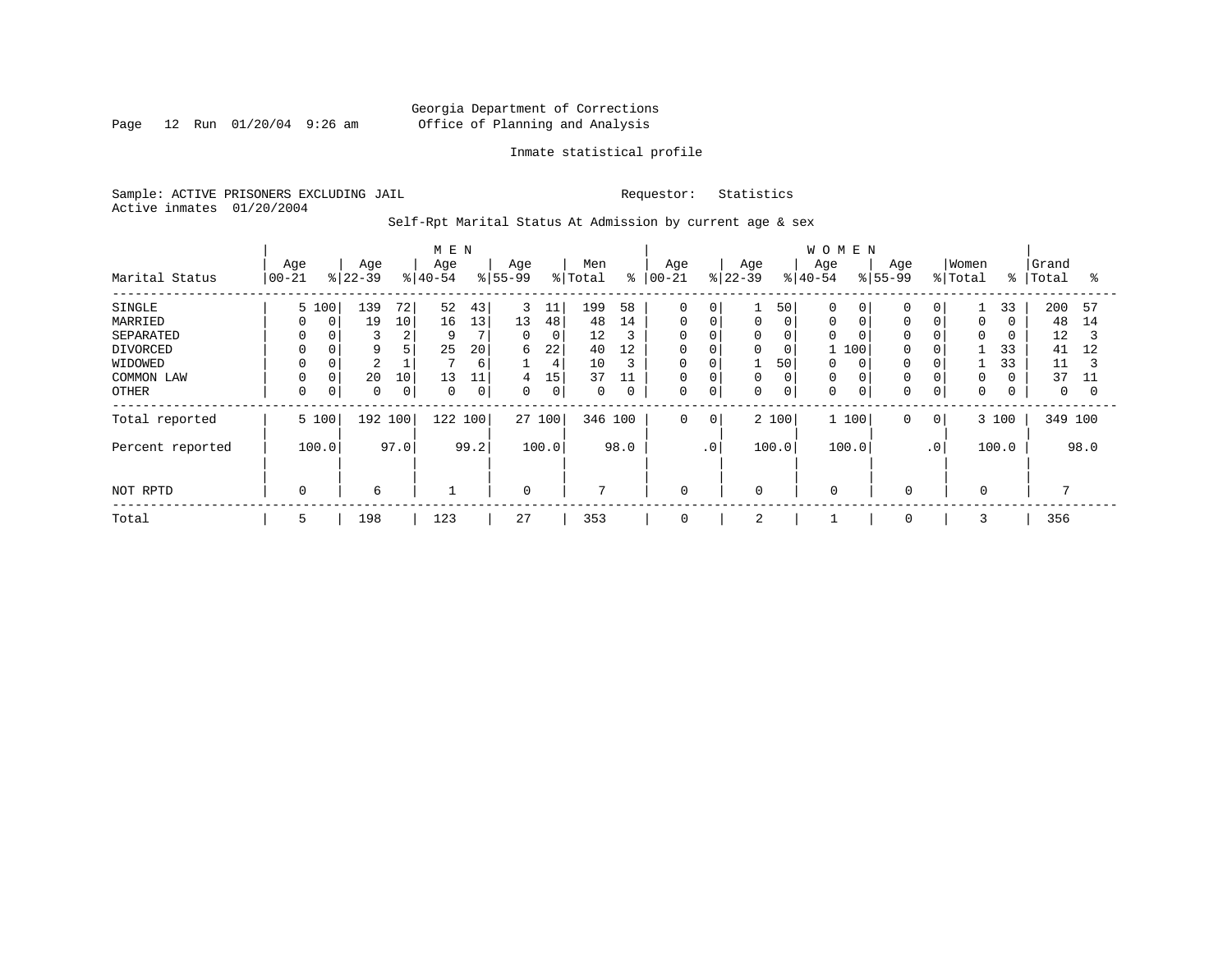#### Georgia Department of Corrections Page 13 Run 01/20/04 9:26 am Office of Planning and Analysis

#### Inmate statistical profile

Sample: ACTIVE PRISONERS EXCLUDING JAIL Requestor: Statistics Active inmates 01/20/2004

#### Self-Rpt Number Of Children At Admission by current age & sex

|                      |                    |             |                  |      | M E N            |        |                  |        |                            |               |                    |             |                  | WOMEN            |             |                  |                |                  |           |                |      |
|----------------------|--------------------|-------------|------------------|------|------------------|--------|------------------|--------|----------------------------|---------------|--------------------|-------------|------------------|------------------|-------------|------------------|----------------|------------------|-----------|----------------|------|
| Number Of Children   | Age<br>$ 00 - 21 $ |             | Age<br>$ 22-39 $ |      | Age<br>$ 40-54 $ |        | Age<br>$ 55-99 $ |        | Men<br>$\frac{1}{2}$ Total | $\frac{6}{6}$ | Age<br>$ 00 - 21 $ |             | Age<br>$ 22-39 $ | Age<br>$ 40-54 $ |             | Age<br>$ 55-99 $ |                | Women<br>% Total | $\approx$ | Grand<br>Total | °    |
| NO CHILDREN          | $\Omega$           | 0           |                  |      | $\Omega$         | 0      | $\Omega$         | 0      |                            | $\Omega$      | $\Omega$           | $\Omega$    | 0<br>$\Omega$    | $\Omega$         | $\Omega$    | $\Omega$         | $\Omega$       | $\Omega$         | $\Omega$  |                | 0    |
| ONE CHILD            | 2                  | 50          | 51               | 46   | 28               | 34     | 8                | 32     | 89                         | 40            | $\Omega$           | $\Omega$    | $\mathbf 0$<br>0 | 1                | 100         | $\Omega$         | $\Omega$       |                  | 50        | 90             | 40   |
| TWO CHILDREN         | 2                  | 50          | 29               | 26   | 23               | 28     | 6                | 24     | 60                         | 27            |                    | $\Omega$    | 1 100            | $\Omega$         |             |                  |                |                  | 50        | 61             | 27   |
| THREE CHILDREN       | 0                  | $\mathbf 0$ | 16               | 14   | 20               | 24     | 5                | 20     | 41                         | 18            | 0                  | 0           | 0<br>$\Omega$    | 0                | 0           | $\Omega$         |                | $\mathbf 0$      |           | 41             | 18   |
| FOUR CHILDREN        | 0                  |             | 8                | 7    |                  | 4      | 2                | 8      | 13                         | 6             | 0                  | 0           | 0                | 0                |             |                  |                | $\Omega$         |           | 13             | 6    |
| FIVE CHILDREN        | $\mathbf 0$        | 0           | 5                | 5    | 4                | 5      | $\overline{2}$   | 8      | 11                         |               | 0                  | $\Omega$    | 0<br>$\Omega$    | 0                |             | $\Omega$         |                | 0                |           | 11             |      |
| MORE THAN 5 CHILDREN | 0                  | 0           |                  |      | 4                | 5      | 2                | 8      | $7\phantom{.0}$            | 3             | 0                  | $\mathbf 0$ | 0<br>$\mathbf 0$ | 0                | $\mathbf 0$ | $\Omega$         | 0              | $\mathbf 0$      |           | 7              | 3    |
| Total reported       |                    | 4 100       | 111 100          |      |                  | 82 100 |                  | 25 100 | 222 100                    |               | 0                  | 0           | 1 100            |                  | 1 100       | $\Omega$         | $\overline{0}$ |                  | 2 100     | 224 100        |      |
| Percent reported     |                    | 80.0        |                  | 56.1 |                  | 66.7   |                  | 92.6   |                            | 62.9          |                    | . 0         | 50.0             |                  | 100.0       |                  | $\cdot$ 0      |                  | 66.7      |                | 62.9 |
| NOT REPORTED         |                    |             | 87               |      | 41               |        | 2                |        | 131                        |               | 0                  |             |                  | $\mathbf 0$      |             | 0                |                | -1               |           | 132            |      |
| Total                | 5                  |             | 198              |      | 123              |        | 27               |        | 353                        |               | 0                  |             | 2                | $\mathbf{1}$     |             | $\Omega$         |                | 3                |           | 356            |      |
|                      |                    |             |                  |      |                  |        |                  |        |                            |               |                    |             |                  |                  |             |                  |                |                  |           |                |      |
|                      |                    |             |                  |      |                  |        |                  |        |                            |               |                    |             |                  |                  |             |                  |                |                  |           |                |      |
| AVG NUM CHILDREN     | 1.50               |             | 1.98             |      | 2.46             |        | 2.92             |        | 2.26                       |               | .00                |             | 2.00             | 1.00             |             | .00              |                | 1.50             |           | 2.25           |      |

\* NOTE: THE FIELD LABLED "NO CHILDREN" WAS CORRECTED IN MARCH 1989: MISSING DATA FOR INMATES STILL IN DIAGNOSTICS NOW HAS BEEN REMOVED FROM THIS FIELD AND IDENTIFIED AS "NOT REPORTED" INFORMATION.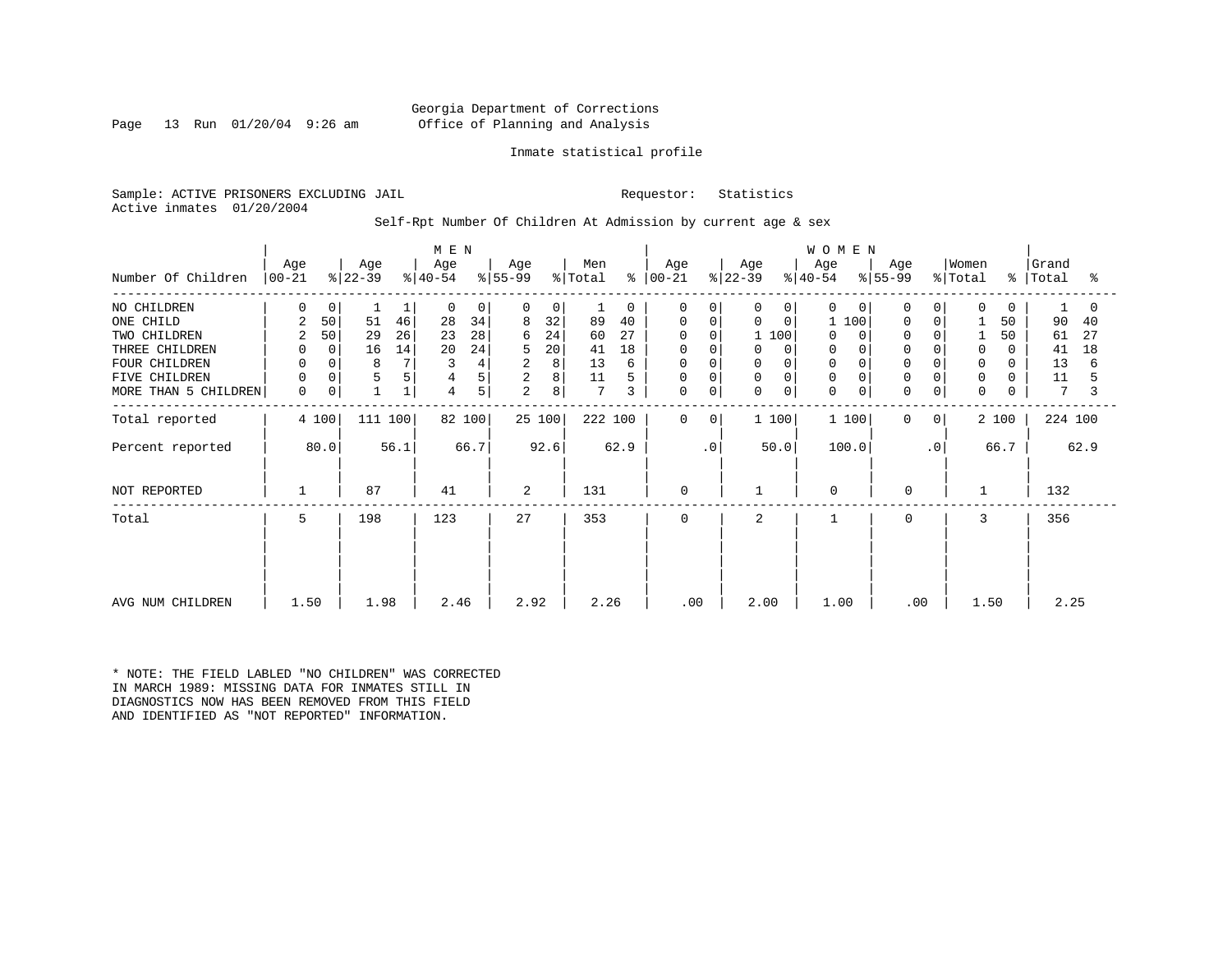Page 14 Run  $01/20/04$  9:26 am

#### Inmate statistical profile

Sample: ACTIVE PRISONERS EXCLUDING JAIL Requestor: Statistics Active inmates 01/20/2004

### Self-Rpt Religious Affiliation by current age & sex

|                  |           |          |          |                | M E N          |                |             |          |              |                |             |             |          |              | WOMEN       |             |          |           |              |          |         |      |
|------------------|-----------|----------|----------|----------------|----------------|----------------|-------------|----------|--------------|----------------|-------------|-------------|----------|--------------|-------------|-------------|----------|-----------|--------------|----------|---------|------|
|                  | Age       |          | Age      |                | Age            |                | Age         |          | Men          |                | Age         |             | Age      |              | Age         |             | Age      |           | Women        |          | Grand   |      |
| Religion         | $00 - 21$ |          | $ 22-39$ |                | $ 40-54$       |                | $ 55-99$    |          | % Total      | $\frac{8}{6}$  | $00 - 21$   |             | $ 22-39$ |              | $ 40-54 $   |             | $ 55-99$ |           | % Total      | ిక       | Total   | ႜ    |
| <b>ISLAM</b>     | O         | 0        | 17       | 9              |                | 6              | 2           | 7        | 26           | 8              | 0           | 0           | 0        | 0            | 0           | 0           | 0        | 0         | 0            | 0        | 26      | 8    |
| CATHOLIC         |           | 20       | 4        | $\overline{2}$ | $\overline{c}$ | $\overline{2}$ | $\mathbf 0$ | 0        | 7            | 2              | $\Omega$    | $\mathbf 0$ | 0        | $\mathbf 0$  | 0           | 0           | 0        | $\Omega$  | $\mathbf 0$  | 0        | 7       | 2    |
| <b>BAPTIST</b>   |           | 20       | 60       | 32             | 66             | 54             | 11          | 41       | 138          | 40             | $\Omega$    | 0           |          | 50           | 1           | 100         | O        | $\Omega$  | 2            | 67       | 140     | 41   |
| METHODIST        |           | $\Omega$ | 3        | $\overline{2}$ |                | 1              | 2           | 7        | 6            | $\overline{2}$ |             | $\Omega$    | $\Omega$ | $\Omega$     | 0           | 0           | O        | O         | $\mathbf 0$  | $\Omega$ | 6       | 2    |
| EPISCOPLN        |           | $\Omega$ | $\Omega$ | $\Omega$       |                | 0              | $\Omega$    | 0        | 0            | 0              |             | $\mathbf 0$ | 0        | $\Omega$     | Ω           | 0           | U        | $\Omega$  | $\Omega$     | O        | O       |      |
| PRESBYTRN        |           |          | $\Omega$ | $\Omega$       |                | O              | 0           | 0        | O            | 0              |             | $\Omega$    | 0        | $\Omega$     | 0           | 0           |          | $\Omega$  | 0            | U        |         |      |
| CHC OF GOD       |           | U        |          |                |                |                | $\Omega$    | 0        | 2            | 1              |             | $\Omega$    | 0        | $\Omega$     | 0           | $\Omega$    | U        | $\Omega$  | $\Omega$     | U        | 2       |      |
| HOLINESS         |           |          | 3        | 2              | 2              | 2              | 3           | 11       | 8            | 2              |             | $\Omega$    |          | 50           | O           | $\Omega$    |          | $\Omega$  | $\mathbf{1}$ | 33       | q       |      |
| <b>JEWISH</b>    |           |          |          |                | U              | 0              | $\Omega$    | $\Omega$ | $\mathbf{1}$ | 0              | U           | $\Omega$    | 0        | $\mathbf 0$  | O           | 0           | O        | O         | $\mathbf 0$  | $\Omega$ |         |      |
| ANGLICAN         |           | $\Omega$ | $\Omega$ | $\Omega$       | O              | 0              | $\Omega$    | 0        | 0            | 0              |             | $\Omega$    | 0        | $\Omega$     | N           | 0           | O        | $\Omega$  | $\Omega$     |          |         |      |
| GRK ORTHDX       |           | 0        | $\Omega$ | 0              | O              | 0              | 0           | 0        | 0            | 0              | U           | 0           | 0        | $\Omega$     | 0           | 0           |          | 0         | 0            |          |         |      |
| HINDU            |           |          | $\Omega$ |                |                | 0              | 0           | 0        | 0            | 0              | U           | 0           | 0        | $\Omega$     | Ω           | 0           |          | O         | 0            |          |         |      |
| <b>BUDDHIST</b>  |           |          | $\Omega$ | $\Omega$       |                | O              | $\Omega$    | 0        | 0            | $\Omega$       |             | $\Omega$    | 0        | $\Omega$     | Ω           | $\mathbf 0$ |          | $\Omega$  | $\Omega$     |          |         |      |
| TAOIST           |           |          | $\Omega$ | O              |                | 0              | 0           | 0        | 0            | 0              |             | $\Omega$    | 0        | $\Omega$     | 0           | $\Omega$    |          | $\Omega$  | $\Omega$     |          |         |      |
| SHINTOIST        |           |          | $\Omega$ | O              | n              | O              | U           | 0        | 0            | U              |             | $\Omega$    | 0        | <sup>n</sup> | O           | $\Omega$    |          | $\Omega$  | 0            | ∩        |         |      |
| SEVEN D AD       |           |          |          |                |                | 2              | $\Omega$    | 0        | 3            | 1              | U           | $\Omega$    | $\Omega$ | $\cap$       | O           | $\Omega$    |          | $\Omega$  | $\Omega$     |          |         |      |
| JEHOVAH WT       |           | $\Omega$ | 3        |                |                |                |             | 4        | 5            | 1              | U           | $\Omega$    | 0        | $\Omega$     | 0           | 0           | O        | $\Omega$  | 0            |          |         |      |
| LATR DAY S       |           |          | $\Omega$ | $\Omega$       |                | 0              | $\Omega$    | 0        | 0            | 0              |             | $\Omega$    | 0        | $\Omega$     | 0           | 0           | O        | n         | $\mathbf 0$  |          |         |      |
| QUAKER           |           | $\Omega$ | $\Omega$ | $\Omega$       | n              | $\Omega$       | O           | $\Omega$ | 0            | 0              | U           | $\Omega$    | 0        | $\Omega$     | 0           | 0           | O        | O         | $\mathbf 0$  | 0        |         |      |
| OTHER PROD       |           | 20       | 31       | 17             | 12             | 10             | 1           | 4        | 45           | 13             | $\Omega$    | $\Omega$    | 0        | $\Omega$     | O           | 0           | O        | $\Omega$  | 0            | $\Omega$ | 45      | 13   |
| <b>NONE</b>      |           | 20       | 41       | 22             | 19             | 16             | 7           | 26       | 68           | 20             | $\Omega$    | 0           | $\Omega$ | $\mathbf 0$  | 0           | $\mathbf 0$ | 0        | 0         | 0            | $\Omega$ | 68      | 20   |
| <b>OTHER</b>     |           | 20       | 22       | 12             | 9              | 7              | 0           | 0        | 32           | 9              | $\Omega$    | $\mathbf 0$ | $\Omega$ | 0            | 0           | $\mathbf 0$ | 0        | $\Omega$  | $\mathbf 0$  | $\Omega$ | 32      | 9    |
| Total reported   |           | 5 100    | 187 100  |                | 122 100        |                | 27 100      |          | 341 100      |                | $\mathbf 0$ | 0           |          | 2 100        |             | 1 100       | $\Omega$ | 0         |              | 3 100    | 344 100 |      |
| Percent reported |           | 100.0    |          | 94.4           |                | 99.2           |             | 100.0    |              | 96.6           |             | $\cdot$ 0   |          | 100.0        |             | 100.0       |          | $\cdot$ 0 |              | 100.0    |         | 96.6 |
| NOT RPTD         | 0         |          | 11       |                | 1              |                | 0           |          | 12           |                | $\mathbf 0$ |             | 0        |              | $\mathbf 0$ |             | $\Omega$ |           | $\Omega$     |          | 12      |      |
| Total            | 5         |          | 198      |                | 123            |                | 27          |          | 353          |                | 0           |             | 2        |              | 1           |             | 0        |           | 3            |          | 356     |      |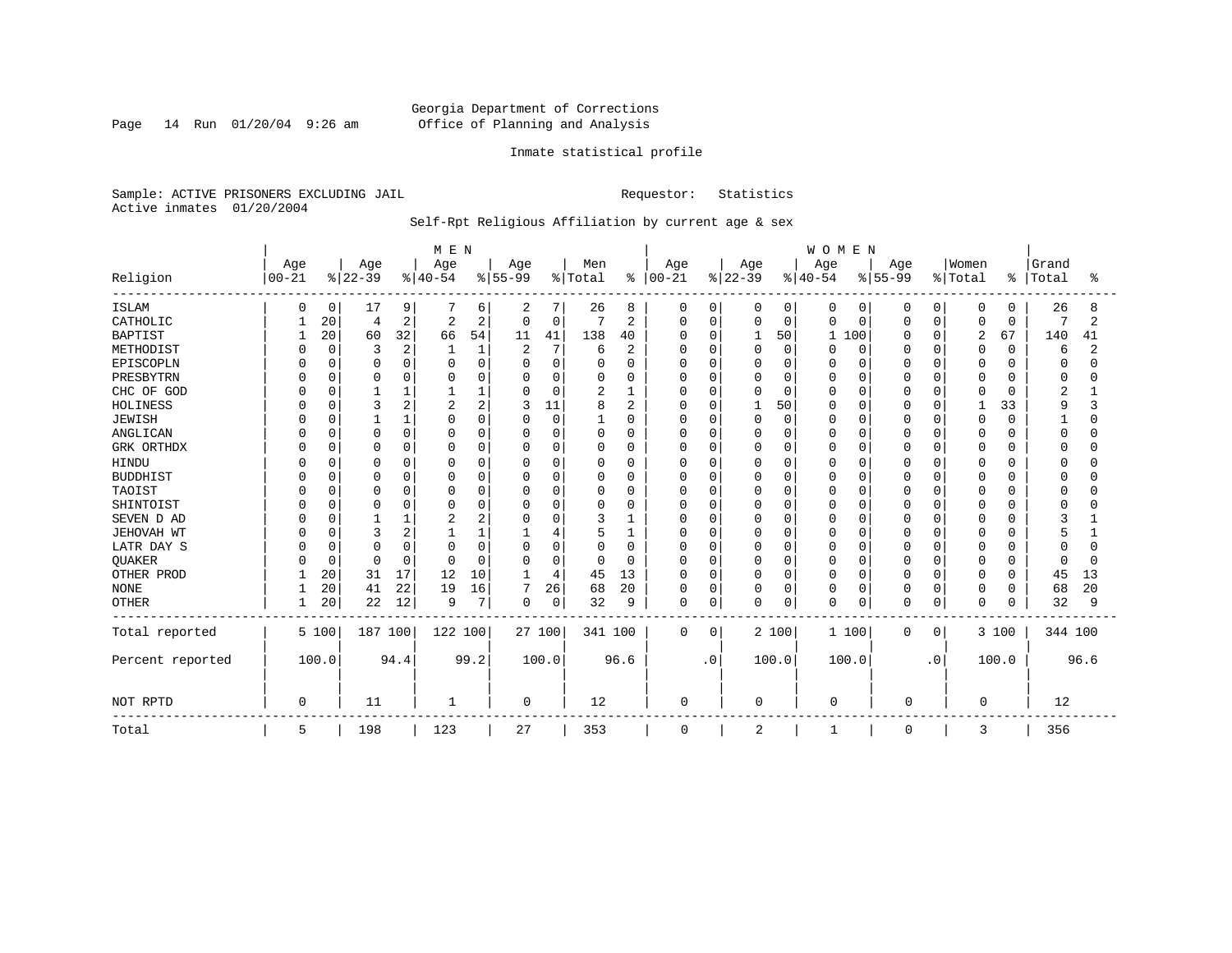#### Georgia Department of Corrections Page 15 Run 01/20/04 9:26 am Office of Planning and Analysis

#### Inmate statistical profile

Sample: ACTIVE PRISONERS EXCLUDING JAIL **Requestor:** Statistics Active inmates 01/20/2004

Self-Rpt Family Behavior Patterns \* by current age & sex

|                  |           |       |           |      | M E N        |      |                |        |         |          |             |           |           |       | <b>WOMEN</b> |             |           |                 |          |          |         |      |
|------------------|-----------|-------|-----------|------|--------------|------|----------------|--------|---------|----------|-------------|-----------|-----------|-------|--------------|-------------|-----------|-----------------|----------|----------|---------|------|
|                  | Age       |       | Age       |      | Age          |      | Age            |        | Men     |          | Age         |           | Age       |       | Age          |             | Age       |                 | Women    |          | Grand   |      |
| Family Behavior  | $00 - 21$ |       | $ 22-39 $ |      | $ 40-54 $    |      | $ 55-99$       |        | % Total | နွ       | $00 - 21$   |           | $ 22-39 $ |       | $ 40-54$     |             | $ 55-99 $ |                 | % Total  | ွေ       | Total   | ႜ    |
| CRIMINLTY        | 3         | 21    | 59        | 20   | 40           | 24   | 6              | 22     | 108     | 22       | $\Omega$    | $\Omega$  |           | 17    | $\Omega$     | $\Omega$    | $\Omega$  | $\Omega$        |          | 17       | 109     | 22   |
| ALCOHOLISM       |           | 21    | 41        | 14   | 28           | 17   | 4              | 15     | 76      | 15       | $\Omega$    | $\Omega$  |           | 17    | $\Omega$     |             | $\Omega$  | $\Omega$        |          | 17       | 77      | 15   |
| DRUG ABUSE       | 2         | 14    | 25        | 9    | 15           | 9    |                | 4      | 43      | 9        | 0           | O         |           | 17    |              |             |           |                 |          | 17       | 44      | 9    |
| DOMINERING       |           |       |           | 0    |              |      | 0              | 0      |         | 0        | 0           |           |           | 17    |              |             |           |                 |          |          | 2       | 0    |
| MIGRANT          |           |       |           |      |              | 2    | 0              | 0      | 6       |          | 0           | 0         | 0         | 0     |              |             | $\Omega$  |                 | $\Omega$ | O        | 6       |      |
| INFL BTGS        |           |       | 13        | 4    |              | 4    | $\overline{2}$ | 7      | 22      | 4        | 0           | 0         | 0         |       |              |             |           |                 | $\Omega$ |          | 22      |      |
| PERMISSIVE       |           |       |           | 0    | <sup>0</sup> | 0    | $\Omega$       | 0      |         | $\Omega$ | $\Omega$    | $\Omega$  |           | 17    | $\Omega$     |             | $\Omega$  |                 |          |          | 2       | O    |
| FATH ABSNT       |           | 29    | 109       | 38   | 58           | 34   | 11             | 41     | 182     | 36       | $\Omega$    | $\Omega$  | $\Omega$  |       |              |             | 0         |                 | $\Omega$ | $\Omega$ | 182     | 36   |
| MOTH ABSNT       | 2         | 14    | 34        | 12   | 15           | 9    | 3              | 11     | 54      | 11       | 0           | $\Omega$  | $\Omega$  |       | $\Omega$     |             |           |                 | $\Omega$ |          | 54      | 11   |
| NONE             |           | 0     | 4         |      | 3            | 2    | 0              | 0      |         |          | 0           | 0         |           | 17    | $\Omega$     |             | 0         | 0               |          | 17       | 8       |      |
| Total reported   | 14        | 100   | 290 100   |      | 169 100      |      |                | 27 100 | 500 100 |          | $\mathbf 0$ | 0         |           | 6 100 | $\mathbf 0$  | $\mathbf 0$ | 0         | 0 <sup>1</sup>  |          | 6 100    | 506 100 |      |
| Percent reported |           | 100.0 |           | 75.8 |              | 74.8 |                | 66.7   |         | 75.1     |             | $\cdot$ 0 |           | 100.0 |              | $\cdot$ 0   |           | .0 <sup>′</sup> |          | 66.7     |         | 75.0 |
| <b>OTHER</b>     | $\Omega$  |       | 48        |      | 31           |      | 9              |        | 88      |          | 0           |           | $\Omega$  |       |              |             | $\Omega$  |                 |          |          | 89      |      |
| Total            | 5         |       | 198       |      | 123          |      | 27             |        | 353     |          | 0           |           | 2         |       |              |             | 0         |                 | 3        |          | 356     |      |

\* NOTE: SINCE THERE CAN BE UP TO FIVE BEHAVIOR CODES PER INMATE, THE NUMBER OF CASES REPORTED IN THE DETAIL LINES AND THE TOTAL REPORTED LINE MAY EXCEED THE TOTAL NUMBER OF CASES. IN SHORT, THIS TABLE COUNTS THE NUMBER OF BEHAVIOR PROBLEMS, NOT INMATES.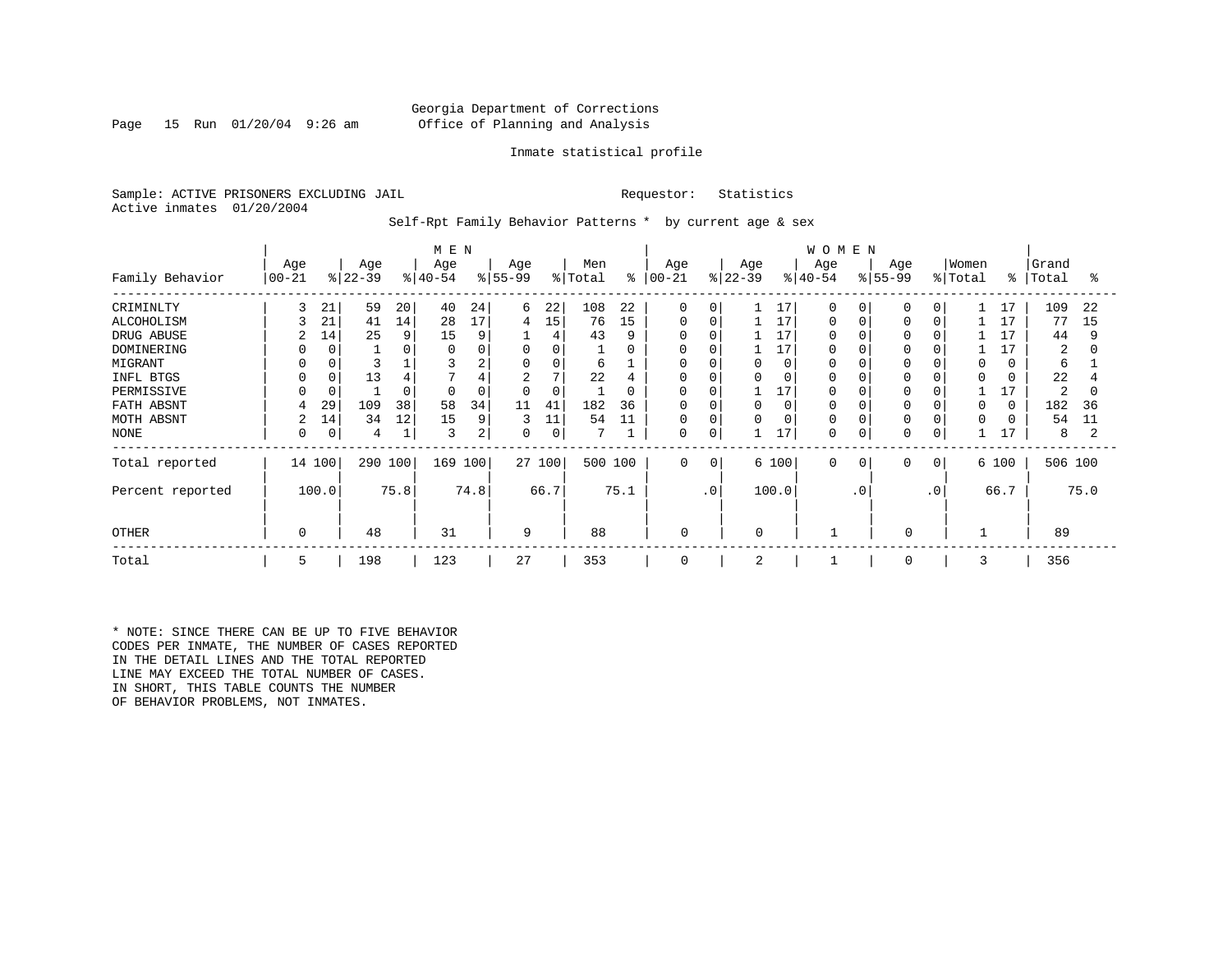#### Georgia Department of Corrections Page 16 Run 01/20/04 9:26 am Office of Planning and Analysis

#### Inmate statistical profile

Sample: ACTIVE PRISONERS EXCLUDING JAIL **Requestor:** Statistics Active inmates 01/20/2004

#### Inmate Diagnostic Behavior Problem \* by current age & sex

|                    | M E N      |          |                |      |           |        |                |                |         |      |               |           |                |             | WOMEN        |             |              |           |          |             |         |      |
|--------------------|------------|----------|----------------|------|-----------|--------|----------------|----------------|---------|------|---------------|-----------|----------------|-------------|--------------|-------------|--------------|-----------|----------|-------------|---------|------|
|                    | Age        |          | Age            |      | Age       |        | Age            |                | Men     |      | Age           |           | Age            |             | Age          |             | Age          |           | Women    |             | Grand   |      |
| Diagnostic Problem | $ 00 - 21$ |          | $ 22-39 $      |      | $ 40-54 $ |        | $ 55-99$       |                | % Total |      | $8   00 - 21$ |           | $ 22-39 $      |             | $ 40-54 $    |             | $ 55-99 $    |           | % Total  | ႜ           | Total   | °≈   |
| <b>ALCOHOLIC</b>   |            |          | 10             | 2    | 10        | 3      | 3              | 6              | 24      | 3    | 0             | 0         |                | 25          | $\Omega$     | 0           | 0            | 0         | 1        | 14          | 25      | 3    |
| <b>ALCOH ABSE</b>  |            | 7        | 44             | 9    | 32        | 11     | 3              | 6              | 80      | 10   | 0             | 0         | $\Omega$       | $\mathbf 0$ |              | $\mathbf 0$ |              | $\Omega$  | 0        | $\Omega$    | 80      | 10   |
| DRUG EXP           |            | 21       | 62             | 13   | 34        | 12     |                | 13             | 106     | 13   | O             | O         |                | 0           |              | 0           | $\Omega$     | $\Omega$  | $\Omega$ | $\mathbf 0$ | 106     | 13   |
| DRUG ABSE          |            | 14       | 76             | 16   | 45        | 16     | 4              | 8              | 127     | 16   | O             | O         |                | 25          |              | $\Omega$    |              | $\Omega$  |          | 14          | 128     | 15   |
| NARC ADDCT         |            | $\Omega$ | 6              |      |           | 2      | $\Omega$       | 0              | 11      |      | 0             | 0         |                | $\mathbf 0$ |              | $\Omega$    |              | $\Omega$  | 0        | $\Omega$    | 11      |      |
| EPILEPTIC          |            | $\Omega$ |                |      | 3         |        | $\Omega$       | $\Omega$       | 6       |      | O             | $\Omega$  |                | $\Omega$    |              | $\Omega$    |              | $\Omega$  | 0        | O           | 6       |      |
| MANIPULTVE         |            | 14       | 48             | 10   | 23        | 8      | 3              | 6              | 76      | 9    | $\Omega$      | O         |                | $\Omega$    |              | $\Omega$    |              | $\Omega$  | 0        | $\Omega$    | 76      |      |
| ASSAULTIVE         | 5          | 36       | 157            | 34   | 96        | 33     | 21             | 40             | 279     | 34   | $\Omega$      | O         | $\overline{2}$ | 50          |              | 33          | $\Omega$     | $\Omega$  | 3        | 43          | 282     | 34   |
| ESCPE TEND         |            | $\Omega$ | 19             |      | 16        | 6      | 5              | 10             | 40      | 5    | 0             | $\Omega$  |                | $\mathbf 0$ |              | $\Omega$    | 0            | $\Omega$  | 0        | $\Omega$    | 40      |      |
| SUICIDAL           |            |          | 17             |      |           | 2      | $\overline{2}$ | 4              | 24      | 3    | <sup>0</sup>  | O         |                | 0           |              | 33          |              | $\Omega$  |          | 14          | 25      |      |
| WITHDRAWN          |            |          | $\overline{2}$ |      |           | O      | $\Omega$       | $\Omega$       | 3       | O    | <sup>0</sup>  | U         |                | $\Omega$    |              | 33          |              | $\Omega$  |          | 14          | 4       |      |
| PR RLTY CT         |            |          |                |      |           |        | 0              | $\Omega$       | 8       |      | 0             | 0         |                | 0           |              | $\Omega$    | $\Omega$     | $\Omega$  | O        | O           | 8       |      |
| HOMOSEXUAL         |            |          |                |      |           | $\cap$ | $\Omega$       | 0              |         | O    | 0             | $\Omega$  |                | $\Omega$    |              | $\Omega$    | $\Omega$     | $\cap$    | 0        | ∩           |         |      |
| <b>NONE</b>        |            |          | 3              |      |           |        |                | 2              | 5       |      | 0             | 0         |                | $\Omega$    |              | $\Omega$    | 0            | $\Omega$  | $\Omega$ | O           | 5       |      |
| <b>OTHER</b>       |            |          |                | 2    | 9         |        |                | $\overline{2}$ | 17      | 2    | 0             | 0         |                | 0           |              | $\mathbf 0$ | 0            | $\Omega$  | 0        | $\Omega$    | 17      |      |
| NOT RPTD           |            | 0        | 5              |      | 3         |        | $\overline{2}$ | 4              | 10      |      | 0             | 0         |                | 0           | <sup>0</sup> | $\mathbf 0$ |              | 0         | 0        | 0           | 10      |      |
| Total reported     | 14 100     |          | 465 100        |      | 288 100   |        |                | 52 100         | 819 100 |      | $\Omega$      | 0         |                | 4 100       |              | 3 100       | $\Omega$     | 0         |          | 7 100       | 826 100 |      |
| Percent reported   |            | 100.0    |                | 99.5 |           | 100.0  |                | 100.0          |         | 99.7 |               | $\cdot$ 0 |                | 100.0       |              | 100.0       |              | $\cdot$ 0 |          | 100.0       |         | 99.7 |
| UNKNOWN            | $\Omega$   |          |                |      | 0         |        | $\mathbf 0$    |                | 1       |      | $\Omega$      |           | 0              |             | 0            |             | O            |           | 0        |             |         |      |
| Total              | 5          |          | 198            |      | 123       |        | 27             |                | 353     |      | $\mathbf 0$   |           | 2              |             |              |             | <sup>0</sup> |           | 3        |             | 356     |      |

\* NOTE: SINCE THERE CAN BE UP TO FIVE BEHAVIOR CODES PER INMATE, THE NUMBER OF CASES REPORTED IN THE DETAIL LINES AND THE TOTAL REPORTED LINE MAY EXCEED THE TOTAL NUMBER OF CASES. IN SHORT, THIS TABLE COUNTS THE NUMBER OF BEHAVIOR PROBLEMS, NOT INMATES.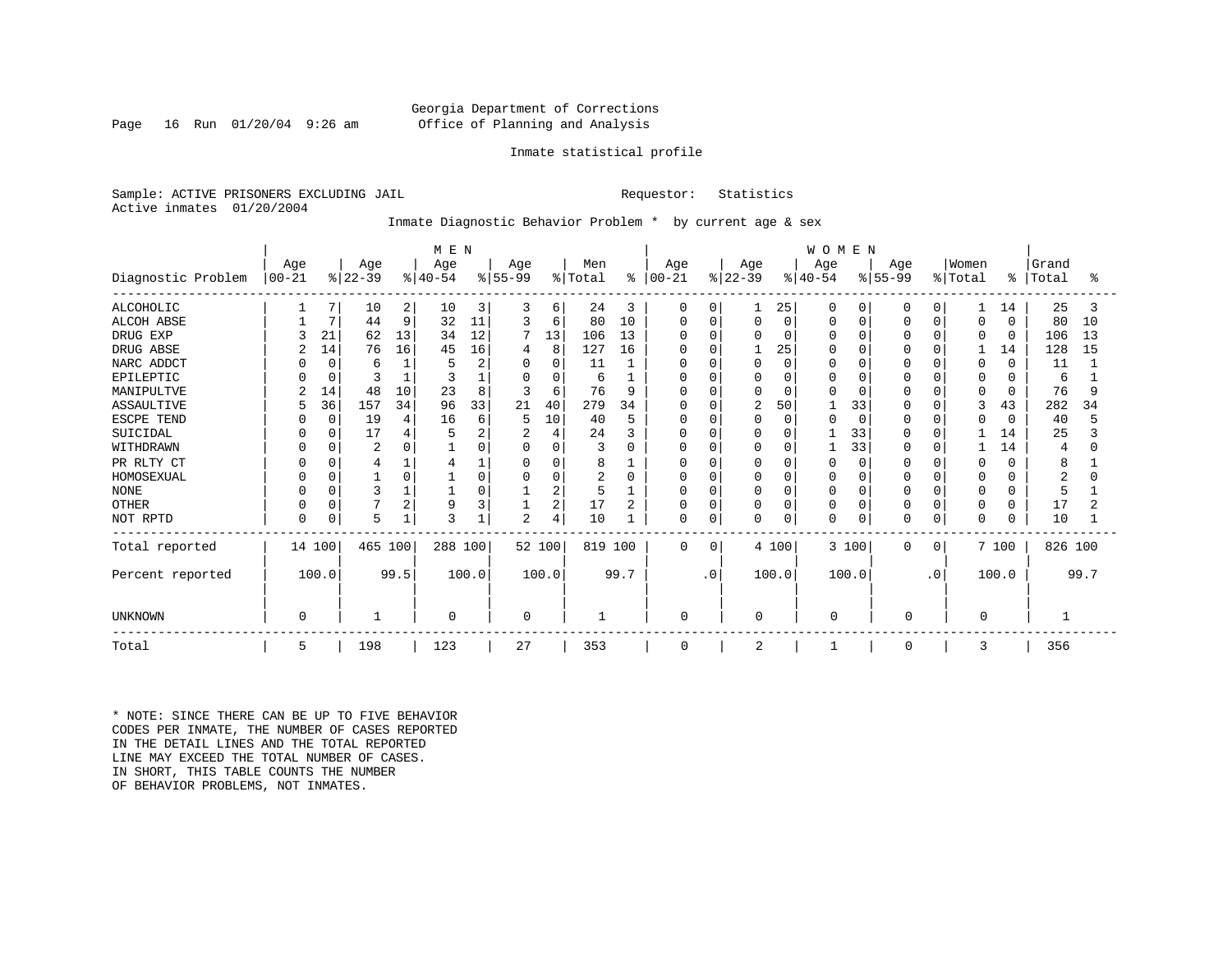Page 17 Run  $01/20/04$  9:26 am

#### Inmate statistical profile

Sample: ACTIVE PRISONERS EXCLUDING JAIL Requestor: Statistics Active inmates 01/20/2004

Physical Profile (General Condition) by current age & sex

|                                                                                  |                                    |                                                             | M E N                              |                  |                     |                                |                     |                      |                |                                                          |                                                    | <b>WOMEN</b>       |                                       |                       |                                         |                                       |                                                   |                              |          |                      |                 |
|----------------------------------------------------------------------------------|------------------------------------|-------------------------------------------------------------|------------------------------------|------------------|---------------------|--------------------------------|---------------------|----------------------|----------------|----------------------------------------------------------|----------------------------------------------------|--------------------|---------------------------------------|-----------------------|-----------------------------------------|---------------------------------------|---------------------------------------------------|------------------------------|----------|----------------------|-----------------|
| Physical Profile                                                                 | Age<br>$00 - 21$                   | Age<br>$ 22-39 $                                            |                                    | Age<br>$8 40-54$ |                     | Age<br>$ 55-99$                |                     | Men<br>% Total       | ៖              | Age<br>$ 00-21$                                          |                                                    | Age<br>$ 22-39 $   |                                       | Age<br>$8 40-54$      | $8155 - 99$                             | Aqe                                   |                                                   | Women<br>% Total             | ႜႜ       | Grand<br>Total       | °≈              |
| NO LIMITATION<br>DEFECT NO MAJOR LIMT<br>DEFECT MAJOR LIMIT<br>VERY MAJOR DEFECT | 5 100<br>$\Omega$<br>0<br>$\Omega$ | 150<br>24<br>$\Omega$<br>19<br>0<br>$\mathbf 0$<br>$\Omega$ | 78 l<br>12<br>10<br>$\overline{0}$ | 54<br>41<br>23   | 45<br>34<br>19<br>1 | 8<br>12<br>5<br>$\overline{a}$ | 30<br>44<br>19<br>7 | 217<br>77<br>47<br>3 | 63<br>22<br>14 | $\mathbf 0$<br>$\mathbf 0$<br>$\mathbf 0$<br>$\mathbf 0$ | $\overline{0}$<br>$\mathbf 0$<br>0<br>$\mathbf{0}$ | $\Omega$<br>0<br>0 | 2 100<br>$\Omega$<br>0<br>$\mathbf 0$ | 0<br>0<br>$\mathbf 0$ | $\overline{0}$<br>100<br>$\overline{0}$ | $\Omega$<br>$\Omega$<br>0<br>$\Omega$ | 0 <sup>1</sup><br>$\Omega$<br>0<br>$\overline{0}$ | 2<br>$\Omega$<br>$\mathbf 0$ | 67<br>33 | 219<br>78<br>47<br>3 | 63<br>2.2<br>14 |
| Total reported                                                                   | 5 100                              |                                                             | 193 100                            | 119              | 100                 | 27 100                         |                     | 344 100              |                | 0                                                        | $\mathbf 0$                                        | 2 100              |                                       | 1 100                 |                                         | 0                                     | $\mathbf{0}$                                      |                              | 3 100    | 347 100              |                 |
| Percent reported                                                                 | 100.0                              |                                                             | 97.5                               |                  | 96.7                |                                | 100.0               |                      | 97.5           |                                                          | .0 <sup>1</sup>                                    | 100.0              |                                       | 100.0                 |                                         |                                       | $\cdot$ 0                                         |                              | 100.0    |                      | 97.5            |
| NOT REPORTED                                                                     | $\mathbf 0$                        | 5                                                           |                                    | $\overline{4}$   |                     | $\mathbf 0$                    |                     | 9                    |                | $\mathbf 0$                                              |                                                    | $\mathbf 0$        |                                       | $\mathbf 0$           |                                         | $\mathbf 0$                           |                                                   | $\mathbf 0$                  |          | 9                    |                 |
| Total                                                                            | ל                                  | 198                                                         |                                    | 123              |                     | 27                             |                     | 353                  |                | 0                                                        |                                                    | 2                  |                                       |                       |                                         | $\mathbf 0$                           |                                                   |                              |          | 356                  |                 |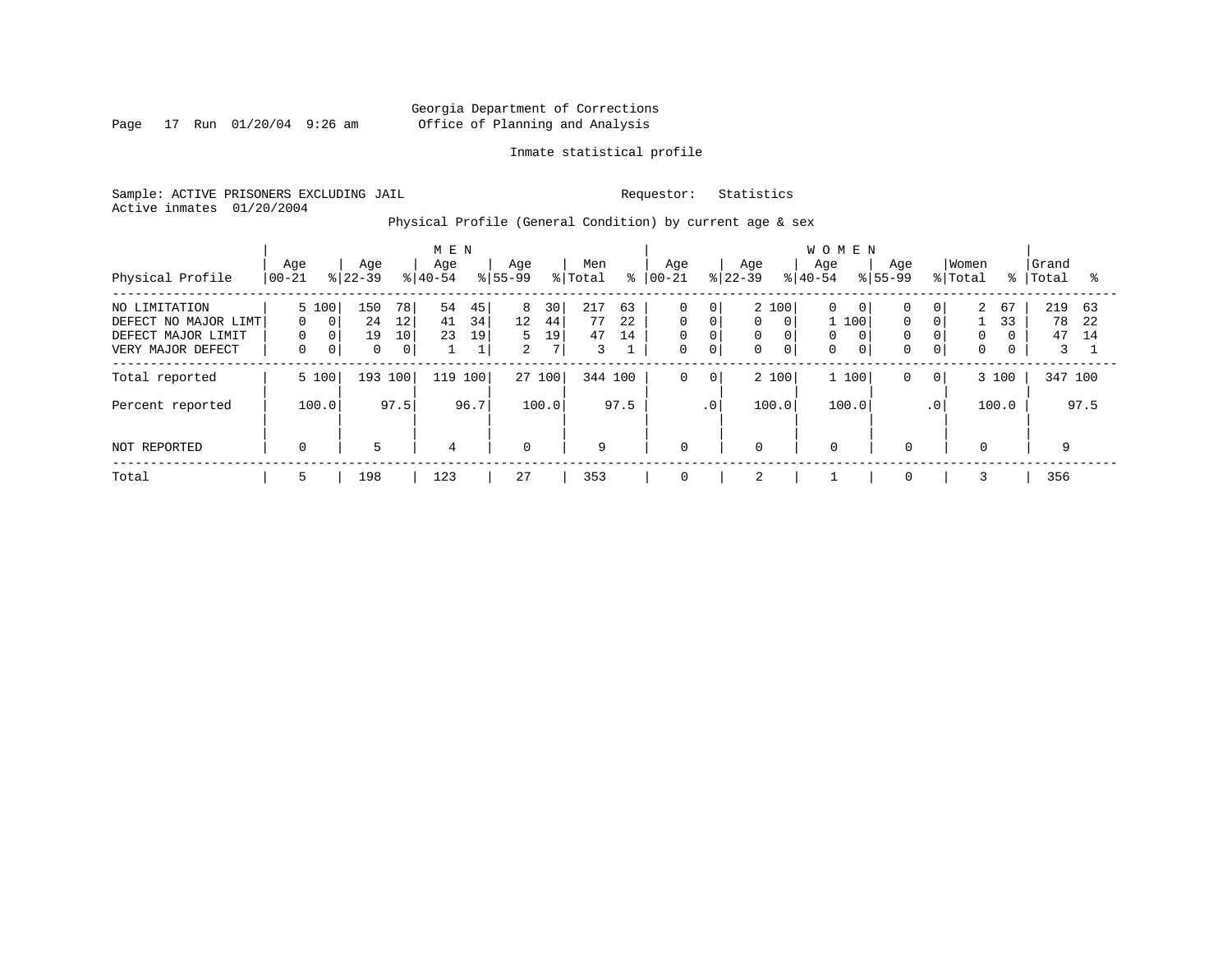#### Georgia Department of Corrections Page 18 Run 01/20/04 9:26 am Office of Planning and Analysis

#### Inmate statistical profile

Sample: ACTIVE PRISONERS EXCLUDING JAIL Requestor: Statistics Active inmates 01/20/2004

Security Status by current age & sex

|                  |             |   |             |       | M E N       |       |             |        |             |       |            |             |           |             | <b>WOMEN</b> |       |             |           |             |          |          |          |
|------------------|-------------|---|-------------|-------|-------------|-------|-------------|--------|-------------|-------|------------|-------------|-----------|-------------|--------------|-------|-------------|-----------|-------------|----------|----------|----------|
|                  | Age         |   | Age         |       | Age         |       | Age         |        | Men         |       | Age        |             | Age       |             | Age          |       | Age         |           | Women       |          | Grand    |          |
| Security         | $ 00-21$    |   | $ 22-39$    |       | $ 40-54 $   |       | $ 55-99$    |        | % Total     | ⊱     | $ 00 - 21$ |             | $ 22-39 $ |             | $8 40-54$    |       | $8 55-99$   |           | % Total     | ႜ        | Total    | ႜ        |
| DIAG INCOM       |             | 0 | 0           |       | $\Omega$    | 0     | 0           | 0      | $\mathbf 0$ | 0     | 0          | 0           | 0         | 0           | 0            |       |             | 0         | 0           |          | $\Omega$ | $\Omega$ |
| WRK RELEAS       |             |   | 0           |       | $\Omega$    | 0     | 0           | 0      | 0           | 0     | 0          | $\mathbf 0$ | 0         | $\mathbf 0$ | 0            |       |             |           | 0           |          | 0        | 0        |
| TRUSTY           |             |   | $\Omega$    |       | $\Omega$    |       | 0           | 0      | $\Omega$    | 0     | 0          |             | 0         | $\Omega$    | $\Omega$     |       |             |           | $\Omega$    |          | $\Omega$ |          |
| MINIMUM          |             |   | $\Omega$    |       |             | 2     | 0           | 0      |             |       | 0          |             |           | 50          | 0            |       |             |           |             | 33       |          |          |
| MEDIUM           | $\Omega$    |   | 65          | 33    | 51          | 41    | 16          | 59     | 132         | 37    | 0          |             | $\Omega$  | $\mathbf 0$ | $\Omega$     |       | $\Omega$    |           | $\Omega$    | $\Omega$ | 132      | 37       |
| CLOSE            | 5 100       |   | 108         | 55    | 64          | 52    | 9           | 33     | 186         | 53    | 0          |             | 0         | 0           |              | 100   | $\mathbf 0$ |           |             | 33       | 187      | 53       |
| MAXIMUM          |             | 0 | 14          |       | 3           | 2     | 2           | 7      | 19          | 5     | 0          |             |           | 50          | 0            |       | $\Omega$    |           |             | 33       | 20       | 6        |
| DIAGNOSTIC       | $\mathbf 0$ | 0 | 11          | 6     | 3           | 2     | 0           | 0      | 14          | 4     | 0          | 0           | 0         | $\mathbf 0$ | 0            |       | $\Omega$    | 0         | $\mathbf 0$ |          | 14       | 4        |
| Total reported   | 5 100       |   | 198 100     |       | 123 100     |       |             | 27 100 | 353 100     |       | 0          | $\mathbf 0$ |           | 2 100       |              | 1 100 | $\mathbf 0$ | 0         |             | 3 100    | 356 100  |          |
| Percent reported | 100.0       |   |             | 100.0 |             | 100.0 |             | 100.0  |             | 100.0 |            | .0'         |           | 100.0       |              | 100.0 |             | $\cdot$ 0 |             | 100.0    |          | 100.0    |
| NOT RPTD         | $\Omega$    |   | $\mathbf 0$ |       | $\mathbf 0$ |       | $\mathbf 0$ |        | $\mathbf 0$ |       | 0          |             | $\Omega$  |             | $\Omega$     |       | $\mathbf 0$ |           | $\mathbf 0$ |          |          |          |
| Total            | 5           |   | 198         |       | 123         |       | 27          |        | 353         |       | 0          |             | 2         |             |              |       | 0           |           | 3           |          | 356      |          |

\* NOTE: BEGINNING IN JULY 1987, THE FACILITIES DIVISION NO LONGER CODED INMATES AS BEING WORK RELEASE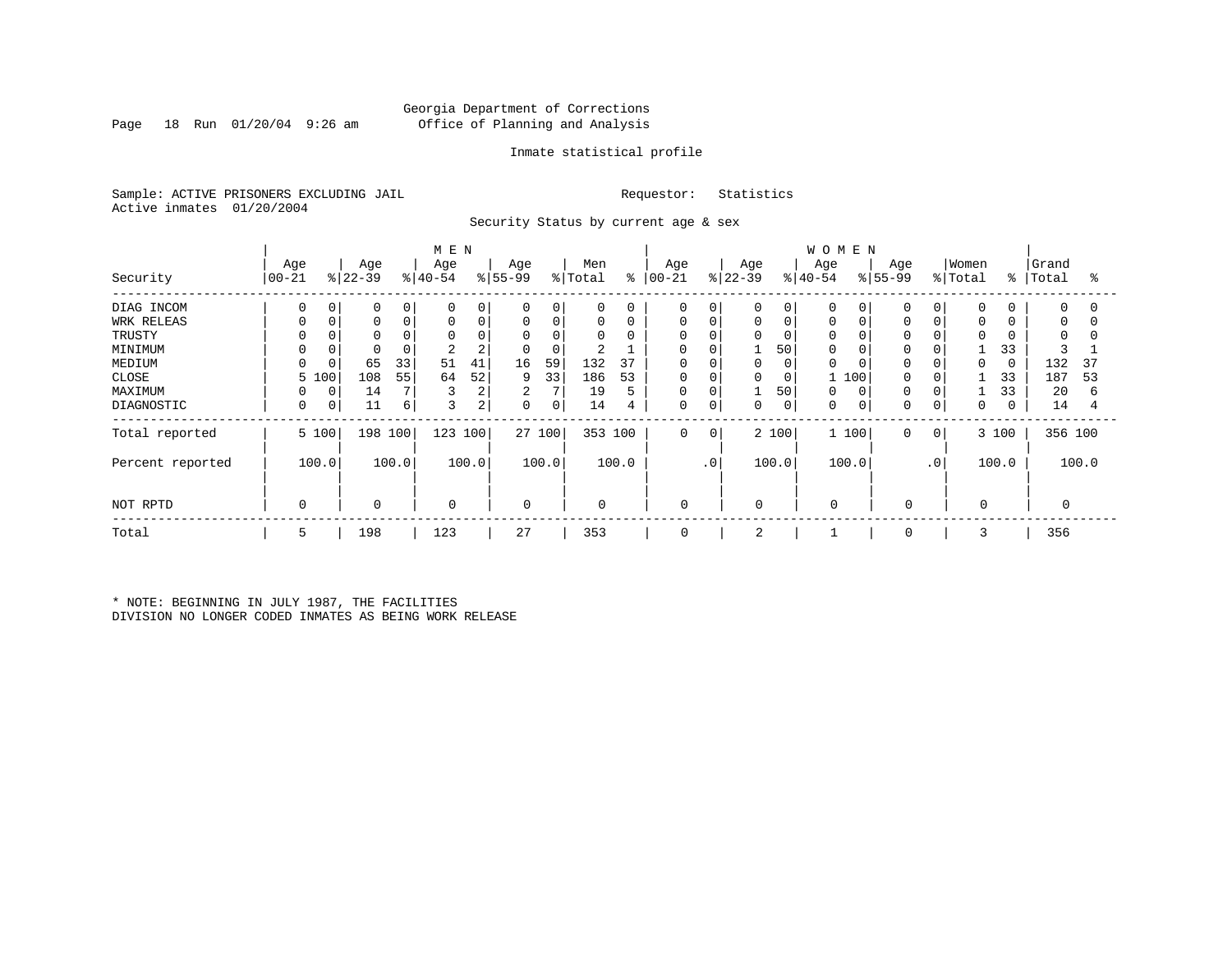Page 19 Run  $01/20/04$  9:26 am

### Inmate statistical profile

Sample: ACTIVE PRISONERS EXCLUDING JAIL Requestor: Statistics Active inmates 01/20/2004

#### Number Of Sentences by current age & sex

|                     |          |             |             |       | M E N     |       |          |        |             |       |             |                 |           |              | W O M E N   |             |                |          |          |           |       |
|---------------------|----------|-------------|-------------|-------|-----------|-------|----------|--------|-------------|-------|-------------|-----------------|-----------|--------------|-------------|-------------|----------------|----------|----------|-----------|-------|
|                     | Age      |             | Age         |       | Age       |       | Age      |        | Men         |       | Age         |                 | Age       |              | Age         | Age         |                | Women    |          | Grand     |       |
| Number Of Sentences | $ 00-21$ |             | $ 22-39 $   |       | $ 40-54 $ |       | $ 55-99$ |        | % Total     | ి     | $ 00 - 21 $ |                 | $ 22-39 $ |              | $ 40-54 $   | $8 55-99$   |                | % Total  |          | %   Total | °≈    |
| ONE                 | 0        | 0           | 18          | 9     | 23        | 19    | 5        | 19     | 46          | 13    | 0           | $\Omega$        | 0         | $\mathbf{0}$ | 100         | 0           | 0              |          | 33       | 47        | 13    |
| TWO                 |          | 20          | 34          | 17    | 26        | 21    | 6        | 22     | 67          | 19    | $\mathbf 0$ | $\Omega$        |           | 50           | 0<br>0      | $\Omega$    | 0              |          | 33       | 68        | 19    |
| THREE               | 2        | 40          | 36          | 18    | 21        | 17    | 5        | 19     | 64          | 18    | 0           |                 | 0         | $\mathbf 0$  | 0<br>0      | $\Omega$    |                | 0        | $\Omega$ | 64        | 18    |
| <b>FOUR</b>         | $\Omega$ | $\mathbf 0$ | 26          | 13    | 18        | 15    |          | 4      | 45          | 13    | $\mathbf 0$ |                 | 0         | $\mathbf 0$  | $\Omega$    |             |                |          |          | 45        | 13    |
| FIVE                | $\Omega$ | $\mathbf 0$ | 19          | 10    | 9         |       | 4        | 15     | 32          | 9     | 0           |                 |           | 50           |             |             |                |          | 33       | 33        | 9     |
| MORE THAN FIVE      | 2        | 40          | 65          | 33    | 26        | 21    | 6        | 22     | 99          | 28    | 0           | 0               | 0         | 0            | 0<br>0      | $\Omega$    | 0              | 0        | 0        | 99        | 28    |
| Total reported      | 5 100    |             | 198 100     |       | 123 100   |       |          | 27 100 | 353 100     |       | $\mathbf 0$ | 0               |           | 2 100        | 1 100       | 0           | 0 <sup>1</sup> |          | 3 100    | 356 100   |       |
| Percent reported    | 100.0    |             |             | 100.0 |           | 100.0 |          | 100.0  |             | 100.0 |             | .0 <sup>1</sup> | 100.0     |              | 100.0       |             | $\cdot$ 0      |          | 100.0    |           | 100.0 |
| NOT REPORTED        | $\Omega$ |             | $\mathbf 0$ |       | 0         |       | 0        |        | $\mathbf 0$ |       | 0           |                 | 0         |              | $\mathbf 0$ | $\mathbf 0$ |                | $\Omega$ |          | $\Omega$  |       |
| Total               | 5        |             | 198         |       | 123       |       | 27       |        | 353         |       | $\Omega$    |                 | 2         |              |             | $\Omega$    |                | 3        |          | 356       |       |
|                     |          |             |             |       |           |       |          |        |             |       |             |                 |           |              |             |             |                |          |          |           |       |
|                     |          |             |             |       |           |       |          |        |             |       |             |                 |           |              |             |             |                |          |          |           |       |
| AVG NUM SENTENCES   | 4.80     |             | 5.02        |       | 4.07      |       | 4.37     |        | 4.64        |       | .00         |                 | 3.50      |              | 1.00        | .00         |                | 2.67     |          | 4.62      |       |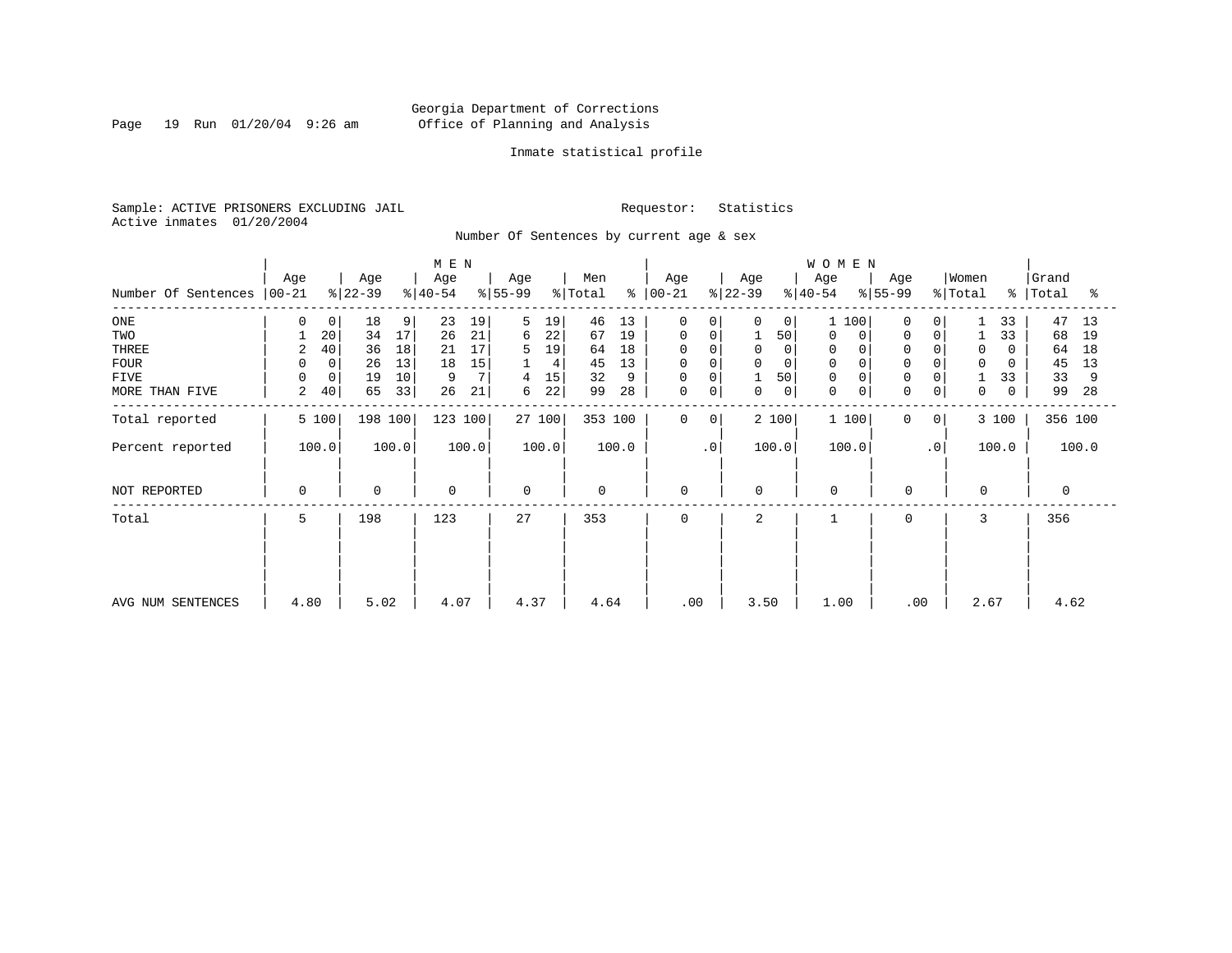Page 20 Run  $01/20/04$  9:26 am

#### Inmate statistical profile

Sample: ACTIVE PRISONERS EXCLUDING JAIL Requestor: Statistics Active inmates 01/20/2004

Number Of Disciplinaries by current age & sex

|                  |           | M E N<br>Age<br>Age<br>Age<br>Age |             |       |             |       |             |             |                |       |                  |           |                  |             | WOMEN            |                  |           |                  |          |                |       |
|------------------|-----------|-----------------------------------|-------------|-------|-------------|-------|-------------|-------------|----------------|-------|------------------|-----------|------------------|-------------|------------------|------------------|-----------|------------------|----------|----------------|-------|
| Disciplinaries   | $00 - 21$ |                                   | $ 22-39 $   |       | $ 40-54 $   |       | $ 55-99 $   |             | Men<br>% Total | ွေ    | Age<br>$ 00-21 $ |           | Age<br>$ 22-39 $ |             | Age<br>$ 40-54$  | Age<br>$8 55-99$ |           | Women<br>% Total | ៖        | Grand<br>Total | ႜ     |
| ZERO             |           | 20                                | 38          | 19    | 39          | 32    | 8           | 30          | 86             | 24    | 0                | 0         | U                | 0           | 100              | $\Omega$         |           |                  | 33       | 87             | 24    |
| ONE              | 3         | 60                                | 23          | 12    | 17          | 14    | 6           | 22          | 49             | 14    | 0                | 0         | 0                | $\mathbf 0$ | 0                | $\Omega$         | 0         | $\mathbf 0$      | $\Omega$ | 49             | 14    |
| TWO              |           | 0                                 | 12          | 6     |             | 6     | 6           | 22          | 25             |       | $\Omega$         |           |                  | $\Omega$    | 0                |                  |           | $\Omega$         |          | 25             |       |
| THREE            |           |                                   | 18          | 9     | 11          |       |             | 11          | 32             |       | 0                |           |                  | $\Omega$    | 0                |                  |           |                  |          | 32             |       |
| <b>FOUR</b>      | $\Omega$  | 0                                 | 15          |       | 16          | 13    |             | 4           | 32             | 9     | 0                |           |                  | 50          | $\Omega$         |                  |           |                  | 33       | 33             | 9     |
| <b>FIVE</b>      |           | 0                                 | 8           |       |             | 6     | $\Omega$    | $\mathbf 0$ | 15             | 4     | 0                | 0         | 0                | 0           | 0                | 0                |           | 0                |          | 15             |       |
| MORE THAN FIVE   |           | 20                                | 84          | 42    | 26          | 21    | 3           | 11          | 114            | 32    | 0                | 0         |                  | 50          | $\mathbf 0$<br>0 | $\Omega$         | 0         |                  | 33       | 115            | 32    |
| Total reported   | 5 100     |                                   | 198 100     |       | 123 100     |       |             | 27 100      | 353 100        |       | 0                | 0         | 2 100            |             | 1 100            | 0                | 0         |                  | 3 100    | 356 100        |       |
| Percent reported | 100.0     |                                   |             | 100.0 |             | 100.0 |             | 100.0       |                | 100.0 |                  | $\cdot$ 0 | 100.0            |             | 100.0            |                  | $\cdot$ 0 |                  | 100.0    |                | 100.0 |
| NOT REPORTED     | $\Omega$  |                                   | $\mathbf 0$ |       | $\mathbf 0$ |       | $\mathbf 0$ |             | $\mathbf 0$    |       | $\mathbf 0$      |           | 0                |             | $\mathbf 0$      | $\mathbf 0$      |           | $\mathbf{0}$     |          | $\Omega$       |       |
| Total            | 5         |                                   | 198         |       | 123         |       | 27          |             | 353            |       | $\mathbf 0$      |           | 2                |             |                  | $\mathbf 0$      |           | 3                |          | 356            |       |
|                  |           |                                   |             |       |             |       |             |             |                |       |                  |           |                  |             |                  |                  |           |                  |          |                |       |
|                  |           |                                   |             |       |             |       |             |             |                |       |                  |           |                  |             |                  |                  |           |                  |          |                |       |
| AVG NUM DISCIP   | 2.80      |                                   | 8.39        |       | 3.98        |       | 2.19        |             | 6.30           |       | .00              |           | 16.00            |             | .00              |                  | .00       | 10.67            |          | 6.33           |       |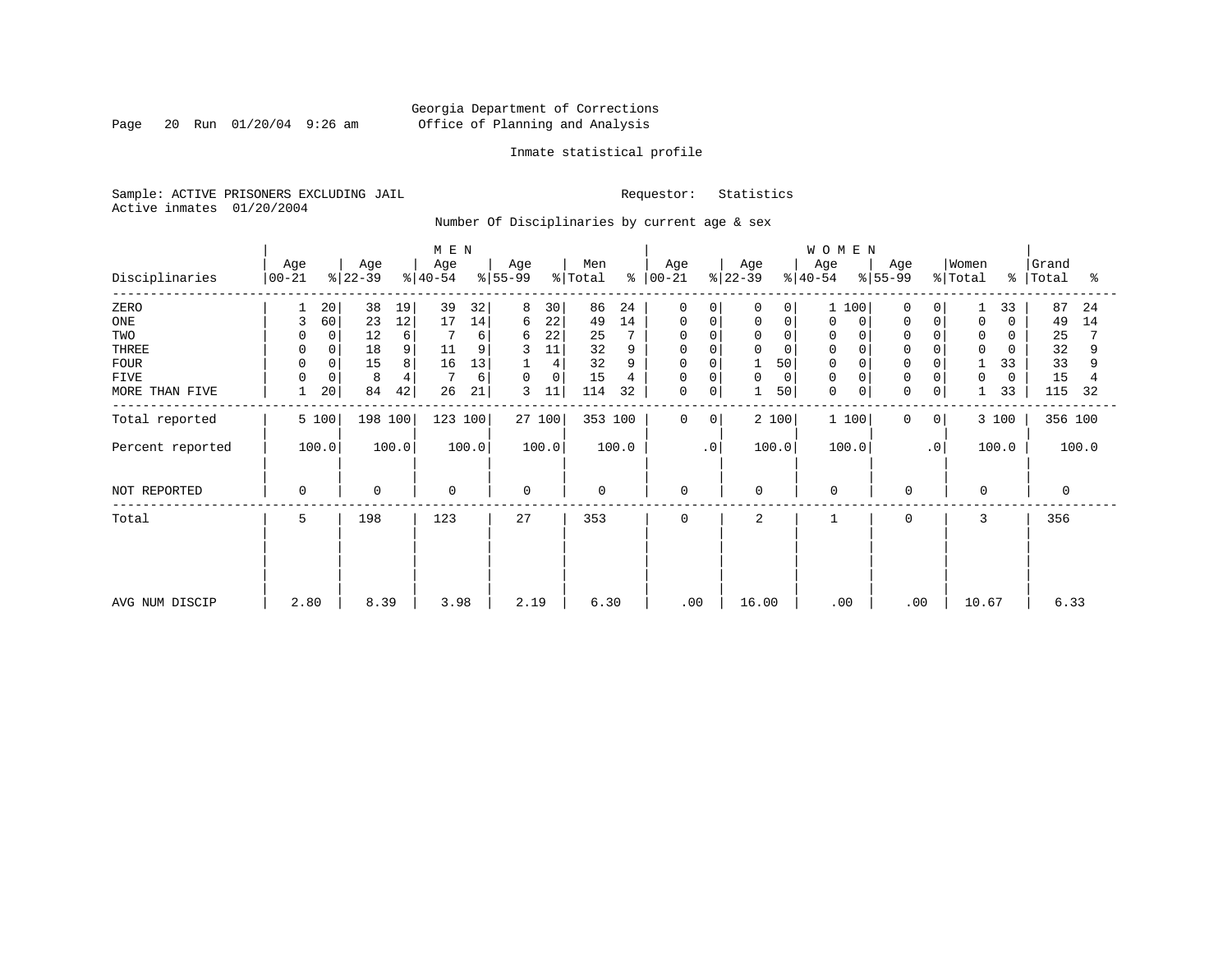Page 21 Run  $01/20/04$  9:26 am

#### Inmate statistical profile

Sample: ACTIVE PRISONERS EXCLUDING JAIL Requestor: Statistics Active inmates 01/20/2004

Number Of Escapes by current age & sex

|                  |                  |                      | M E N                      |                  |                         |                            |                  | WOMEN            |                   |                                   |                     |
|------------------|------------------|----------------------|----------------------------|------------------|-------------------------|----------------------------|------------------|------------------|-------------------|-----------------------------------|---------------------|
| Escapes          | Age<br>$00 - 21$ | Age<br>$ 22-39 $     | Age<br>$ 40-54 $           | Age<br>$ 55-99 $ | Men<br>% Total<br>ະ     | Age<br>$ 00-21 $           | Age<br>$ 22-39 $ | Age<br>$ 40-54 $ | Age<br>$ 55-99 $  | Women<br>% Total<br>$\frac{1}{6}$ | Grand<br>Total<br>ႜ |
| ZERO             | 5 100            | 197<br>99            | 123 100                    | 27 100           | 352 100                 | $\Omega$<br>$\Omega$       | 2 100            | 100              | 0<br>$\Omega$     | 3 100                             | 355 100             |
| ONE              | 0<br>0           |                      | $\mathbf 0$<br>$\Omega$    | 0<br>$\mathbf 0$ | 0                       | 0<br>0                     | 0<br>0           | 0<br>0           | 0<br>0            | $\mathbf 0$<br>$\Omega$           | 0                   |
| TWO              | $\Omega$         | $\Omega$             | $\Omega$                   | 0<br>$\Omega$    | 0<br>$\Omega$           | 0<br>$\Omega$              | 0<br>$\Omega$    | 0                | $\mathbf 0$       | 0                                 | 0                   |
| THREE            | $\mathbf 0$      | $\Omega$             | $\Omega$                   | 0<br>0           | $\mathbf 0$<br>0        | 0<br>$\Omega$              | 0                | $\mathbf 0$      | $\mathbf 0$       | 0                                 | 0                   |
| <b>FOUR</b>      | $\Omega$         |                      | $\Omega$                   | 0<br>$\Omega$    | $\mathbf 0$<br>$\Omega$ | 0                          | 0                | $\Omega$         | $\Omega$          | $\Omega$                          |                     |
| FIVE             | $\mathbf 0$<br>0 | $\Omega$             | 0<br>$\Omega$              | $\mathbf 0$<br>0 | 0<br>0                  | 0<br>$\Omega$              | 0<br>$\Omega$    | 0                | $\Omega$          | 0                                 | 0                   |
| MORE THAN FIVE   | $\mathbf 0$<br>0 | $\Omega$<br>$\Omega$ | $\mathbf 0$<br>$\mathbf 0$ | 0<br>$\Omega$    | $\mathbf 0$<br>0        | $\mathbf 0$<br>$\mathbf 0$ | 0<br>0           | $\mathbf 0$<br>0 | 0<br>0            | $\mathbf 0$                       | $\Omega$            |
| Total reported   | 5 100            | 198 100              | 123 100                    | 27 100           | 353 100                 | 0<br>$\mathbf{0}$          | 2 100            | 1 100            | $\mathbf{0}$<br>0 | 3 100                             | 356 100             |
| Percent reported | 100.0            | 100.0                | 100.0                      | 100.0            | 100.0                   | $\cdot$ 0                  | 100.0            | 100.0            | $\cdot$ 0         | 100.0                             | 100.0               |
| NOT REPORTED     | $\Omega$         | $\mathbf 0$          | $\mathbf 0$                | $\Omega$         | $\mathbf 0$             | 0                          | $\Omega$         | $\mathbf 0$      | $\mathbf 0$       | $\Omega$                          | 0                   |
| Total            | 5                | 198                  | 123                        | 27               | 353                     | $\mathbf 0$                | 2                |                  | 0                 | 3                                 | 356                 |
|                  |                  |                      |                            |                  |                         |                            |                  |                  |                   |                                   |                     |
|                  |                  |                      |                            |                  |                         |                            |                  |                  |                   |                                   |                     |
| AVG NUM ESCAPES  | .00              | .01                  | .00                        | .00              | .00                     | .00                        | .00              | .00              | .00               | .00                               | .00                 |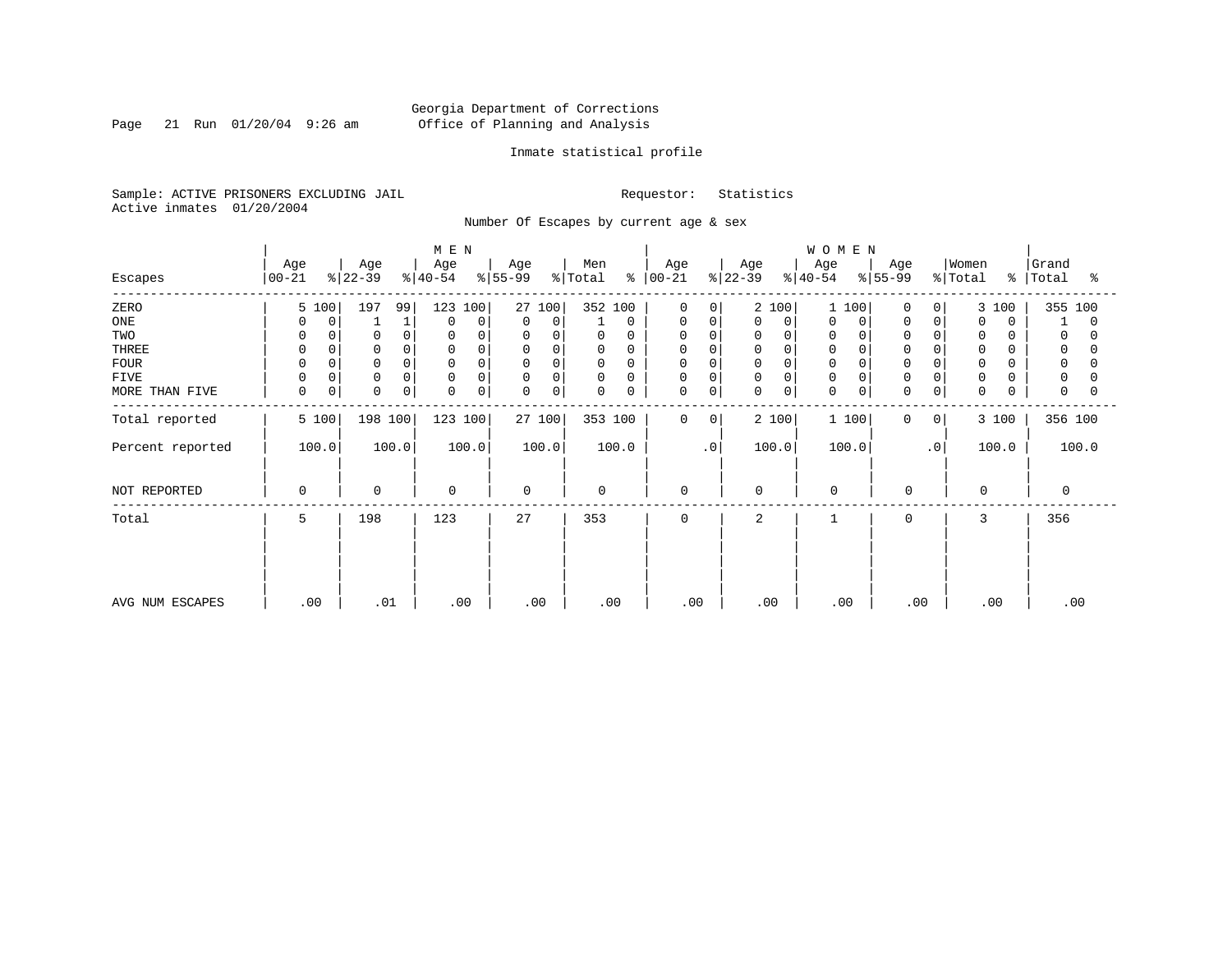#### Georgia Department of Corrections Page 22 Run 01/20/04 9:26 am Office of Planning and Analysis

#### Inmate statistical profile

Sample: ACTIVE PRISONERS EXCLUDING JAIL **Requestor:** Statistics Active inmates 01/20/2004

Number Of Prior Georgia Incarcerations \* by current age & sex

|                                       |                                       |                                             | M E N                                        |                                          |                                               |                                             |                                     | WOMEN                                                                                          |                                                                            |                                               |
|---------------------------------------|---------------------------------------|---------------------------------------------|----------------------------------------------|------------------------------------------|-----------------------------------------------|---------------------------------------------|-------------------------------------|------------------------------------------------------------------------------------------------|----------------------------------------------------------------------------|-----------------------------------------------|
| Prior Incarcerations 00-21            | Age                                   | Age<br>$ 22-39 $                            | Age<br>$ 40-54 $                             | Age<br>$ 55-99 $                         | Men<br>$\frac{1}{2}$ Total<br>$\frac{8}{6}$   | Age<br>$ 00 - 21$                           | Age<br>$ 22-39 $                    | Age<br>Age<br>$ 55-99 $<br>$ 40-54 $                                                           | Women<br>% Total                                                           | Grand<br>%   Total<br>ႜ                       |
| ZERO<br>ONE<br>TWO<br>THREE           | 5 100<br>0<br>0<br>$\Omega$<br>0<br>0 | 112<br>57<br>22<br>43<br>9<br>18<br>17<br>9 | 34<br>42<br>22<br>27<br>15<br>18<br>11<br>14 | 13<br>48<br>19<br>5<br>2<br>7<br>3<br>11 | 172<br>49<br>75<br>21<br>38<br>11<br>10<br>34 | 0<br>$\Omega$<br>0<br>0<br>$\mathbf 0$<br>0 | 2 100<br>0<br>$\mathbf 0$<br>0<br>0 | 1 100<br>$\mathbf 0$<br>0<br>$\Omega$<br>0<br>$\mathbf 0$<br>0<br>$\mathbf 0$<br>$\Omega$<br>0 | 3 100<br>0<br>0<br>$\Omega$<br>0<br>$\Omega$<br>0<br>0<br>$\mathbf 0$<br>0 | 175<br>49<br>75<br>21<br>38<br>11<br>34<br>10 |
| <b>FOUR</b><br>FIVE<br>MORE THAN FIVE | $\mathbf 0$<br>$\mathbf 0$<br>0<br>0  | 3<br>6                                      | 10<br>12<br>6<br>3<br>2                      | 2<br>7<br>4<br>4                         | 20<br>6<br>9<br>5                             | 0<br>0<br>0<br>0                            | 0<br>0<br>0<br>$\mathbf 0$          | $\Omega$<br>$\Omega$<br>0<br>$\Omega$<br>$\Omega$<br>$\mathbf 0$<br>$\mathbf 0$<br>0           | 0<br>0<br>0<br>$\mathbf 0$<br>0<br>0<br>O                                  | 20<br>6<br>9<br>5                             |
| Total reported                        | 5 100                                 | 198 100                                     | 123 100                                      | 27 100                                   | 353 100                                       | $\mathbf 0$<br>0 <sup>1</sup>               | 2 100                               | 1 100<br>0                                                                                     | 3 100<br>0 <sup>1</sup>                                                    | 356 100                                       |
| Percent reported                      | 100.0                                 | 100.0                                       | 100.0                                        | 100.0                                    | 100.0                                         | $\cdot$ 0                                   | 100.0                               | 100.0                                                                                          | $\cdot$ 0<br>100.0                                                         | 100.0                                         |
| NOT REPORTED                          | $\mathbf 0$                           | $\mathbf 0$                                 | $\mathbf 0$                                  | $\Omega$                                 | $\mathbf 0$                                   | $\mathbf 0$                                 | $\mathbf 0$                         | $\mathbf 0$<br>$\Omega$                                                                        | $\Omega$                                                                   | $\Omega$                                      |
| Total                                 | 5                                     | 198                                         | 123                                          | 27                                       | 353                                           | $\mathbf 0$                                 | 2                                   | 0                                                                                              | 3                                                                          | 356                                           |
| AVG # INCARCERATIONS                  | .00                                   | .84                                         | 1.71                                         | 1.37                                     | 1.17                                          | .00                                         | .00                                 | .00                                                                                            | .00<br>.00                                                                 | 1.16                                          |

\* This data counts a parole revocation on an existing sentenCE AS A prior incarceration. Also, this data counts, for any cohort of inmates, the total number of Georgia incarcerations the inmate has had during his entire criminal career. For example, if an inmate was admitted to prison first in FY72, and then re-admitted in FY79 and FY85, he had two prior incarcerations before the FY85 admission. This inmate's records show two prior incarcerations in all three of his records since he has had two prior incarcerations in his criminal career. If the cohort of FY72 admissions is selected for analysis, two prior incarcerations will be listed for this inmate even though in FY72, he had no prior incarcerations.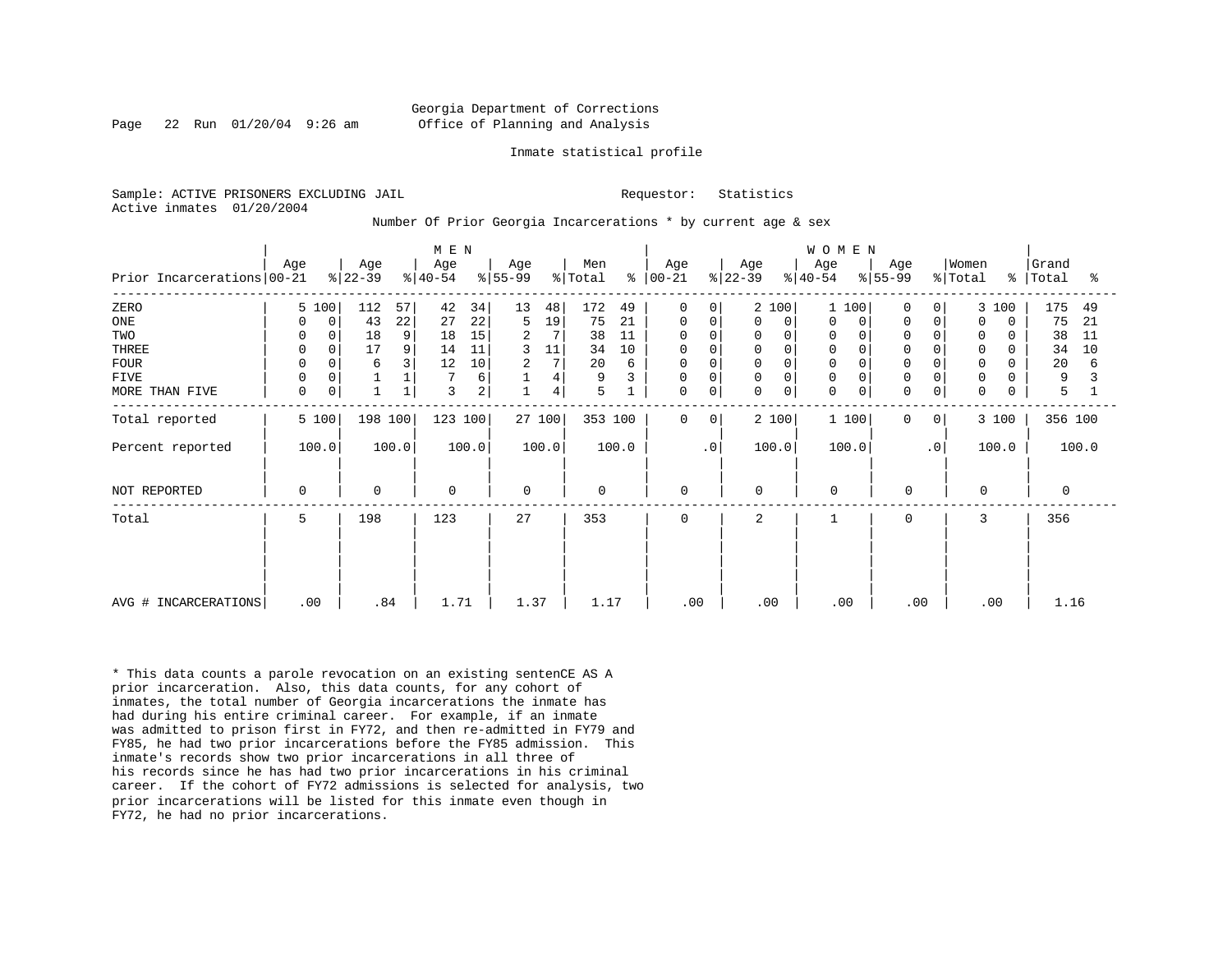Page 23 Run  $01/20/04$  9:26 am

#### Inmate statistical profile

Sample: ACTIVE PRISONERS EXCLUDING JAIL Requestor: Statistics Active inmates 01/20/2004

Number Of Transfers by current age & sex

|                   |                  |                           | M E N            |                               |                                 |                             |                  | <b>WOMEN</b>                              |                              |                         |
|-------------------|------------------|---------------------------|------------------|-------------------------------|---------------------------------|-----------------------------|------------------|-------------------------------------------|------------------------------|-------------------------|
| Transfers         | Age<br>$ 00-21 $ | Age<br>$ 22-39 $          | Age<br>$ 40-54 $ | Age<br>$ 55-99 $              | Men<br>% Total<br>$\frac{8}{6}$ | Age<br>00-21                | Age<br>$8 22-39$ | Age<br>Age<br>$ 55-99 $<br>$ 40-54 $      | Women<br>$\frac{1}{2}$ Total | Grand<br>%   Total<br>ႜ |
| ZERO              | $\overline{0}$   | 12<br>6                   | 6<br>5           | 0<br>0                        | 18<br>5                         | $\mathbf 0$<br>$\circ$      | 50               | $\mathbf{1}$<br>100<br>$\Omega$           | 2<br>67<br>0                 | 20<br>6                 |
| ONE               | 80               | 79<br>40                  | 37<br>46         | 12<br>44                      | 141<br>40                       | 0<br>0                      | 50               | 0<br>0<br>$\Omega$                        | 33<br>0                      | 142<br>40               |
| TWO               | $\Omega$         | 45<br>23                  | 26<br>32         | 7<br>26                       | 84<br>24                        | $\Omega$<br>0               | $\Omega$<br>0    | $\mathbf 0$<br>0                          | 0<br>$\Omega$                | 84<br>24                |
| THREE             |                  | 16<br>31                  | 17<br>21         | 15<br>4                       | 56<br>16                        | $\Omega$<br>0               | 0                | 0                                         | 0                            | 56<br>16                |
| <b>FOUR</b>       | 20               | 6<br>11                   | 9                | 15<br>4                       | 25                              | $\Omega$<br>0               | $\Omega$         |                                           | 0                            | 25                      |
| <b>FIVE</b>       | $\mathbf 0$      | 8<br>4                    | 2                | 0<br>$\mathbf 0$              | 10<br>3                         | 0<br>0                      | 0<br>$\Omega$    | $\mathbf 0$                               | $\mathbf 0$<br>0             | 10                      |
| MORE THAN FIVE    | 0                | 0 <sup>1</sup><br>12<br>6 | 7<br>6           | $\overline{0}$<br>$\mathbf 0$ | 19<br>5                         | 0<br>0                      | 0<br>$\mathbf 0$ | $\mathbf 0$<br>$\mathbf 0$<br>$\mathbf 0$ | 0<br>$\mathbf 0$             | 19<br>5                 |
| Total reported    | 5 100            | 198 100                   | 123 100          | 27 100                        | 353 100                         | $\mathbf 0$<br>$\mathbf{0}$ | 2 100            | 1 100<br>$\mathbf{0}$                     | 3 100<br>0                   | 356 100                 |
| Percent reported  | 100.0            | 100.0                     | 100.0            | 100.0                         | 100.0                           | $\cdot$ 0                   | 100.0            | 100.0                                     | $\cdot$ 0<br>100.0           | 100.0                   |
| NOT REPORTED      | 0                | $\mathbf 0$               | 0                | $\mathbf 0$                   | $\mathbf 0$                     | $\mathbf 0$                 | $\mathbf 0$      | $\mathbf 0$<br>$\mathbf 0$                | $\mathbf 0$                  | $\mathbf 0$             |
| Total             | 5                | 198                       | 123              | 27                            | 353                             | 0                           | 2                | 0<br>1                                    | 3                            | 356                     |
|                   |                  |                           |                  |                               |                                 |                             |                  |                                           |                              |                         |
|                   |                  |                           |                  |                               |                                 |                             |                  |                                           |                              |                         |
| AVG NUM TRANSFERS | 1.60             | 2.18                      | 2.15             | 2.00                          | 2.15                            | .00                         | .50              | .00                                       | .33<br>.00                   | 2.13                    |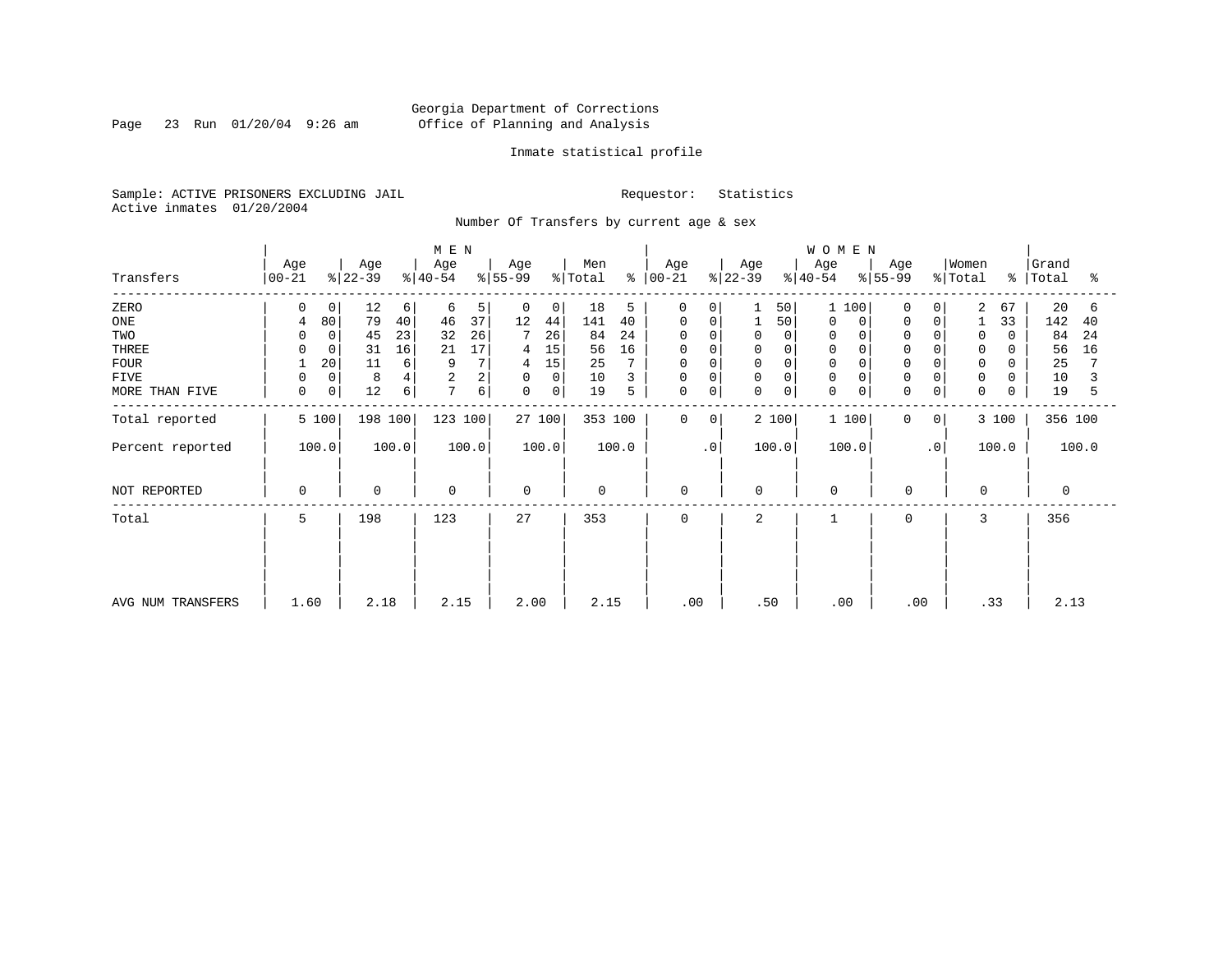Page 24 Run  $01/20/04$  9:26 am

#### Inmate statistical profile

Sample: ACTIVE PRISONERS EXCLUDING JAIL Requestor: Statistics Active inmates 01/20/2004

County Of Conviction by current age & sex

|                            |             |          |                |                | M E N          |                |                |                |                |              |             |             |             |             | <b>WOMEN</b> |             |             |             |             |             |                |              |
|----------------------------|-------------|----------|----------------|----------------|----------------|----------------|----------------|----------------|----------------|--------------|-------------|-------------|-------------|-------------|--------------|-------------|-------------|-------------|-------------|-------------|----------------|--------------|
|                            | Age         |          | Age            |                | Age            |                | Age            |                | Men            |              | Age         |             | Age         |             | Age          |             | Age         |             | Women       |             | Grand          |              |
| County Of Conviction 00-21 |             |          | $8 22-39$      |                | $8 40-54$      |                | $8155 - 99$    |                | % Total        | ႜ            | $00 - 21$   |             | $8 22-39$   |             | $ 40-54$     |             | $8 55-99$   |             | % Total     | ႜ           | Total          | ిక           |
| Appling                    | 0           | 0        | 1              | 1              | 0              | 0              | ı              | 4              | 2              | 1            | 0           | 0           | 0           | 0           | 0            | 0           | 0           | $\mathbf 0$ | 0           | 0           | 2              | 1            |
| Atkinson                   | $\mathbf 0$ | 0        | $\mathbf 0$    | 0              | $\mathbf 0$    | $\mathsf 0$    | $\mathbf{1}$   | $\overline{4}$ | $\mathbf{1}$   | $\mathsf 0$  | $\mathsf 0$ | 0           | $\mathbf 0$ | 0           | $\mathbf 0$  | $\mathbf 0$ | $\mathbf 0$ | $\mathbf 0$ | $\mathbf 0$ | 0           | $\mathbf{1}$   | 0            |
| Bacon                      | $\Omega$    | 0        | $\mathbf 0$    | $\mathbf 0$    | $\mathbf{1}$   | $\mathbf{1}$   | $\Omega$       | $\mathbf 0$    | $\mathbf{1}$   | $\mathbf 0$  | $\Omega$    | $\mathbf 0$ | $\mathbf 0$ | 0           | $\Omega$     | 0           | $\Omega$    | $\Omega$    | $\mathbf 0$ | $\mathbf 0$ | $\mathbf{1}$   | $\Omega$     |
| Baldwin                    | U           | 0        |                | $\mathbf 1$    | 3              | $\overline{2}$ | $\Omega$       | $\Omega$       | 4              | 1            | 0           | $\Omega$    | $\Omega$    | $\Omega$    | $\Omega$     | $\Omega$    | $\cap$      | $\Omega$    | $\mathbf 0$ | 0           | 4              |              |
| Banks                      | U           | $\Omega$ | $\Omega$       | $\mathbf 0$    | $\Omega$       | $\Omega$       | $\mathbf{1}$   | $\overline{4}$ | $\mathbf{1}$   | $\Omega$     | $\Omega$    | $\Omega$    | $\Omega$    | $\Omega$    | $\Omega$     | $\Omega$    | $\cap$      | $\cap$      | $\Omega$    | $\cap$      | $\mathbf{1}$   | $\Omega$     |
| Barrow                     | U           | $\Omega$ | $\overline{2}$ | $1\,$          | $\Omega$       | $\mathbf 0$    | $\mathbf{1}$   | $\overline{4}$ | 3              | $\mathbf{1}$ | 0           | $\Omega$    | $\Omega$    | $\Omega$    | $\Omega$     | $\Omega$    | $\Omega$    | $\Omega$    | $\mathbf 0$ | $\Omega$    | 3              | 1            |
| Bartow                     |             | 0        | $\Omega$       | 0              | $\overline{2}$ | $\overline{c}$ | $\Omega$       | $\mathbf 0$    | $\overline{2}$ | $\mathbf{1}$ | 0           | 0           | $\Omega$    | 0           | $\mathbf 0$  | $\mathbf 0$ | $\Omega$    | $\Omega$    | $\mathbf 0$ | O           | $\overline{2}$ | 1            |
| Ben Hill                   | U           | 0        | $\overline{c}$ | $\mathbf 1$    | $\Omega$       | $\mathbf 0$    | $\mathbf 0$    | $\mathbf 0$    | 2              | $\mathbf{1}$ | 0           | 0           | $\Omega$    | 0           | $\Omega$     | 0           | $\Omega$    | $\mathbf 0$ | $\mathbf 0$ | $\Omega$    | $\overline{2}$ | 1            |
| Berrien                    | O           | 0        |                | 1              | $\Omega$       | $\mathbf 0$    | 0              | $\mathbf 0$    | $\mathbf{1}$   | 0            | $\Omega$    | $\mathbf 0$ | $\mathbf 0$ | $\mathbf 0$ | C            | 0           | $\Omega$    | 0           | 0           | 0           | 1              | $\mathbf 0$  |
| <b>Bibb</b>                | U           | 0        | 8              | $\overline{4}$ | $\overline{2}$ | 2              | 3              | 11             | 13             | 4            | $\mathbf 0$ | $\Omega$    | $\mathbf 0$ | 0           | $\Omega$     | $\Omega$    | $\Omega$    | $\Omega$    | $\mathbf 0$ | 0           | 13             | 4            |
| Bleckley                   | 0           | 0        | $\mathbf{1}$   | $\mathbf{1}$   | $\mathbf 0$    | $\mathbf 0$    | $\Omega$       | $\mathbf 0$    | $\mathbf{1}$   | $\mathbf 0$  | $\mathbf 0$ | 0           | $\mathbf 0$ | 0           | $\mathbf 0$  | $\Omega$    | $\Omega$    | $\Omega$    | $\mathbf 0$ | $\Omega$    | $\mathbf{1}$   | $\Omega$     |
| Brantley                   | U           | $\Omega$ | $\mathbf{1}$   | $\mathbf{1}$   | 1              | $\mathbf{1}$   | $\Omega$       | $\Omega$       | 2              | 1            | 0           | $\Omega$    | $\Omega$    | $\Omega$    | $\Omega$     | $\Omega$    | $\Omega$    | $\Omega$    | $\mathbf 0$ | $\Omega$    | $\overline{2}$ | 1            |
| Brooks                     | 0           | 0        | $\mathbf 0$    | $\mathsf 0$    |                | $\mathbf{1}$   | $\Omega$       | $\mathbf 0$    | $\mathbf 1$    | $\mathbf 0$  | 0           | $\mathbf 0$ | $\mathbf 0$ | $\Omega$    | $\Omega$     | $\Omega$    | $\Omega$    | $\Omega$    | $\mathbf 0$ | O           | $\mathbf{1}$   | 0            |
| Bulloch                    | U           | 0        | $\mathbf{1}$   | $\mathbf 1$    | $\Omega$       | $\mathbf 0$    | $\Omega$       | $\Omega$       | $\mathbf{1}$   | $\mathbf 0$  | O           | $\mathbf 0$ | $\Omega$    | 0           | $\Omega$     | $\Omega$    | $\Omega$    | $\Omega$    | $\mathbf 0$ | $\Omega$    | $\mathbf{1}$   | $\Omega$     |
| <b>Burke</b>               | U           | 0        | 3              | $\overline{c}$ | $\overline{2}$ | 2              | $\Omega$       | $\Omega$       | 5              | 1            | $\mathbf 0$ | 0           | $\mathbf 0$ | 0           | $\Omega$     | 0           | $\cap$      | $\Omega$    | $\mathbf 0$ | 0           | 5              |              |
| <b>Butts</b>               | U           | 0        | $\mathbf{1}$   | $1\,$          |                | $\mathbf{1}$   |                | $\overline{4}$ | 3              | $\mathbf{1}$ | $\Omega$    | $\Omega$    | $\Omega$    | $\Omega$    | $\Omega$     | $\Omega$    | $\cap$      | $\Omega$    | $\mathbf 0$ | 0           | 3              | 1            |
| Camden                     | U           | $\Omega$ | $\Omega$       | $\mathbf 0$    | $\mathbf{1}$   | $\mathbf{1}$   | $\Omega$       | $\Omega$       | $\mathbf{1}$   | $\Omega$     | O           | $\Omega$    | $\Omega$    | $\Omega$    | $\Omega$     | $\Omega$    | $\Omega$    | $\Omega$    | $\Omega$    | $\Omega$    | $\mathbf{1}$   | $\Omega$     |
| Carroll                    | 0           | 0        | $\overline{2}$ | $\mathbf 1$    | 0              | $\mathbf 0$    | $\Omega$       | $\mathbf 0$    | 2              | 1            | 0           | 0           | $\Omega$    | $\Omega$    | $\Omega$     | $\Omega$    | $\Omega$    | $\Omega$    | $\mathbf 0$ | 0           | 2              | 1            |
| Catoosa                    | 0           | 0        | $\Omega$       | 0              | $\mathbf{1}$   | $\mathbf{1}$   | 1              | 4              | $\overline{c}$ | $\mathbf{1}$ | 0           | $\Omega$    | 0           | 0           | $\Omega$     | $\Omega$    | $\Omega$    | $\Omega$    | $\mathbf 0$ | 0           | $\overline{2}$ | 1            |
| Charlton                   | U           | 0        | $\mathbf 0$    | $\mathbf 0$    | $\mathbf{1}$   | $\mathbf{1}$   | $\mathbf 0$    | $\mathbf 0$    | $\mathbf{1}$   | $\mathbf 0$  | $\mathbf 0$ | 0           | $\mathbf 0$ | 0           | $\Omega$     | 0           | $\Omega$    | $\Omega$    | $\mathbf 0$ | $\Omega$    | $\mathbf{1}$   | $\Omega$     |
| Chatham                    | U           | 0        | 9              | 5              | 3              | 2              |                | $\overline{4}$ | 13             | 4            | 0           | 0           | 0           | 0           | $\mathbf 0$  | 0           | O           | $\Omega$    | $\mathbf 0$ | $\Omega$    | 13             | 4            |
| Chattooga                  | 0           | 0        | $\mathbf{1}$   | $\mathbf{1}$   | $\Omega$       | $\mathbf 0$    | $\Omega$       | $\mathbf 0$    | $\mathbf{1}$   | $\mathbf 0$  | $\mathbf 0$ | $\Omega$    | $\mathbf 0$ | 0           | $\Omega$     | $\Omega$    | $\Omega$    | $\Omega$    | $\mathbf 0$ | $\Omega$    | $\mathbf{1}$   | $\Omega$     |
| Cherokee                   | 0           | $\Omega$ | $\mathbf{1}$   | $\mathbf{1}$   | $\mathbf{1}$   | $\mathbf{1}$   | $\Omega$       | $\Omega$       | 2              | $\mathbf{1}$ | $\Omega$    | $\Omega$    | $\Omega$    | $\Omega$    | $\Omega$     | $\Omega$    | $\Omega$    | $\Omega$    | $\mathbf 0$ | $\Omega$    | $\overline{2}$ | 1            |
| Clarke                     | 0           | $\Omega$ | 5              | 3              | 6              | 5              | $\mathbf 0$    | $\mathbf 0$    | 11             | 3            | 0           | $\Omega$    | 0           | $\Omega$    | $\Omega$     | $\Omega$    | $\Omega$    | $\Omega$    | 0           | $\Omega$    | 11             | 3            |
| Clayton                    | 0           | 0        | 8              | $\,4$          | $\overline{2}$ | $\overline{c}$ | 1              | $\overline{4}$ | 11             | 3            | 0           | 0           | $\Omega$    | $\mathbf 0$ | $\Omega$     | $\mathbf 0$ | $\Omega$    | $\Omega$    | $\mathbf 0$ | 0           | 11             | 3            |
| Cobb                       | U           | 0        | 6              | 3              | 4              | 3              | $\mathbf{1}$   | 4              | 11             | 3            | 0           | 0           | $\Omega$    | 0           | $\Omega$     | 0           | $\cap$      | $\Omega$    | 0           | $\Omega$    | 11             | 3            |
| Coffee                     | U           | 0        |                | 1              |                | 1              | 0              | $\mathbf 0$    | 2              | 1            | 0           | $\Omega$    | 0           | 0           | $\Omega$     | 0           | $\Omega$    | $\Omega$    | $\mathbf 0$ | O           | 2              | 1            |
| Colquit                    | U           | 0        | $\mathbf{1}$   | $1\,$          | $\overline{2}$ | 2              | $\Omega$       | $\mathbf 0$    | 3              | 1            | $\mathbf 0$ | $\Omega$    | $\Omega$    | $\Omega$    | $\Omega$     | $\Omega$    | $\Omega$    | $\cap$      | $\mathbf 0$ | $\Omega$    | 3              | 1            |
| Columbia                   | U           | $\Omega$ | $\mathbf{1}$   | $\mathbf{1}$   | $\overline{2}$ | $\overline{2}$ | $\Omega$       | $\mathbf 0$    | 3              | 1            | 0           | $\Omega$    | $\Omega$    | $\Omega$    | $\Omega$     | $\Omega$    | $\Omega$    | $\Omega$    | $\mathbf 0$ | $\Omega$    | 3              | 1            |
| Cook                       | 0           | 0        | 3              | $\overline{c}$ | $\Omega$       | $\mathbf 0$    | $\Omega$       | $\mathbf 0$    | 3              | 1            | 0           | 0           | 0           | 0           | $\Omega$     | $\Omega$    | $\Omega$    | $\Omega$    | $\mathbf 0$ | O           | 3              | 1            |
| Coweta                     | 0           | 0        | $\overline{2}$ | $\mathbf{1}$   | 0              | $\mathbf 0$    | $\Omega$       | $\mathbf 0$    | $\overline{2}$ | $\mathbf{1}$ | 0           | 0           | $\Omega$    | 0           | $\Omega$     | 0           | $\Omega$    | $\Omega$    | $\mathbf 0$ | $\Omega$    | 2              | $\mathbf{1}$ |
| Crisp                      | $\Omega$    | 0        | $\Omega$       | 0              |                | 1              | $\Omega$       | $\Omega$       | 1              | $\Omega$     | $\Omega$    | $\Omega$    | $\mathbf 0$ | $\Omega$    | $\Omega$     | $\Omega$    | $\Omega$    | $\Omega$    | $\mathbf 0$ | $\Omega$    | $\mathbf{1}$   | $\Omega$     |
| Dade                       | 0           | 0        |                | $1\,$          | $\Omega$       | $\mathbf 0$    | $\Omega$       | $\mathbf 0$    | 1              | $\Omega$     | $\Omega$    | $\Omega$    | $\Omega$    | $\Omega$    | $\Omega$     | $\Omega$    | $\Omega$    | $\Omega$    | $\mathbf 0$ | 0           | $\mathbf{1}$   | $\Omega$     |
| Decatur                    | 0           | 0        | $\Omega$       | 0              | $\mathbf{1}$   | 1              | $\Omega$       | $\Omega$       | $\mathbf{1}$   | $\Omega$     | $\Omega$    | $\Omega$    | $\mathbf 0$ | $\Omega$    | $\Omega$     | $\Omega$    | $\Omega$    | $\Omega$    | $\mathbf 0$ | $\Omega$    | $\mathbf{1}$   | $\Omega$     |
| DeKalb                     | 0           | 0        | 16             | 8              | 8              | 7              | $\overline{2}$ | 7              | 26             | 7            | $\mathbf 0$ | $\Omega$    | $\Omega$    | 0           | $\Omega$     | 0           | 0           | $\mathbf 0$ | $\mathbf 0$ | $\Omega$    | 26             |              |
| Dodge<br>-----------       | 0           | 0        | 1              | 1              | $\mathbf 0$    | $\mathsf 0$    | $\Omega$       | $\mathsf 0$    | 1              | 0            | 0           | 0           | $\mathbf 0$ | 0           | $\Omega$     | 0           | $\mathbf 0$ | $\mathsf 0$ | $\mathbf 0$ | 0           | 1              | 0            |
|                            |             |          |                |                |                |                |                |                |                |              |             |             |             |             |              |             |             |             |             |             |                |              |

(continued)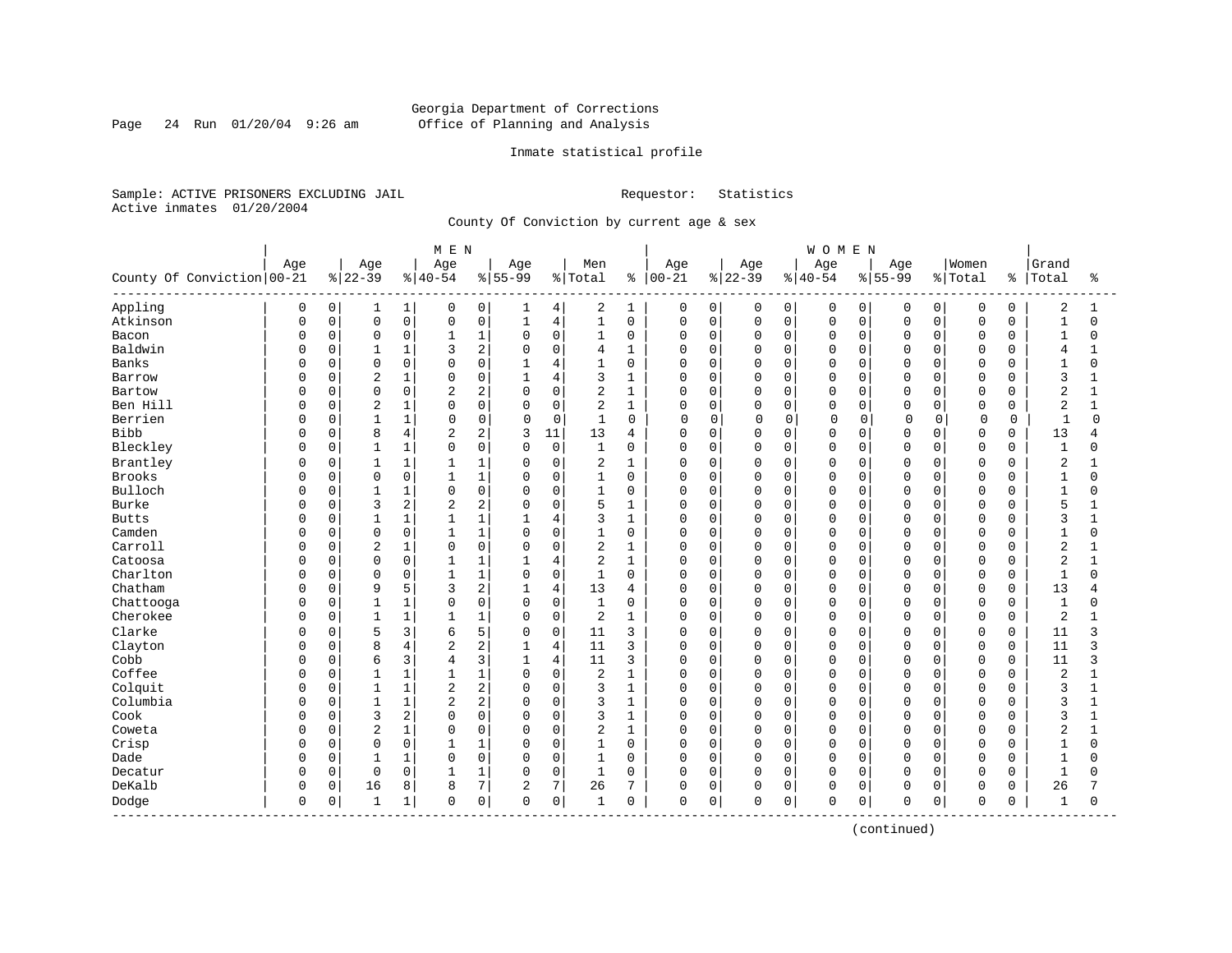Page 25 Run  $01/20/04$  9:26 am

#### Inmate statistical profile

Sample: ACTIVE PRISONERS EXCLUDING JAIL Requestor: Statistics Active inmates 01/20/2004

County Of Conviction by current age & sex (continued)

|                              |              |             |                |                | M E N          |                         |                |                 |                |                |               |             |             |             | <b>WOMEN</b> |             |            |             |             |             |                |                |
|------------------------------|--------------|-------------|----------------|----------------|----------------|-------------------------|----------------|-----------------|----------------|----------------|---------------|-------------|-------------|-------------|--------------|-------------|------------|-------------|-------------|-------------|----------------|----------------|
|                              | Age          |             | Age            |                | Age            |                         | Age            |                 | Men            |                | Age           |             | Age         |             | Age          |             | Age        |             | Women       |             | Grand          |                |
| County Of Conviction   00-21 |              |             | $ 22-39$       |                | $ 40-54$       |                         | $8155 - 99$    |                 | % Total        |                | $8   00 - 21$ |             | $ 22-39$    |             | $ 40-54$     |             | $8 55-99$  |             | % Total     | ႜ           | Total          | ిక             |
| Dougherty                    | 1            | 20          | 5              | 3              | 2              | 2                       | 1              | 4               | 9              | 3              | 0             | 0           | 0           | 0           | $\mathbf 0$  | $\mathbf 0$ | 0          | 0           | 0           | $\mathbf 0$ | 9              | 3              |
| Douglas                      | <sup>0</sup> | $\mathsf 0$ | 8              | $\,4$          | 3              | $\overline{\mathbf{c}}$ | $\mathbf 0$    | 0 <sup>1</sup>  | 11             | 3              | $\mathbf 0$   | 0           | $\Omega$    | $\mathbf 0$ | $\mathbf{1}$ | 100         | 0          | $\mathbf 0$ | $\mathbf 1$ | 33          | 12             | 3              |
| Effingham                    | 0            | $\mathsf 0$ |                | 1              | $\Omega$       | $\mathbf 0$             | 0              | $\mathsf{O}$    | $\mathbf 1$    | $\mathbf 0$    | $\Omega$      | $\mathbf 0$ | $\Omega$    | 0           | $\mathbf 0$  | 0           | $\Omega$   | $\mathbf 0$ | $\mathbf 0$ | $\mathbf 0$ | $\mathbf 1$    | $\mathbf 0$    |
| Elbert                       | <sup>0</sup> | $\mathbf 0$ | 1              | $\mathbf 1$    | $\Omega$       | $\Omega$                | $\mathbf{1}$   | 4               | 2              | $\mathbf{1}$   | $\Omega$      | $\mathbf 0$ | $\Omega$    | $\Omega$    | $\mathbf 0$  | $\Omega$    | $\Omega$   | $\Omega$    | $\Omega$    | $\Omega$    | $\overline{2}$ | $\mathbf{1}$   |
| Emanuel                      | U            | $\mathbf 0$ |                | 1              | $\Omega$       | $\mathbf 0$             | $\Omega$       | $\mathbf 0$     | 1              | $\mathbf 0$    | $\Omega$      | $\mathbf 0$ | $\Omega$    | $\Omega$    | $\mathbf 0$  | 0           | $\cap$     | $\Omega$    | $\Omega$    | 0           | 1              | 0              |
| Fayette                      | U            | $\mathsf 0$ |                | $\mathbf 0$    |                | $\mathbf{1}$            |                | $\overline{4}$  | 2              | $\mathbf{1}$   | $\Omega$      | $\mathbf 0$ | $\Omega$    | $\Omega$    | $\mathbf 0$  | $\mathbf 0$ | $\Omega$   | $\Omega$    | $\Omega$    | $\Omega$    | $\overline{2}$ | 1              |
| Floyd                        | U            | $\mathbf 0$ | κ              | 2              |                | $\mathbf{1}$            | $\Omega$       | $\mathbf 0$     | 4              | $\mathbf{1}$   | $\Omega$      | $\Omega$    | $\Omega$    | $\Omega$    | $\mathbf 0$  | $\Omega$    | $\Omega$   | $\Omega$    | $\Omega$    | $\Omega$    | 4              | 1              |
| Forsyth                      | O            | $\Omega$    | $\Omega$       | $\Omega$       | $\mathbf{1}$   | $\mathbf{1}$            | $\Omega$       | $\Omega$        | 1              | $\Omega$       | $\Omega$      | $\Omega$    | $\Omega$    | $\Omega$    | $\Omega$     | $\Omega$    | $\Omega$   | $\Omega$    | $\Omega$    | $\Omega$    | 1              | O              |
| Franklin                     | O            | $\mathbf 0$ |                | $\mathbf 1$    | $\mathbf 0$    | $\Omega$                | $\Omega$       | $\mathbf 0$     | $\mathbf 1$    | $\Omega$       | $\Omega$      | $\Omega$    | $\Omega$    | $\Omega$    | $\mathbf 0$  | $\Omega$    | $\Omega$   | $\Omega$    | $\mathbf 0$ | $\Omega$    | $\mathbf{1}$   | 0              |
| Fulton                       |              | 20          | 15             | 8              | 12             | 10                      | $\overline{2}$ | $7\overline{ }$ | 30             | 8              | $\Omega$      | $\mathbf 0$ | $\Omega$    | 0           | $\mathbf 0$  | $\mathbf 0$ | $\Omega$   | $\mathbf 0$ | $\mathbf 0$ | 0           | 30             | 8              |
| Gilmer                       |              | $\mathsf 0$ |                | 1              | $\mathbf 0$    | $\mathbf 0$             | 0              | $\mathbf 0$     | $\mathbf 1$    | 0              | 0             | $\mathbf 0$ | $\Omega$    | $\Omega$    | $\mathbf 0$  | $\Omega$    | 0          | $\Omega$    | 0           | $\Omega$    | $\mathbf{1}$   | 0              |
| Glynn                        |              | $\mathbf 0$ | 5              | 3              | 4              | 3                       | $\mathbf{1}$   | $\overline{4}$  | 10             | 3              | $\Omega$      | $\mathbf 0$ | $\Omega$    | $\Omega$    | $\mathbf 0$  | $\Omega$    | $\Omega$   | $\Omega$    | $\Omega$    | $\Omega$    | 10             | 3              |
| Gordon                       | <sup>0</sup> | $\mathbf 0$ | $\Omega$       | $\mathbf 0$    | $\Omega$       | $\mathbf 0$             | $\mathbf{1}$   | $\overline{4}$  | $\mathbf{1}$   | $\mathbf 0$    | $\Omega$      | $\mathbf 0$ | $\Omega$    | $\Omega$    | $\mathbf 0$  | $\mathbf 0$ | $\Omega$   | $\Omega$    | $\mathbf 0$ | 0           | $\mathbf{1}$   | $\Omega$       |
| Greene                       | U            | $\mathsf 0$ |                | 1              | $\Omega$       | $\mathbf 0$             | 0              | $\mathbf 0$     | $\mathbf{1}$   | 0              | $\Omega$      | $\mathbf 0$ | $\Omega$    | $\Omega$    | $\mathbf 0$  | 0           | $\Omega$   | $\Omega$    | 0           | 0           |                | 0              |
| Gwinnett                     | O            | $\mathbf 0$ | 3              | 2              |                | $\mathbf{1}$            | $\Omega$       | $\mathbf 0$     | 4              | $\mathbf{1}$   | $\Omega$      | $\mathbf 0$ | $\Omega$    | $\Omega$    | $\mathbf 0$  | $\Omega$    | $\Omega$   | $\Omega$    | $\mathbf 0$ | $\Omega$    | 4              | 1              |
| Habersham                    | <sup>0</sup> | $\mathbf 0$ | $\Omega$       | $\Omega$       | 1              | $\mathbf{1}$            | O              | $\Omega$        | $\mathbf{1}$   | $\mathbf 0$    | $\Omega$      | 0           | $\Omega$    | $\Omega$    | $\Omega$     | $\Omega$    | $\Omega$   | $\Omega$    | $\Omega$    | $\cap$      | 1              | O              |
| Hall                         | O            | $\Omega$    | 6              | 3              | $\overline{a}$ | $\overline{2}$          | 0              | $\Omega$        | 8              | $\overline{c}$ | $\Omega$      | $\Omega$    | $\Omega$    | $\Omega$    | $\mathbf 0$  | $\Omega$    | $\Omega$   | $\Omega$    | $\Omega$    | $\Omega$    | 8              | $\overline{a}$ |
| Harris                       | O            | $\mathbf 0$ | $\overline{2}$ | $\mathbf{1}$   | $\overline{0}$ | $\overline{0}$          | 0              | $\mathbf 0$     | 2              | $\mathbf{1}$   | $\Omega$      | $\mathbf 0$ | $\mathbf 0$ | $\Omega$    | $\mathbf 0$  | $\mathbf 0$ | $\Omega$   | $\Omega$    | $\mathbf 0$ | $\Omega$    | $\overline{2}$ | $\mathbf{1}$   |
| Hart                         |              | $\mathsf 0$ | $\overline{a}$ | 1              | 2              | $\overline{2}$          | 0              | $\mathsf 0$     | $\overline{4}$ | $\mathbf{1}$   | $\Omega$      | 0           | $\Omega$    | 0           | $\mathbf 0$  | $\mathbf 0$ | $\sqrt{ }$ | 0           | $\mathbf 0$ | 0           | 4              | $\mathbf{1}$   |
| Henry                        |              | $\mathbf 0$ | $\overline{4}$ | 2              | $\Omega$       | $\Omega$                | 0              | $\mathbf 0$     | $\overline{4}$ | $\mathbf{1}$   | $\Omega$      | $\mathbf 0$ | $\Omega$    | $\Omega$    | $\mathbf 0$  | $\Omega$    | $\Omega$   | $\Omega$    | $\Omega$    | $\Omega$    | 4              | $\mathbf{1}$   |
| Houston                      | U            | $\mathbf 0$ | $\overline{2}$ | 1              | 4              | 3                       | 0              | $\mathbf 0$     | 6              | 2              | <sup>0</sup>  | 0           | $\Omega$    | $\Omega$    | $\mathbf 0$  | $\Omega$    | $\Omega$   | $\Omega$    | $\Omega$    | 0           | 6              | $\overline{2}$ |
| Jackson                      |              | 20          | 3              | 2              |                | $\mathbf{1}$            |                | $\overline{4}$  | 6              | 2              | $\Omega$      | 0           | $\Omega$    | $\Omega$    | $\mathbf 0$  | $\Omega$    | $\Omega$   | $\Omega$    | $\Omega$    | 0           | 6              | $\overline{2}$ |
| Jasper                       | O            | $\mathsf 0$ |                | 1              | $\Omega$       | $\mathbf 0$             | 0              | $\mathbf 0$     |                | 0              | $\Omega$      | $\mathbf 0$ | $\Omega$    | $\Omega$    | $\mathbf 0$  | $\Omega$    | $\Omega$   | $\Omega$    | 0           | $\Omega$    |                | 0              |
| Jeff Davis                   | U            | $\mathbf 0$ |                | $\mathbf 1$    | $\Omega$       | $\Omega$                | $\Omega$       | $\mathbf 0$     | $\mathbf{1}$   | $\Omega$       | $\Omega$      | 0           | $\Omega$    | $\Omega$    | $\mathbf 0$  | $\Omega$    | $\Omega$   | $\Omega$    | $\Omega$    | $\Omega$    | 1              | $\Omega$       |
| Jones                        | O            | $\Omega$    | 1              | $\mathbf 1$    | $\Omega$       | $\Omega$                | $\Omega$       | $\Omega$        | $\mathbf{1}$   | $\Omega$       | $\Omega$      | $\Omega$    | $\Omega$    | $\Omega$    | $\Omega$     | $\Omega$    | $\Omega$   | $\Omega$    | $\Omega$    | $\Omega$    | $\mathbf{1}$   | 0              |
| Laurens                      | O            | $\mathbf 0$ |                | $\mathbf 1$    | 1              | $\mathbf{1}$            | 0              | $\mathbf 0$     | 2              | $\mathbf{1}$   | $\Omega$      | $\mathbf 0$ | $\Omega$    | $\Omega$    | $\mathbf 0$  | $\Omega$    | $\Omega$   | $\Omega$    | $\mathbf 0$ | 0           | $\overline{2}$ | 1              |
| Lee                          |              | $\mathsf 0$ |                | 1              | $\Omega$       | $\mathsf 0$             | 0              | $\mathsf 0$     | $\mathbf{1}$   | $\mathbf 0$    | $\Omega$      | $\mathbf 0$ | $\Omega$    | 0           | $\mathbf 0$  | $\mathbf 0$ | $\Omega$   | $\Omega$    | $\Omega$    | $\Omega$    | $\mathbf{1}$   | 0              |
| Liberty                      |              | 0           |                | 1              |                | $\mathbf{1}$            | 0              | $\mathbf 0$     | 2              | $\mathbf{1}$   | $\Omega$      | $\mathbf 0$ | $\Omega$    | $\Omega$    | $\mathbf 0$  | $\mathbf 0$ | $\Omega$   | $\Omega$    | $\mathbf 0$ | $\Omega$    | 2              | $\mathbf{1}$   |
| Long                         | <sup>0</sup> | $\mathbf 0$ | 3              | $\overline{2}$ | $\Omega$       | $\Omega$                | $\Omega$       | $\mathbf 0$     | 3              | $\mathbf{1}$   | $\Omega$      | 0           | $\Omega$    | $\Omega$    | $\mathbf 0$  | $\Omega$    | $\Omega$   | $\Omega$    | 0           | $\Omega$    | ζ              | 1              |
| Lowndes                      | <sup>0</sup> | $\mathbf 0$ | 2              | $\mathbf{1}$   |                | $\mathbf{1}$            | 0              | $\mathbf 0$     | 3              | $\mathbf{1}$   | $\Omega$      | 0           | $\Omega$    | $\Omega$    | $\mathbf 0$  | $\Omega$    | $\Omega$   | $\Omega$    | $\Omega$    | $\Omega$    | 3              | 1              |
| Madison                      | O            | $\mathbf 0$ |                | 1              | $\mathbf 0$    | $\mathbf 0$             | 0              | $\mathbf 0$     | 1              | 0              | $\mathbf 0$   | $\mathbf 0$ | $\Omega$    | 0           | $\mathbf 0$  | 0           | $\Omega$   | 0           | $\mathbf 0$ | 0           | 1              | 0              |
| Marion                       | <sup>0</sup> | $\mathbf 0$ | $\mathbf{1}$   | $\mathbf 1$    | $\mathbf 0$    | $\Omega$                | $\Omega$       | $\mathbf 0$     | $\mathbf{1}$   | $\mathbf 0$    | $\Omega$      | $\mathbf 0$ | $\Omega$    | $\Omega$    | $\mathbf 0$  | $\Omega$    | $\Omega$   | $\Omega$    | $\mathbf 0$ | $\cap$      | $\mathbf{1}$   | O              |
| McIntosh                     | <sup>0</sup> | $\mathbf 0$ | $\mathbf 0$    | $\mathbf 0$    | 1              | $\mathbf{1}$            | 0              | $\mathbf 0$     | $\mathbf 1$    | $\mathbf 0$    | $\Omega$      | $\mathbf 0$ | $\Omega$    | $\Omega$    | $\mathbf 0$  | $\mathbf 0$ | $\Omega$   | 0           | $\mathbf 0$ | 0           | $\mathbf{1}$   | 0              |
| Miller                       | 0            | $\mathsf 0$ |                | 1              | $\Omega$       | $\mathsf 0$             | 0              | $\mathbf 0$     | 1              | $\mathbf 0$    | $\Omega$      | $\mathbf 0$ | $\Omega$    | 0           | $\mathbf 0$  | $\mathbf 0$ | $\Omega$   | 0           | $\Omega$    | $\Omega$    |                | 0              |
| Monroe<br>---------------    | 0            | $\mathsf 0$ | $\Omega$       | $\mathsf{O}$   | 2              | $\overline{2}$          | 0              | $\mathsf{O}$    | 2              | 1              | $\mathbf 0$   | 0           | 0           | 0           | $\mathbf 0$  | 0           | $\Omega$   | 0           | $\Omega$    | 0           | 2              | $\mathbf{1}$   |

(continued)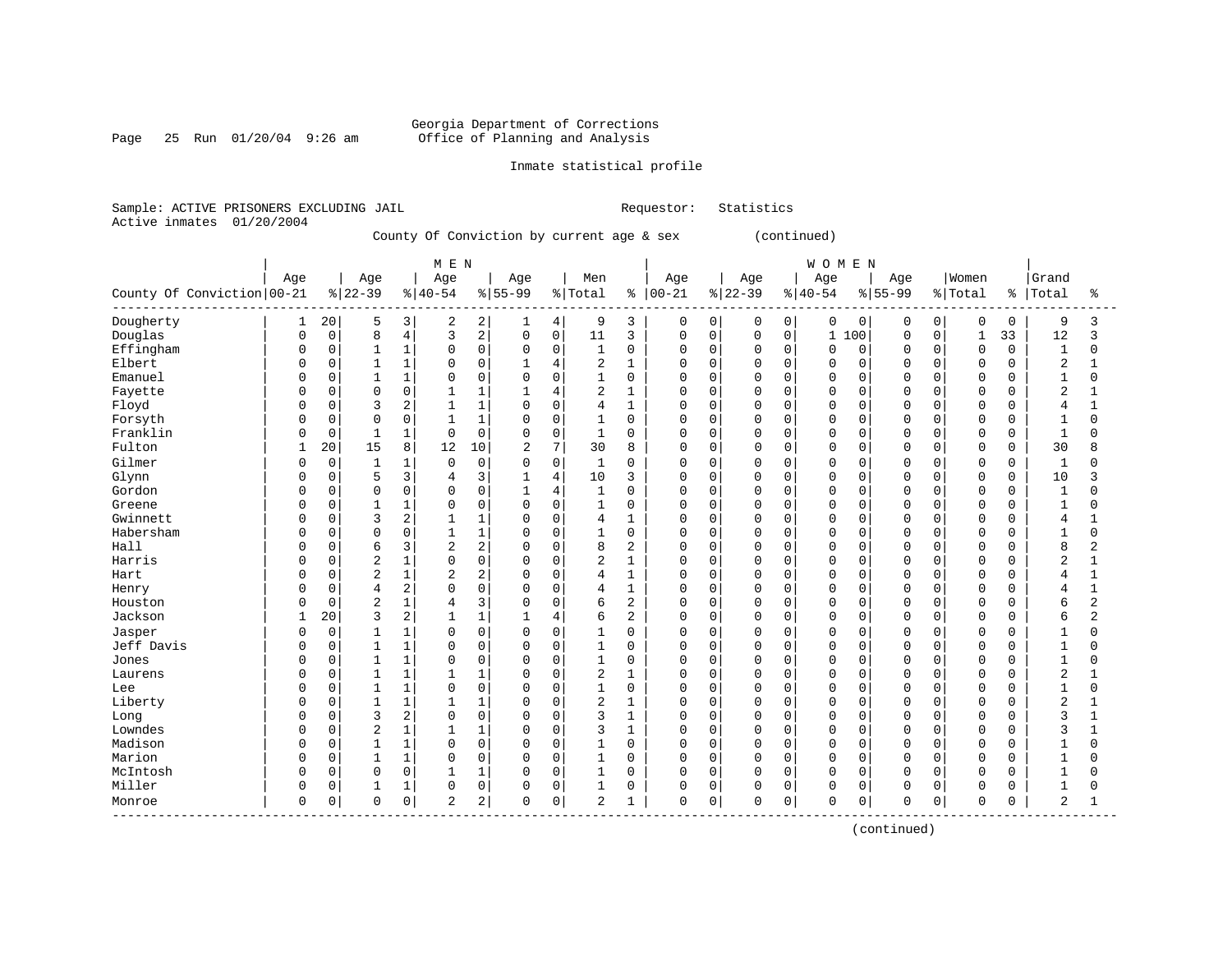### Georgia Department of Corrections<br>Office of Planning and Analysis Inmate statistical profile<br>Requestor: Statistics

Page 26 Run  $01/20/04$  9:26 am

Sample: ACTIVE PRISONERS EXCLUDING JAIL Active inmates 01/20/2004

County Of Conviction by current age & sex (continued)

|                            |              |             |                 |                | M E N            |                |                    |             |                |              |                  |             |                  |             | WOMEN            |                |                    |             |                  |             |                |              |
|----------------------------|--------------|-------------|-----------------|----------------|------------------|----------------|--------------------|-------------|----------------|--------------|------------------|-------------|------------------|-------------|------------------|----------------|--------------------|-------------|------------------|-------------|----------------|--------------|
| County Of Conviction 00-21 | Age          |             | Age<br>$ 22-39$ |                | Age<br>$8 40-54$ |                | Age<br>$8155 - 99$ |             | Men<br>% Total | ి            | Age<br>$00 - 21$ |             | Age<br>$8 22-39$ |             | Age<br>$8 40-54$ |                | Age<br>$8155 - 99$ |             | Women<br>% Total | ి           | Grand<br>Total | နွ           |
| Murray                     | 0            | 0           | 1               | 1              | 0                | 0              | 0                  | 0           | 1              | 0            | 0                | 0           | 0                | 0           | 0                | $\overline{0}$ | 0                  | 0           | 0                | 0           | 1              | $\mathbf 0$  |
| Muscogee                   | 0            | $\mathsf 0$ | 6               | 3              | 6                | 5              | 0                  | $\mathsf 0$ | 12             | 3            | $\mathbf 0$      | 0           | $\mathbf 0$      | $\mathbf 0$ | 0                | $\mathbf 0$    | 0                  | $\mathbf 0$ | 0                | 0           | 12             | 3            |
| Newton                     | 0            | $\mathsf 0$ | 1               | 1              | 1                | $\mathbf{1}$   | 0                  | $\mathbf 0$ | 2              | 1            | $\mathbf 0$      | 0           | $\mathbf 0$      | $\mathbf 0$ | $\mathbf 0$      | $\mathbf 0$    | 0                  | $\mathbf 0$ | 0                | 0           | 2              | $\mathbf{1}$ |
| Oglethorpe                 | 0            | $\mathbf 0$ | $\Omega$        | $\mathbf 0$    | $\mathbf{1}$     | $\mathbf{1}$   | 0                  | $\mathbf 0$ | $\mathbf{1}$   | 0            | $\Omega$         | 0           | $\Omega$         | $\Omega$    | $\Omega$         | 0              | 0                  | $\Omega$    | $\Omega$         | 0           | 1              | $\Omega$     |
| Paulding                   | n            | 0           | $\Omega$        | $\mathbf 0$    | $\mathbf{1}$     | 1              | 0                  | $\mathbf 0$ | 1              | $\Omega$     | 0                | 0           | $\Omega$         | $\mathbf 0$ | $\mathbf 0$      | $\mathbf 0$    | $\Omega$           | 0           | 0                | 0           | 1              | $\Omega$     |
| Pierce                     | <sup>0</sup> | $\mathbf 0$ | $\Omega$        | $\mathbf 0$    | $\mathbf{1}$     | $\mathbf{1}$   | 0                  | $\mathbf 0$ | 1              | $\Omega$     | $\Omega$         | $\Omega$    | $\Omega$         | $\Omega$    | $\mathbf 0$      | $\Omega$       | $\Omega$           | $\Omega$    | $\Omega$         | O           |                | $\Omega$     |
| Pike                       | <sup>0</sup> | 0           | 1               | 1              | 1                | $\mathbf{1}$   | 1                  | 4           | 3              | 1            | 0                | 0           | $\Omega$         | $\mathbf 0$ | $\mathbf 0$      | $\mathbf 0$    | 0                  | $\mathbf 0$ | 0                | 0           | 3              | 1            |
| Pulaski                    |              | 0           | $\mathbf{1}$    | $\mathbf{1}$   | $\Omega$         | $\mathbf 0$    | 0                  | $\mathbf 0$ | 1              | 0            | $\Omega$         | $\Omega$    | $\Omega$         | $\Omega$    | $\mathbf 0$      | 0              | $\Omega$           | $\Omega$    | 0                | 0           | 1              | $\Omega$     |
| Putnam                     | $\Omega$     | $\mathbf 0$ | 3               | $\overline{c}$ | 1                | 1              | 0                  | $\mathbf 0$ | 4              | 1            | $\Omega$         | 0           | $\Omega$         | $\Omega$    | 0                | 0              | $\Omega$           | $\Omega$    | $\Omega$         | 0           | 4              | 1            |
| Rabun                      | <sup>0</sup> | $\mathbf 0$ | 1               | $\mathbf{1}$   | 0                | $\Omega$       | 0                  | $\mathbf 0$ | $\mathbf 1$    | $\Omega$     | $\Omega$         | $\Omega$    | $\Omega$         | $\mathbf 0$ | $\mathbf 0$      | $\mathbf 0$    | $\Omega$           | $\Omega$    | $\Omega$         | 0           | 1              | $\Omega$     |
| Randolph                   | <sup>0</sup> | $\mathbf 0$ |                 | $\mathbf{1}$   | $\Omega$         | $\mathbf 0$    | $\Omega$           | $\mathbf 0$ | $\mathbf{1}$   | 0            | $\Omega$         | $\mathbf 0$ | $\Omega$         | $\mathbf 0$ | $\Omega$         | 0              | O                  | $\mathbf 0$ | $\Omega$         | 0           | $\mathbf{1}$   | $\Omega$     |
| Richmond                   | 1            | 20          | 7               | $\overline{4}$ | 5                | 4              | $\mathbf{1}$       | 4           | 14             | 4            | $\mathbf 0$      | 0           | $\mathbf 1$      | 50          | $\Omega$         | 0              | O                  | 0           | $\mathbf{1}$     | 33          | 15             | 4            |
| Rockdale                   | $\Omega$     | $\mathbf 0$ | 3               | $\overline{c}$ | $\mathbf{1}$     | $\mathbf{1}$   | $\Omega$           | $\mathbf 0$ | 4              | $\mathbf{1}$ | $\Omega$         | 0           | $\mathbf 0$      | $\mathbf 0$ | $\mathbf 0$      | $\mathbf 0$    | O                  | $\Omega$    | $\Omega$         | $\mathbf 0$ | 4              | 1            |
| Spalding                   | <sup>0</sup> | $\Omega$    | 3               | $\overline{2}$ | $\overline{2}$   | $\overline{c}$ | 0                  | $\mathbf 0$ | 5              | $\mathbf{1}$ | $\Omega$         | $\Omega$    | $\Omega$         | $\Omega$    | $\mathbf 0$      | $\Omega$       | 0                  | $\Omega$    | $\Omega$         | 0           | 5              | $\mathbf{1}$ |
| Sumter                     | <sup>0</sup> | $\mathsf 0$ | $\mathbf 0$     | $\mathsf 0$    | $\mathbf{1}$     | $\mathbf{1}$   | 0                  | $\mathbf 0$ | $\mathbf 1$    | 0            | 0                | 0           | $\Omega$         | $\mathbf 0$ | $\mathbf 0$      | 0              | 0                  | $\mathbf 0$ | 0                | 0           |                | $\Omega$     |
| Terrell                    | n            | $\mathbf 0$ | $\Omega$        | $\mathbf 0$    | $\mathbf{1}$     | $\mathbf{1}$   | $\Omega$           | $\mathbf 0$ | $\mathbf{1}$   | $\Omega$     | $\Omega$         | 0           | $\Omega$         | $\mathbf 0$ | $\Omega$         | 0              | O                  | $\mathbf 0$ | $\Omega$         | 0           | 1              | $\Omega$     |
| Thomas                     | <sup>0</sup> | $\mathbf 0$ |                 | $\mathbf{1}$   | $\mathbf 1$      | $\mathbf{1}$   | 0                  | $\mathbf 0$ | 2              | 1            | $\Omega$         | $\Omega$    | $\Omega$         | $\Omega$    | $\mathbf 0$      | $\mathbf 0$    | 0                  | $\Omega$    | $\Omega$         | 0           | 2              | $\mathbf{1}$ |
| Tift                       | <sup>0</sup> | $\mathbf 0$ | $\mathbf 0$     | $\mathbf 0$    | $\mathbf{1}$     | $\mathbf{1}$   | $\mathbf{1}$       | 4           | 2              | 1            | $\Omega$         | 0           | $\mathbf 0$      | $\mathbf 0$ | $\mathbf 0$      | $\mathbf 0$    | O                  | $\mathbf 0$ | 0                | 0           | $\overline{2}$ | $\mathbf{1}$ |
| Toombs                     | <sup>0</sup> | $\mathbf 0$ | $\overline{2}$  | $\mathbf{1}$   | $\mathbf{1}$     | $\mathbf{1}$   | $\Omega$           | $\mathbf 0$ | 3              | $\mathbf{1}$ | $\Omega$         | $\mathbf 0$ | $\Omega$         | $\Omega$    | $\Omega$         | 0              | O                  | $\Omega$    | $\Omega$         | 0           | 3              | 1            |
| Towns                      | <sup>0</sup> | 0           |                 | 1              | $\mathbf 0$      | $\mathbf 0$    | 0                  | $\mathbf 0$ | 1              | 0            | 0                | 0           | $\Omega$         | 0           | $\mathbf 0$      | 0              | $\Omega$           | 0           | $\Omega$         | 0           | 1              | $\Omega$     |
| Troup                      | n            | $\mathbf 0$ | $\Omega$        | $\mathbf 0$    | $\mathbf{1}$     | $\mathbf{1}$   | 0                  | $\mathbf 0$ | 1              | 0            | $\Omega$         | $\Omega$    | $\Omega$         | $\Omega$    | $\mathbf 0$      | $\mathbf 0$    | $\Omega$           | $\Omega$    | $\Omega$         | 0           |                | $\Omega$     |
| Union                      | <sup>0</sup> | $\mathbf 0$ | 0               | $\mathbf 0$    | 1                | $\mathbf{1}$   | 0                  | $\mathbf 0$ | 1              | 0            | 0                | 0           | 0                | $\mathbf 0$ | $\mathbf 0$      | $\mathbf 0$    | 0                  | $\mathbf 0$ | 0                | 0           | 1              | $\Omega$     |
| Upson                      | <sup>0</sup> | 0           | 0               | $\mathbf 0$    | $\mathbf{1}$     | $\mathbf{1}$   | 0                  | $\mathbf 0$ | $\mathbf 1$    | 0            | $\Omega$         | 0           | $\mathbf 0$      | $\mathbf 0$ | $\mathbf 0$      | 0              | $\Omega$           | 0           | $\Omega$         | 0           | 1              | $\Omega$     |
| Walker                     | $\Omega$     | $\mathbf 0$ | $\overline{2}$  | $\mathbf{1}$   | $\Omega$         | $\mathbf 0$    | 0                  | $\mathbf 0$ | 2              | $\mathbf{1}$ | $\Omega$         | $\mathbf 0$ | 1                | 50          | $\mathbf 0$      | 0              | $\Omega$           | $\Omega$    | $\mathbf{1}$     | 33          | 3              | 1            |
| Walton                     | <sup>0</sup> | $\mathbf 0$ | 0               | $\mathbf 0$    | $\overline{2}$   | $\overline{2}$ | 0                  | $\mathbf 0$ | 2              | $\mathbf{1}$ | $\Omega$         | 0           | 0                | $\mathbf 0$ | $\mathbf 0$      | 0              | 0                  | 0           | 0                | 0           | 2              | $\mathbf{1}$ |
| Ware                       | <sup>0</sup> | $\mathsf 0$ | 3               | $\overline{2}$ | 3                | $\overline{2}$ | 0                  | $\mathbf 0$ | 6              | 2            | 0                | 0           | $\Omega$         | $\mathbf 0$ | $\mathbf 0$      | $\mathbf 0$    | 0                  | $\mathbf 0$ | $\Omega$         | 0           | 6              | 2            |
| Washington                 | $\mathbf{1}$ | 20          | $\mathbf{1}$    | 1              | $\Omega$         | $\mathbf 0$    | $\Omega$           | $\mathbf 0$ | 2              | $\mathbf{1}$ | $\Omega$         | $\mathbf 0$ | $\Omega$         | $\Omega$    | $\mathbf 0$      | 0              | $\Omega$           | $\Omega$    | $\Omega$         | 0           | 2              | $\mathbf{1}$ |
| Wayne                      | $\Omega$     | 0           | 1               | $\mathbf{1}$   | 0                | $\mathbf 0$    | 0                  | $\mathbf 0$ | 1              | 0            | 0                | 0           | $\mathbf 0$      | $\mathbf 0$ | $\mathbf 0$      | 0              | $\Omega$           | 0           | 0                | 0           |                | $\Omega$     |
| Whitfield                  | $\Omega$     | 0           | $\Omega$        | $\mathbf 0$    | 2                | $\overline{c}$ | 2                  | 7           | 4              | $\mathbf{1}$ | $\mathbf 0$      | 0           | $\mathbf 0$      | $\mathbf 0$ | $\mathbf 0$      | $\mathbf 0$    | 0                  | 0           | 0                | 0           | 4              | 1            |
| Wilkes                     | $\Omega$     | 0           | 1               | 1              | $\mathbf 0$      | $\mathbf 0$    | 0                  | $\mathbf 0$ | 1              | 0            | $\mathbf 0$      | 0           | $\mathbf 0$      | $\mathbf 0$ | $\mathbf 0$      | 0              | 0                  | $\mathbf 0$ | 0                | 0           |                | $\mathbf 0$  |
| Total reported             |              | 5 100       | 198 100         |                | 123 100          |                | 27 100             |             | 353 100        |              | $\mathbf 0$      | $\mathbf 0$ | 2 100            |             | 1 100            |                | 0                  | 0           | 3 100            |             | 356 100        |              |
| Percent reported           |              | 100.0       | 100.0           |                | 100.0            |                | 100.0              |             | 100.0          |              |                  | $\cdot$ 0   | 100.0            |             | 100.0            |                |                    | $\cdot$ 0   | 100.0            |             |                | 100.0        |
| Not reported               | $\mathbf 0$  |             | $\mathbf 0$     |                | 0                |                | 0                  |             | 0              |              | $\mathbf 0$      |             | 0                |             | 0                |                | 0                  |             | 0                |             | 0              |              |
| Total                      | 5            |             | 198             |                | 123              |                | 27                 |             | 353            |              | $\mathbf 0$      |             | 2                |             | $\mathbf{1}$     |                | $\mathbf 0$        |             | 3                |             | 356            |              |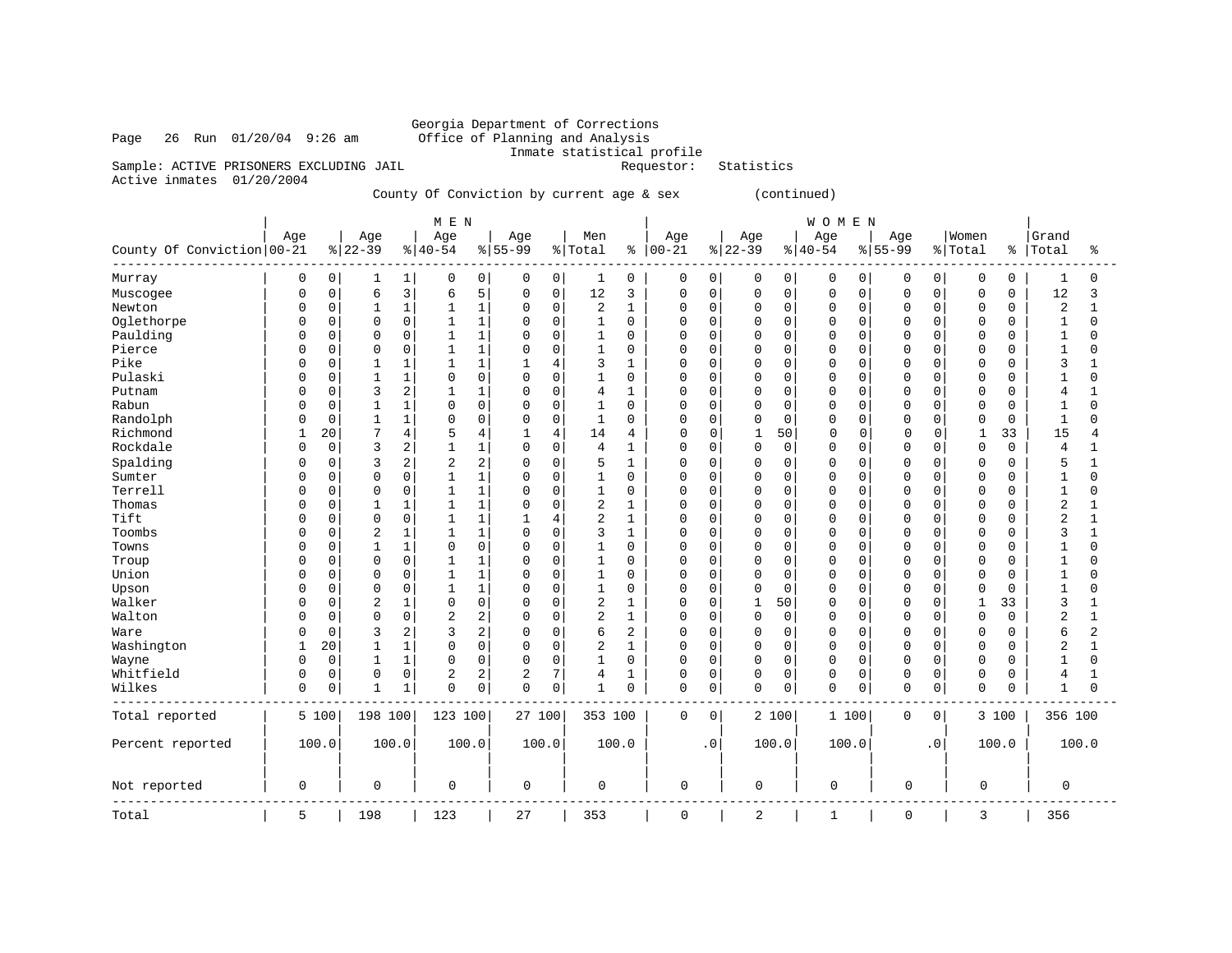Page 27 Run  $01/20/04$  9:26 am

#### Inmate statistical profile

Sample: ACTIVE PRISONERS EXCLUDING JAIL Requestor: Statistics Active inmates 01/20/2004

Circ Of Conviction by current age & sex

|                    |              |             |                |                | M E N          |                |                |                |                |                |              |             |              |             | <b>WOMEN</b> |          |              |             |              |             |                |                |
|--------------------|--------------|-------------|----------------|----------------|----------------|----------------|----------------|----------------|----------------|----------------|--------------|-------------|--------------|-------------|--------------|----------|--------------|-------------|--------------|-------------|----------------|----------------|
|                    | Age          |             | Age            |                | Age            |                | Age            |                | Men            |                | Age          |             | Age          |             | Age          |          | Age          |             | Women        |             | Grand          |                |
| Circ Of Conviction | $00 - 21$    |             | $8 22-39$      |                | $8140 - 54$    |                | $8155 - 99$    |                | % Total        | ႜ              | $ 00 - 21$   |             | $ 22-39$     |             | $8 40-54$    |          | $8 55-99$    | % Total     |              | နွ          | Total          | ႜ              |
| Alapaha            | 0            | 0           | 4              | 2              | 0              | 0              | ı              | 4              | 5              | 1              | 0            | 0           | 0            | 0           | 0            | 0        | 0            | 0           | 0            | 0           | 5              |                |
| Alcovy             | O            | $\mathbf 0$ | $\mathbf{1}$   | $\mathbf{1}$   | 3              | $\overline{c}$ | $\mathbf 0$    | $\mathsf 0$    | $\overline{4}$ | $\mathbf{1}$   | $\Omega$     | $\mathbf 0$ | 0            | $\mathbf 0$ | $\mathsf 0$  | 0        | $\Omega$     | $\mathbf 0$ | $\mathbf 0$  | $\mathbf 0$ | $\overline{4}$ | $\mathbf{1}$   |
| Atlanta            | $\mathbf{1}$ | 20          | 15             | 8              | 12             | 10             | $\overline{2}$ | 7              | 30             | 8              | $\Omega$     | $\mathbf 0$ | 0            | $\mathbf 0$ | $\mathbf 0$  | 0        | $\Omega$     | $\Omega$    | $\mathbf 0$  | $\Omega$    | 30             | 8              |
| Atlantic           | U            | $\mathbf 0$ | 4              | 2              | 2              | $\overline{c}$ | $\Omega$       | $\mathbf 0$    | 6              | 2              | 0            | $\mathbf 0$ | 0            | $\mathbf 0$ | $\mathbf 0$  | $\Omega$ | $\Omega$     | 0           | $\Omega$     | $\Omega$    | 6              |                |
| Augusta            | 1            | 20          | 11             | 6              | q              | 7              | $\mathbf{1}$   | 4              | 22             | 6              | <sup>0</sup> | $\Omega$    | $\mathbf{1}$ | 50          | $\Omega$     | $\cap$   | $\Omega$     | U           | 1            | 33          | 23             |                |
| Blue Ridge         | U            | $\mathbf 0$ | $\overline{1}$ | 1              |                | $\mathbf{1}$   | $\Omega$       | $\mathbf 0$    | $\overline{2}$ | $\mathbf{1}$   | 0            | $\mathbf 0$ | 0            | $\mathbf 0$ | $\Omega$     | $\Omega$ | $\Omega$     | $\Omega$    | $\Omega$     | $\Omega$    | $\overline{2}$ |                |
| Brunswick          |              | $\mathbf 0$ | 8              | $\overline{4}$ |                | $\overline{4}$ | $\overline{2}$ | 7              | 15             | 4              | 0            | $\mathbf 0$ | 0            | $\mathbf 0$ | $\Omega$     | 0        | $\Omega$     | 0           | $\Omega$     | $\mathbf 0$ | 15             |                |
| Chattahoochee      |              | $\mathbf 0$ | 9              | 5              | 6              | 5              | $\Omega$       | $\mathbf 0$    | 15             | 4              | 0            | $\mathbf 0$ | 0            | $\mathbf 0$ | $\Omega$     | 0        | $\Omega$     | O           | $\mathbf 0$  | $\Omega$    | 15             | Δ              |
| Cherokee           | U            | 0           | $\Omega$       | 0              |                | $\overline{2}$ |                | 4              | 3              | $\mathbf{1}$   | 0            | 0           | 0            | 0           | $\mathbf 0$  | 0        | $\Omega$     | 0           | 0            | 0           | 3              |                |
| Clayton            | O            | 0           | 8              | 4              | $\overline{2}$ | 2              |                | $\overline{4}$ | 11             | 3              | 0            | 0           | 0            | $\mathbf 0$ | $\mathbf 0$  | $\Omega$ | <sup>0</sup> | O           | $\Omega$     | $\Omega$    | 11             | 3              |
| Cobb               | U            | 0           | 6              | 3              | 4              | 3              | 1              | 4              | 11             | 3              | 0            | 0           | 0            | 0           | $\mathbf 0$  | $\Omega$ | <sup>0</sup> | O           | $\mathbf 0$  | $\Omega$    | 11             | ς              |
| Conasauga          | Ω            | 0           | $\mathbf{1}$   | $\mathbf 1$    | $\overline{c}$ | 2              | $\overline{a}$ | 7              | 5              | $\mathbf{1}$   | 0            | $\Omega$    | U            | $\Omega$    | $\Omega$     | $\Omega$ | $\Omega$     | $\Omega$    | $\Omega$     | $\Omega$    | 5              |                |
| Cordele            |              | $\mathbf 0$ | $\overline{2}$ | $\mathbf 1$    |                | $1\,$          | $\Omega$       | $\mathbf 0$    | 3              | $\mathbf{1}$   | 0            | $\mathbf 0$ | 0            | $\mathbf 0$ | $\Omega$     | 0        | $\Omega$     | $\Omega$    | $\Omega$     | $\Omega$    | 3              | -1             |
| Coweta             |              | $\mathbf 0$ | 4              | 2              |                | $1\,$          | $\Omega$       | $\Omega$       | 5              | $\mathbf{1}$   | 0            | $\mathbf 0$ | 0            | $\mathbf 0$ | $\Omega$     | 0        | $\Omega$     | O           | $\Omega$     | $\Omega$    | 5              |                |
| Dougherty          | 1            | 20          | 5              | 3              | 2              | $\overline{2}$ | -1             | $\overline{4}$ | 9              | 3              | $\Omega$     | $\mathbf 0$ | 0            | 0           | 0            | 0        | $\Omega$     | 0           | $\mathbf 0$  | 0           | 9              | ς              |
| Dublin             | O            | $\mathbf 0$ |                | $\mathbf 1$    |                | $\mathbf{1}$   | $\Omega$       | $\Omega$       | $\overline{2}$ | 1              | $\Omega$     | 0           | $\Omega$     | 0           | $\mathbf 0$  | $\Omega$ | C            | 0           | $\mathbf 0$  | 0           | $\overline{c}$ | 1              |
| Eastern            |              | 0           | 9              | 5              | κ              | $\overline{2}$ | $\mathbf{1}$   | 4              | 13             | 4              | 0            | $\Omega$    | 0            | $\Omega$    | <sup>0</sup> | $\Omega$ | <sup>0</sup> | U           | $\Omega$     | $\Omega$    | 13             | 4              |
| Flint              |              | 0           | 4              | 2              | $\Omega$       | $\mathbf 0$    | $\mathbf 0$    | $\mathbf 0$    | $\overline{4}$ | $\mathbf{1}$   | 0            | $\mathbf 0$ | 0            | 0           | $\Omega$     | $\Omega$ | $\Omega$     | $\Omega$    | $\mathbf 0$  | $\Omega$    | $\overline{4}$ |                |
| Griffin            |              | 0           | 4              | 2              |                | $\overline{4}$ | 2              | 7              | 11             | 3              | 0            | 0           | 0            | $\mathbf 0$ | 0            | 0        | 0            | 0           | $\mathbf 0$  | $\Omega$    | 11             | 3              |
| Gwinnett           | U            | 0           | 3              | $\overline{a}$ | 1              | $\mathbf{1}$   | $\cap$         | $\mathbf 0$    | 4              | $\mathbf{1}$   | 0            | $\mathbf 0$ | 0            | $\mathbf 0$ | $\Omega$     | 0        | $\Omega$     | O           | $\Omega$     | $\Omega$    | $\overline{4}$ | 1              |
| Houston            |              | 0           | $\overline{2}$ | $\mathbf 1$    | 4              | 3              | $\Omega$       | $\mathbf 0$    | 6              | 2              | 0            | 0           | 0            | 0           | $\Omega$     | $\Omega$ | $\Omega$     | O           | $\Omega$     | $\Omega$    | 6              | $\overline{2}$ |
| Lookout Mountain   | U            | 0           | 4              | $\overline{2}$ |                | $\mathbf{1}$   |                | $\overline{4}$ | 6              | 2              | $\Omega$     | $\mathbf 0$ | 1            | 50          | $\mathbf 0$  | 0        | $\Omega$     | $\Omega$    | $\mathbf{1}$ | 33          | 7              | 2              |
| Macon              | U            | $\Omega$    | 8              | $\overline{4}$ | 2              | $\overline{a}$ | 3              | 11             | 13             | $\overline{4}$ | $\Omega$     | $\Omega$    | $\Omega$     | $\Omega$    | $\Omega$     | $\Omega$ | $\Omega$     | $\Omega$    | $\Omega$     | $\Omega$    | 13             | 4              |
| Middle             | 1            | 20          | 4              | 2              |                | $\mathbf{1}$   | $\Omega$       | 0              | 6              | $\overline{2}$ | $\Omega$     | $\mathbf 0$ | 0            | $\Omega$    | $\Omega$     | $\Omega$ | O            | $\Omega$    | $\Omega$     | $\Omega$    | 6              | 2              |
| Mountain           |              | $\mathbf 0$ | $\mathbf{1}$   | 1              |                | $\mathbf 1$    | $\Omega$       | $\mathbf 0$    | 2              | $\mathbf{1}$   | 0            | $\mathbf 0$ | 0            | $\mathbf 0$ | $\Omega$     | 0        | $\Omega$     | 0           | $\Omega$     | $\Omega$    | $\overline{a}$ |                |
| Northeastern       |              | $\mathbf 0$ | 6              | 3              | $\overline{2}$ | $\overline{c}$ | $\cap$         | $\Omega$       | 8              | $\overline{2}$ | 0            | $\mathbf 0$ | 0            | $\Omega$    | $\Omega$     | 0        | $\Omega$     | O           | $\Omega$     | $\Omega$    | 8              | 2              |
| Northern           | U            | 0           | 5              | 3              |                | $\overline{2}$ |                | $\overline{4}$ | 9              | 3              | 0            | 0           | 0            | 0           | $\Omega$     | 0        | $\Omega$     | O           | $\Omega$     | 0           | 9              |                |
| Ocmulgee           | U            | 0           | 7              | 4              | 4              | 3              | $\Omega$       | $\mathbf 0$    | 11             | 3              | 0            | 0           | 0            | $\Omega$    | $\mathbf 0$  | $\Omega$ | <sup>0</sup> | O           | $\Omega$     | $\Omega$    | 11             |                |
| Oconee             |              | 0           | 3              | $\overline{a}$ | $\Omega$       | $\mathbf 0$    | $\Omega$       | 0              | 3              | $\mathbf{1}$   | 0            | 0           | 0            | $\mathbf 0$ | $\mathbf 0$  | $\Omega$ | $\Omega$     | $\Omega$    | $\Omega$     | $\Omega$    | 3              |                |
| Ogeechee           |              | $\mathbf 0$ | $\overline{2}$ | $\mathbf 1$    | $\Omega$       | $\mathbf 0$    | $\Omega$       | $\mathbf 0$    | $\overline{2}$ | $\mathbf{1}$   | 0            | $\mathbf 0$ | 0            | 0           | $\Omega$     | 0        | $\Omega$     | 0           | $\mathbf 0$  | $\Omega$    | $\overline{2}$ |                |
| Pataula            |              | $\mathbf 0$ | $\overline{2}$ | $\mathbf{1}$   |                | $\mathbf{1}$   | $\Omega$       | $\mathbf 0$    | 3              | $\mathbf{1}$   | 0            | $\mathbf 0$ | 0            | $\mathbf 0$ | $\Omega$     | 0        | $\Omega$     | 0           | $\mathbf 0$  | 0           | 3              | $\mathbf{1}$   |
| Piedmont           | -1           | 20          | 5              | 3              |                | $\mathbf{1}$   | 3              | 11             | 10             | 3              | $\Omega$     | $\Omega$    | $\Omega$     | $\Omega$    | $\mathbf 0$  | $\Omega$ | $\Omega$     | $\Omega$    | $\Omega$     | $\Omega$    | 10             | 3              |
| Rome               |              | $\mathbf 0$ | 3              | 2              |                | 1              | 0              | $\mathbf 0$    | $\overline{4}$ | $\mathbf{1}$   | $\Omega$     | $\mathbf 0$ | 0            | $\Omega$    | $\mathbf 0$  | $\Omega$ | $\Omega$     | $\Omega$    | $\Omega$     | $\Omega$    | $\overline{4}$ |                |
| South Georgia      | O            | $\Omega$    | $\Omega$       | 0              | $\mathbf{1}$   | $1\,$          | $\Omega$       | $\mathbf 0$    | $\mathbf{1}$   | $\Omega$       | $\Omega$     | $\mathbf 0$ | 0            | $\Omega$    | $\Omega$     | 0        | $\Omega$     | $\Omega$    | $\Omega$     | $\Omega$    | $\mathbf{1}$   | $\Omega$       |
| Southern           | 0            | 0           | 4              | 2              | 5              | $\overline{4}$ | $\Omega$       | $\mathbf 0$    | 9              | 3              | 0            | $\Omega$    | 0            | $\mathbf 0$ | $\mathbf 0$  | 0        | $\Omega$     | 0           | $\Omega$     | O           | 9              | 3              |
| Southwestern       | 0            | 0           | $\mathbf{1}$   | $\mathbf{1}$   | 1              | $\mathbf 1$    | $\Omega$       | 0              | 2              | $\mathbf{1}$   | 0            | 0           | 0            | 0           | $\mathbf 0$  | 0        | $\Omega$     | 0           | 0            | 0           | 2              |                |

(continued)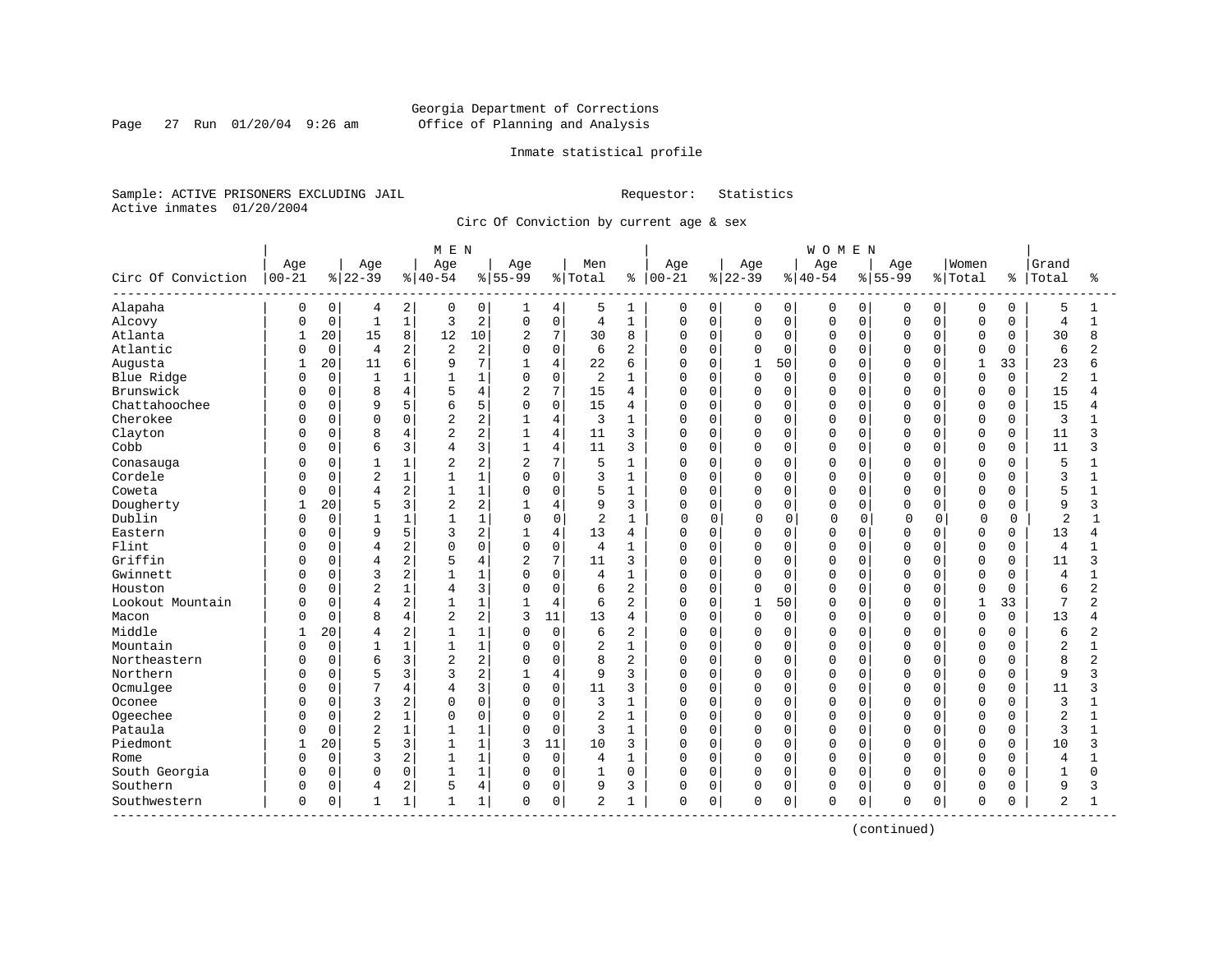Page 28 Run  $01/20/04$  9:26 am

#### Inmate statistical profile

Sample: ACTIVE PRISONERS EXCLUDING JAIL Requestor: Statistics Active inmates 01/20/2004

Circ Of Conviction by current age & sex (continued)

|                    |                  |       |                  |                | M E N            |                |                  |                |                |          |                   |           |                  |             | <b>WOMEN</b>    |             |                 |           |                  |          |                |       |
|--------------------|------------------|-------|------------------|----------------|------------------|----------------|------------------|----------------|----------------|----------|-------------------|-----------|------------------|-------------|-----------------|-------------|-----------------|-----------|------------------|----------|----------------|-------|
| Circ Of Conviction | Age<br>$00 - 21$ |       | Age<br>$ 22-39 $ |                | Age<br>$ 40-54 $ |                | Age<br>$8 55-99$ |                | Men<br>% Total | နွ       | Age<br>$ 00 - 21$ |           | Age<br>$ 22-39 $ |             | Age<br>$ 40-54$ |             | Age<br>$ 55-99$ |           | Women<br>% Total | ⊱        | Grand<br>Total | °     |
| Stone Mountain     | 0                | 0     | 16               | 8              | 8                |                | 2                | 7 <sup>1</sup> | 26             |          | $\mathbf 0$       | 0         | 0                | $\mathbf 0$ | 0               | $\mathbf 0$ | 0               | 0         | 0                | $\Omega$ | 26             |       |
| Tifton             | $\Omega$         | 0     | 0                | 0              |                  |                |                  | 4              | 2              |          | 0                 | $\Omega$  | 0                | $\mathbf 0$ | 0               | 0           | $\Omega$        |           | 0                |          | $\overline{2}$ |       |
| Toombs             | 0                |       |                  |                | O                | $\Omega$       | $\mathbf 0$      | 0              |                | $\Omega$ | 0                 |           |                  | 0           | 0               |             | $\Omega$        |           | 0                | 0        |                |       |
| Waycross           | 0                |       | 5                | 3              | 8                |                | 0                | 0              | 13             |          | <sup>0</sup>      |           | U                |             |                 |             |                 |           | $\Omega$         |          | 13             |       |
| Western            | $\Omega$         |       |                  | 3              |                  |                | 0                | 0              | 11             | 3        | O                 |           |                  |             |                 |             |                 |           | $\Omega$         |          | 11             |       |
| Rockdale           | O                |       |                  | $\overline{2}$ |                  |                | $\Omega$         |                | 4              |          | <sup>0</sup>      |           | <sup>0</sup>     | $\Omega$    |                 |             | $\cap$          |           | $\cap$           |          | $\overline{4}$ |       |
| Douglas            | $\Omega$         |       |                  |                |                  |                | 0                | 0              | 11             | 3        | 0                 |           | U                | 0           |                 | 100         | <sup>0</sup>    |           |                  | 33       | 12             |       |
| Appalachian        | 0                |       |                  |                |                  |                | $\Omega$         |                |                | $\Omega$ | <sup>0</sup>      |           | N                | $\Omega$    |                 | $\Omega$    |                 |           | $\Omega$         | $\Omega$ |                |       |
| Enotah             | $\Omega$         |       |                  |                |                  |                | $\Omega$         |                | 2              |          | <sup>0</sup>      |           | O                | $\Omega$    | O               |             |                 |           | $\Omega$         |          | 2              |       |
| Bell-Forsyth       | 0                |       |                  | $\Omega$       |                  |                | $\Omega$         |                |                | $\Omega$ | 0                 |           | <sup>0</sup>     | $\Omega$    | 0               |             | $\Omega$        |           | $\Omega$         |          |                |       |
| Towaliga           | $\Omega$         |       |                  |                |                  | $\overline{2}$ |                  | 4              | 5              |          | $\Omega$          |           | 0                | $\Omega$    | 0               |             | $\Omega$        |           | $\Omega$         |          | 5              |       |
| Paulding           | $\mathbf 0$      | 0     | $\Omega$         | 0              |                  |                | $\Omega$         | 0              |                | 0        | $\mathbf 0$       | 0         | 0                | $\mathbf 0$ | 0               | $\mathbf 0$ | $\Omega$        | 0         | $\Omega$         | $\Omega$ |                |       |
| Total reported     |                  | 5 100 | 198 100          |                | 123 100          |                | 27 100           |                | 353 100        |          | $\Omega$          | $\Omega$  |                  | 2 100       | 1 100           |             | $\Omega$        | $\Omega$  |                  | 3 100    | 356 100        |       |
| Percent reported   |                  | 100.0 |                  | 100.0          |                  | 100.0          |                  | 100.0          |                | 100.0    |                   | $\cdot$ 0 |                  | 100.0       | 100.0           |             |                 | $\cdot$ 0 |                  | 100.0    |                | 100.0 |
| Not reported       | $\mathbf 0$      |       | $\Omega$         |                | $\mathbf 0$      |                | $\Omega$         |                | $\mathbf 0$    |          | 0                 |           | $\mathbf 0$      |             | $\Omega$        |             | $\mathbf 0$     |           | $\Omega$         |          | $\Omega$       |       |
| Total              | 5                |       | 198              |                | 123              |                | 27               |                | 353            |          | $\mathbf 0$       |           | 2                |             |                 |             | 0               |           | 3                |          | 356            |       |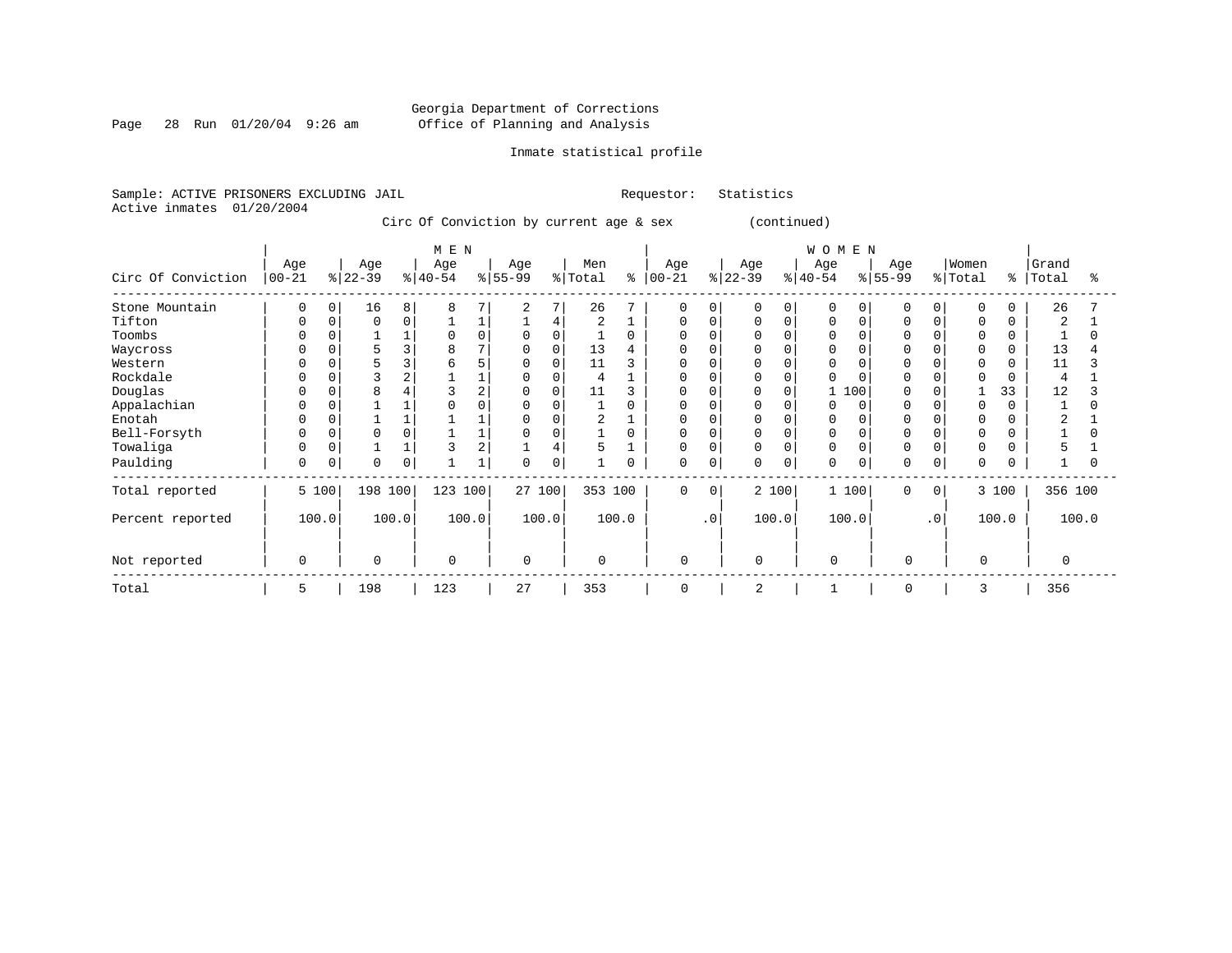Page 29 Run  $01/20/04$  9:26 am

#### Inmate statistical profile

Sample: ACTIVE PRISONERS EXCLUDING JAIL Requestor: Statistics Active inmates 01/20/2004

Home County by current age & sex

|                         |           |              |                         |              | MEN            |                |              |             |                |                |            |             |             |              | <b>WOMEN</b> |             |             |          |                |             |                |                |
|-------------------------|-----------|--------------|-------------------------|--------------|----------------|----------------|--------------|-------------|----------------|----------------|------------|-------------|-------------|--------------|--------------|-------------|-------------|----------|----------------|-------------|----------------|----------------|
|                         | Age       |              | Age                     |              | Age            |                | Age          |             | Men            |                | Age        |             | Age         |              | Age          |             | Age         |          | Women          |             | Grand          |                |
| Home County<br>-------- | $00 - 21$ |              | $ 22-39$                |              | $ 40-54$       |                | $8 55-99$    |             | % Total        | နွ             | $ 00 - 21$ |             | $ 22-39$    |              | $8 40-54$    |             | $8155 - 99$ |          | % Total        | ႜ           | Total          | ႜ              |
| Appling                 | 0         | $\mathsf{O}$ | 1                       | 1            | 0              | 0              | 1            | 5           | 2              | 1              | 0          | $\mathbf 0$ | 0           | $\mathbf 0$  | 0            | $\mathbf 0$ | 0           | 0        | $\mathbf 0$    | $\mathbf 0$ | $\overline{2}$ | 1              |
| Atkinson                | $\Omega$  | $\mathsf 0$  | $\mathsf 0$             | 0            | $\mathbf 0$    | 0              |              | 5           | $\mathbf{1}$   | $\mathsf 0$    | 0          | $\mathbf 0$ | 0           | $\mathsf{O}$ | $\mathbf 0$  | $\mathbf 0$ | $\mathbf 0$ | 0        | $\mathsf 0$    | $\mathbf 0$ | $\mathbf{1}$   | $\mathbf 0$    |
| Baldwin                 | C         | 0            | $\mathbf{1}$            | $1\,$        | $\overline{2}$ | 2              | $\Omega$     | $\mathbf 0$ | 3              | $\mathbf{1}$   | 0          | $\mathbf 0$ | $\Omega$    | $\mathbf 0$  | $\mathbf 0$  | $\mathbf 0$ | $\Omega$    | $\Omega$ | $\mathsf 0$    | $\mathbf 0$ | 3              | $\mathbf{1}$   |
| Barrow                  | C         | $\Omega$     | $\overline{2}$          | $\mathbf 1$  | $\Omega$       | 0              | 1            | 5           | 3              | $\mathbf{1}$   | 0          | $\mathbf 0$ | $\Omega$    | $\Omega$     | $\mathbf 0$  | $\Omega$    | $\Omega$    | $\Omega$ | $\mathbf 0$    | $\Omega$    | 3              | -1             |
| Bartow                  | C         | $\Omega$     | $\mathbf 0$             | 0            |                | 3              | $\Omega$     | $\mathbf 0$ | 3              | 1              | 0          | $\mathbf 0$ | $\Omega$    | $\mathbf 0$  | $\mathbf 0$  | $\Omega$    | $\Omega$    | O        | $\Omega$       | $\Omega$    | 3              |                |
| Ben Hill                | C         | $\Omega$     | $\overline{2}$          | $1\,$        | $\Omega$       | $\Omega$       | $\Omega$     | $\Omega$    | $\overline{2}$ | $\mathbf{1}$   | O          | $\mathbf 0$ | $\Omega$    | $\Omega$     | $\Omega$     | $\Omega$    | $\Omega$    | $\Omega$ | $\Omega$       | $\Omega$    | $\overline{a}$ | $\mathbf{1}$   |
| Bibb                    | 0         | $\Omega$     | $\overline{4}$          | 2            | 1              | 1              | 2            | 10          | 7              | $\overline{2}$ | 0          | $\mathbf 0$ | 0           | $\Omega$     | $\mathbf 0$  | $\Omega$    | $\Omega$    | $\Omega$ | $\mathbf 0$    | $\Omega$    | 7              | 2              |
| Bleckley                | C         | 0            | $\overline{\mathbf{c}}$ | $\mathbf 1$  | $\mathbf{1}$   | 1              | $\Omega$     | 0           | 3              | $\mathbf{1}$   | 0          | $\mathbf 0$ | $\Omega$    | $\mathbf 0$  | $\mathbf 0$  | $\Omega$    | $\Omega$    | $\Omega$ | $\Omega$       | $\Omega$    | 3              | $\mathbf{1}$   |
| Brooks                  | C         | $\Omega$     | $\mathbf{1}$            | $\mathbf 1$  | $\Omega$       | $\Omega$       | $\Omega$     | $\mathbf 0$ | $\mathbf{1}$   | $\mathbf 0$    | 0          | $\mathbf 0$ | 0           | $\mathbf 0$  | $\mathbf 0$  | $\Omega$    | $\Omega$    | $\Omega$ | $\Omega$       | $\Omega$    | $\mathbf{1}$   | $\Omega$       |
| Bulloch                 | C         | 0            | $\mathbf{1}$            | 1            | $\Omega$       | 0              | $\Omega$     | $\mathsf 0$ | $\mathbf{1}$   | 0              | 0          | $\mathbf 0$ | 0           | $\mathbf 0$  | $\mathbf 0$  | $\Omega$    | $\Omega$    | O        | $\Omega$       | $\Omega$    | $\mathbf{1}$   | O              |
| <b>Burke</b>            | C         | $\Omega$     | $\overline{2}$          | $\mathbf{1}$ | 1              | 1              | $\Omega$     | $\mathbf 0$ | 3              | $\mathbf{1}$   | 0          | $\mathbf 0$ | 0           | $\Omega$     | $\Omega$     | $\Omega$    | $\Omega$    | $\cap$   | $\Omega$       | $\cap$      | 3              |                |
| <b>Butts</b>            | C         | $\Omega$     | $\mathbf 0$             | 0            | $\Omega$       | $\Omega$       | $\mathbf{1}$ | 5           | 1              | $\mathbf 0$    | 0          | $\mathbf 0$ | 0           | $\Omega$     | $\mathbf 0$  | $\Omega$    | $\Omega$    | 0        | $\Omega$       | $\cap$      | $\mathbf{1}$   | U              |
| Camden                  | C         | $\Omega$     | $\mathbf 0$             | 0            | 1              | 1              | $\mathbf 0$  | $\mathbf 0$ | 1              | $\mathbf 0$    | 0          | $\mathbf 0$ | 0           | $\mathbf 0$  | $\mathbf 0$  | 0           | $\Omega$    | $\Omega$ | $\Omega$       | $\Omega$    | $\mathbf{1}$   | O              |
| Carroll                 | C         | 0            | $\overline{2}$          | 1            | $\Omega$       | 0              | $\Omega$     | $\mathbf 0$ | $\overline{2}$ | $\mathbf{1}$   | 0          | $\mathbf 0$ | 0           | 0            | $\mathbf 0$  | 0           | $\Omega$    | 0        | $\mathbf 0$    | $\Omega$    | $\overline{a}$ |                |
| Catoosa                 | C         | 0            | $\mathbf 0$             | 0            | $\mathbf{1}$   | 1              | $\Omega$     | $\mathbf 0$ | $\mathbf{1}$   | $\mathbf 0$    | 0          | $\mathbf 0$ | 0           | $\Omega$     | $\mathbf 0$  | $\Omega$    | $\Omega$    | 0        | $\Omega$       | 0           | $\mathbf{1}$   | $\Omega$       |
| Chatham                 | C         | 0            | 10                      | 6            | 6              | 6              |              | 5           | 17             | 6              | 0          | 0           | 0           | 0            | 0            | $\Omega$    | 0           | O        | 0              | 0           | 17             | б              |
| Chattooga               | C         | $\Omega$     | $\mathbf{1}$            | $\mathbf{1}$ | $\Omega$       | $\Omega$       | $\Omega$     | $\mathbf 0$ | $\mathbf{1}$   | $\Omega$       | 0          | $\mathbf 0$ | $\Omega$    | $\Omega$     | $\mathbf 0$  | $\Omega$    | $\Omega$    | U        | $\Omega$       | $\Omega$    | $\mathbf{1}$   |                |
| Cherokee                | 0         | 0            | $\mathbf{1}$            | 1            | 1              | 1              | $\Omega$     | $\mathbf 0$ | $\overline{2}$ | 1              | 0          | $\mathbf 0$ | 0           | $\mathbf 0$  | $\mathbf 0$  | $\Omega$    | $\Omega$    | $\Omega$ | $\Omega$       | $\Omega$    | $\overline{2}$ |                |
| Clarke                  | C         | 0            | 5                       | 3            | 4              | 4              | $\Omega$     | $\mathbf 0$ | 9              | 3              | 0          | $\mathbf 0$ | 0           | $\mathbf 0$  | $\mathbf 0$  | $\Omega$    | $\Omega$    | 0        | $\overline{0}$ | 0           | 9              | 3              |
| Clayton                 | C         | $\Omega$     | 6                       | 4            | $\mathbf{1}$   | 1              | $\mathbf{1}$ | 5           | 8              | 3              | 0          | $\mathbf 0$ | 0           | $\mathbf 0$  | 0            | $\Omega$    | $\Omega$    | O        | $\mathbf 0$    | $\Omega$    | 8              | 3              |
| Cobb                    | C         | 0            | 4                       | 2            | 4              | 4              |              | 5           | 9              | 3              | 0          | $\mathbf 0$ | 0           | 0            | $\mathbf 0$  | $\Omega$    | $\Omega$    | O        | 0              | 0           | 9              | 3              |
| Coffee                  | C         | 0            | $\mathbf 0$             | 0            | 1              | 1              | $\Omega$     | $\mathbf 0$ | $\mathbf{1}$   | 0              | 0          | $\mathbf 0$ | $\Omega$    | $\mathbf 0$  | $\mathbf 0$  | $\Omega$    | $\Omega$    | O        | $\Omega$       | $\Omega$    | $\mathbf{1}$   |                |
| Colquit                 | C         | 0            | $\mathbf 0$             | 0            | $\overline{2}$ | $\overline{a}$ | $\Omega$     | $\mathbf 0$ | $\overline{2}$ | 1              | 0          | $\mathbf 0$ | 0           | $\mathbf 0$  | $\mathbf 0$  | $\Omega$    | $\Omega$    | $\Omega$ | $\mathbf 0$    | $\Omega$    | $\overline{c}$ |                |
| Columbia                | C         | $\Omega$     | $\Omega$                | 0            | $\Omega$       | $\Omega$       | $\mathbf{1}$ | 5           | 1              | $\Omega$       | 0          | $\mathbf 0$ | 0           | $\Omega$     | $\mathbf 0$  | $\Omega$    | $\Omega$    | $\Omega$ | $\Omega$       | O           | $\mathbf{1}$   | O              |
| Cook                    | C         | $\Omega$     | $\mathbf{1}$            | 1            | $\Omega$       | $\Omega$       | $\mathbf 0$  | $\mathsf 0$ | 1              | 0              | 0          | $\mathbf 0$ | $\mathbf 0$ | $\mathbf 0$  | $\mathbf 0$  | $\mathbf 0$ | $\Omega$    | $\Omega$ | $\Omega$       | $\Omega$    | $\mathbf{1}$   | O              |
| Coweta                  | C         | $\Omega$     | $\mathbf{1}$            | $\mathbf{1}$ | $\Omega$       | 0              | $\Omega$     | $\mathbf 0$ | $\mathbf{1}$   | $\Omega$       | O          | $\mathbf 0$ | $\Omega$    | $\Omega$     | $\mathbf 0$  | $\mathbf 0$ | $\Omega$    | 0        | $\Omega$       | $\Omega$    | $\mathbf{1}$   | U              |
| Crisp                   | C         | 0            | $\mathbf 0$             | $\mathbf 0$  | 1              | 1              | $\Omega$     | $\mathbf 0$ | $\mathbf{1}$   | 0              | 0          | $\mathbf 0$ | $\Omega$    | 0            | $\mathbf 0$  | $\Omega$    | $\Omega$    | 0        | $\mathbf 0$    | $\Omega$    | $\mathbf 1$    | O              |
| Decatur                 | C         | 0            | $\Omega$                | $\mathbf 0$  | $\overline{a}$ | 2              | $\Omega$     | $\mathbf 0$ | $\overline{2}$ | $\mathbf{1}$   | 0          | $\mathbf 0$ | $\Omega$    | $\Omega$     | $\Omega$     | $\Omega$    | $\Omega$    | $\Omega$ | $\Omega$       | $\Omega$    | $\overline{2}$ |                |
| DeKalb                  | C         | $\Omega$     | 20                      | 12           | ζ              | 3              | $\Omega$     | $\mathbf 0$ | 23             | 8              | $\Omega$   | $\mathbf 0$ | 0           | $\Omega$     | $\Omega$     | $\Omega$    | $\Omega$    | $\Omega$ | $\Omega$       | $\Omega$    | 23             | 8              |
| Dougherty               | 1         | 20           | 3                       | 2            | $\overline{2}$ | 2              | $\mathbf{1}$ | 5           | 7              | 2              | 0          | $\mathbf 0$ | 0           | $\mathbf 0$  | $\mathbf 0$  | $\Omega$    | $\Omega$    | $\Omega$ | $\mathbf 0$    | $\Omega$    | 7              | 2              |
| Douglas                 | U         | $\mathbf 0$  | 3                       | 2            | $\overline{2}$ | 2              | $\Omega$     | $\mathsf 0$ | 5              | 2              | 0          | $\mathbf 0$ | $\Omega$    | $\mathbf 0$  | $\mathbf{1}$ | 100         | $\Omega$    | $\Omega$ | $\mathbf{1}$   | 33          | 6              | $\overline{a}$ |
| Elbert                  | C         | 0            | $\Omega$                | $\mathbf 0$  | $\Omega$       | 0              | $\mathbf{1}$ | 5           | $\mathbf{1}$   | $\mathbf 0$    | 0          | $\mathbf 0$ | $\Omega$    | $\mathbf 0$  | $\mathbf 0$  | $\Omega$    | $\Omega$    | $\Omega$ | $\mathbf 0$    | $\Omega$    | $\mathbf 1$    | $\Omega$       |
| Fayette                 | C         | 0            | $\Omega$                | $\mathsf 0$  | 1              | $\mathbf{1}$   |              | 5           | $\overline{a}$ | 1              | 0          | $\mathbf 0$ | 0           | $\mathbf 0$  | $\mathbf 0$  | $\Omega$    | $\Omega$    | $\Omega$ | $\Omega$       | $\Omega$    | $\overline{2}$ |                |
| Floyd                   | U         | 0            | 3                       | 2            | $\Omega$       | 0              | $\mathbf 0$  | $\mathbf 0$ | 3              | 1              | 0          | $\mathbf 0$ | 0           | $\Omega$     | $\mathbf 0$  | $\mathbf 0$ | $\Omega$    | $\Omega$ | $\Omega$       | $\Omega$    | 3              |                |
| Franklin                | U         | $\mathsf{O}$ | $\overline{2}$          | $\mathbf{1}$ | $\Omega$       | 0              | $\Omega$     | $\mathsf 0$ | $\overline{2}$ | $\mathbf{1}$   | 0          | $\mathbf 0$ | 0           | 0            | $\mathbf 0$  | $\mathbf 0$ | $\Omega$    | 0        | $\mathbf 0$    | $\Omega$    | $\overline{2}$ | $\mathbf{1}$   |
| Fulton                  | 1         | 20           | 22                      | 13           | 16             | 15             | 2            | 10          | 41             | 14             | 0          | $\mathbf 0$ | 0           | 0            | $\mathbf 0$  | 0           | $\Omega$    | 0        | $\mathbf 0$    | 0           | 41             | 13             |

(continued)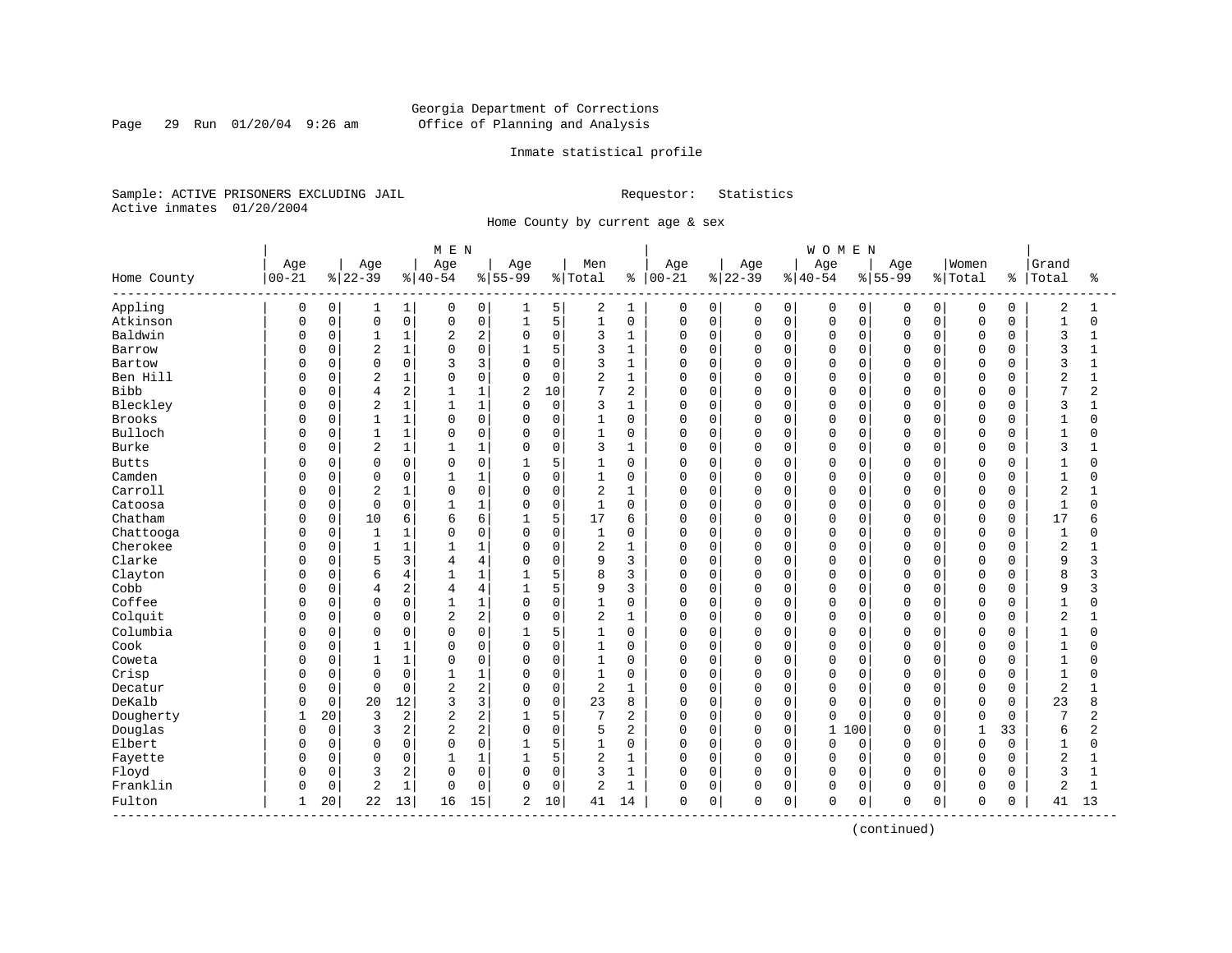#### Georgia Department of Corrections Page 30 Run 01/20/04 9:26 am Office of Planning and Analysis

#### Inmate statistical profile

Sample: ACTIVE PRISONERS EXCLUDING JAIL Requestor: Statistics Active inmates 01/20/2004

Home County by current age & sex (continued)

 | M E N | W O M E N | | Age | Age | Age | Age | Men | Age | Age | Age | Age |Women |Grand Home County |00-21 %|22-39 %|40-54 %|55-99 %|Total % |00-21 %|22-39 %|40-54 %|55-99 %|Total % |Total % ------------------------------------------------------------------------------------------------------------------------------------ Gilmer | 0 0| 1 1| 0 0| 0 0| 1 0 | 0 0| 0 0| 0 0| 0 0| 0 0 | 1 0 Glynn | 0 0| 4 2| 2 2| 1 5| 7 2 | 0 0| 0 0| 0 0| 0 0| 0 0 | 7 2 Gordon | 0 0| 1 1| 1 1| 1 5| 3 1 | 0 0| 0 0| 0 0| 0 0| 0 0 | 3 1 Greene | 0 0| 1 1| 0 0| 0 0| 1 0 | 0 0| 0 0| 0 0| 0 0| 0 0 | 1 0 Gwinnett | 0 0| 1 1| 4 4| 0 0| 5 2 | 0 0| 0 0| 0 0| 0 0| 0 0 | 5 2 Habersham | 0 0| 0 0| 1 1| 0 0| 1 0 | 0 0| 0 0| 0 0| 0 0| 0 0 | 1 0 Hall | 0 0| 5 3| 1 1| 1 5| 7 2 | 0 0| 0 0| 0 0| 0 0| 0 0 | 7 2 Hancock | 0 0| 0 0| 2 2| 0 0| 2 1 | 0 0| 0 0| 0 0| 0 0| 0 0 | 2 1 Harris | 0 0| 0 0| 1 1| 0 0| 1 0 | 0 0| 0 0| 0 0| 0 0| 0 0 | 1 0 Hart | 0 0| 1 1| 1 1| 0 0| 2 1 | 0 0| 0 0| 0 0| 0 0| 0 0 | 2 1 Henry | 0 0| 2 1| 1 1| 0 0| 3 1 | 0 0| 0 0| 0 0| 0 0| 0 0 | 3 1 Houston | 0 0| 2 1| 3 3| 0 0| 5 2 | 0 0| 0 0| 0 0| 0 0| 0 0 | 5 2 Jackson | 1 20| 0 0| 1 1| 1 5| 3 1 | 0 0| 0 0| 0 0| 0 0| 0 0 | 3 1 Jeff Davis | 0 0| 1 1| 0 0| 0 0| 1 0 | 0 0| 0 0| 0 0| 0 0| 0 0 | 1 0 Jenkins | 0 0| 2 1| 0 0| 0 0| 2 1 | 0 0| 0 0| 0 0| 0 0| 0 0 | 2 1 Laurens | 0 0| 2 1| 0 0| 0 0| 2 1 | 0 0| 0 0| 0 0| 0 0| 0 0 | 2 1 Liberty | 0 0| 2 1| 2 2| 0 0| 4 1 | 0 0| 0 0| 0 0| 0 0| 0 0 | 4 1 Lincoln | 0 0| 1 1| 0 0| 0 0| 1 0 | 0 0| 0 0| 0 0| 0 0| 0 0 | 1 0 Long | 0 0| 1 1| 0 0| 0 0| 1 0 | 0 0| 0 0| 0 0| 0 0| 0 0 | 1 0 Lowndes | 0 0| 2 1| 1 1| 0 0| 3 1 | 0 0| 0 0| 0 0| 0 0| 0 0 | 3 1 Marion | 0 0| 1 1| 0 0| 0 0| 1 0 | 0 0| 0 0| 0 0| 0 0| 0 0 | 1 0 McDuffie | 0 0| 0 0| 1 1| 0 0| 1 0 | 0 0| 0 0| 0 0| 0 0| 0 0 | 1 0 McIntosh | 0 0| 1 1| 1 1| 0 0| 2 1 | 0 0| 0 0| 0 0| 0 0| 0 0 | 2 1 Miller | 0 0| 1 1| 0 0| 0 0| 1 0 | 0 0| 0 0| 0 0| 0 0| 0 0 | 1 0 Mitchell | 0 0| 1 1| 0 0| 0 0| 1 0 | 0 0| 0 0| 0 0| 0 0| 0 0 | 1 0 Monroe | 0 0| 0 0| 1 1| 0 0| 1 0 | 0 0| 0 0| 0 0| 0 0| 0 0 | 1 0 Morgan | 0 0| 1 1| 0 0| 0 0| 1 0 | 0 0| 0 0| 0 0| 0 0| 0 0 | 1 0 Muscogee | 0 0| 6 4| 4 4| 0 0| 10 3 | 0 0| 0 0| 0 0| 0 0| 0 0 | 10 3 Newton | 0 0| 1 1| 0 0| 0 0| 1 0 | 0 0| 0 0| 0 0| 0 0| 0 0 | 1 0 Oglethorpe | 0 0| 1 1| 0 0| 1 5| 2 1 | 0 0| 0 0| 0 0| 0 0| 0 0 | 2 1 Paulding | 0 0| 0 0| 1 1| 0 0| 1 0 | 0 0| 0 0| 0 0| 0 0| 0 0 | 1 0 Pierce | 0 0| 0 0| 1 1| 0 0| 1 0 | 0 0| 0 0| 0 0| 0 0| 0 0 | 1 0 Pike | 0 0| 1 1| 1 1| 0 0| 2 1 | 0 0| 0 0| 0 0| 0 0| 0 0 | 2 1 Putnam | 0 0| 1 1| 1 1| 0 0| 2 1 | 0 0| 0 0| 0 0| 0 0| 0 0 | 2 1 Rabun | 0 0| 1 1| 0 0| 0 0| 1 0 | 0 0| 0 0| 0 0| 0 0| 0 0 | 1 0 ------------------------------------------------------------------------------------------------------------------------------------

(continued)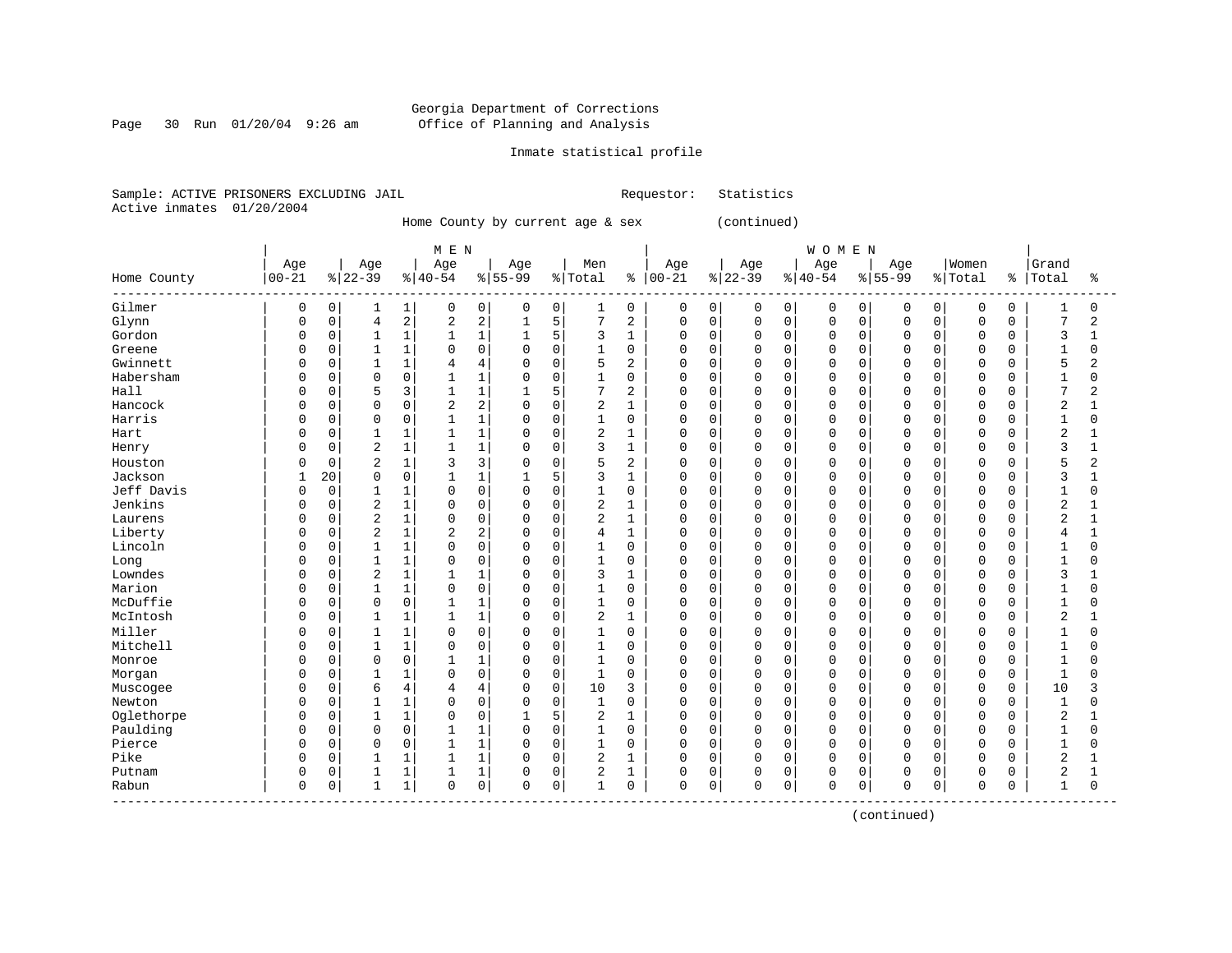Page 31 Run  $01/20/04$  9:26 am

### Inmate statistical profile

Sample: ACTIVE PRISONERS EXCLUDING JAIL Requestor: Statistics Active inmates 01/20/2004

Home County by current age & sex (continued)

|                  |              |             |                |              | M E N    |                |             |             |                |          |             |           |              |          | WOMEN       |          |           |             |              |          |              |          |
|------------------|--------------|-------------|----------------|--------------|----------|----------------|-------------|-------------|----------------|----------|-------------|-----------|--------------|----------|-------------|----------|-----------|-------------|--------------|----------|--------------|----------|
|                  | Age          |             | Age            |              | Age      |                | Age         |             | Men            |          | Age         |           | Age          |          | Age         |          | Age       |             | Women        |          | Grand        |          |
| Home County      | $ 00 - 21$   |             | $ 22-39$       |              | $ 40-54$ |                | $ 55-99$    |             | % Total        | ి        | $ 00-21 $   |           | $ 22-39$     |          | $8 40-54$   |          | $8 55-99$ |             | % Total      | န္       | Total        | ిక       |
| Randolph         | 0            | 0           |                | 1            | 1        | 1              | 0           | 0           | 2              |          | 0           | 0         | 0            | 0        | $\Omega$    | 0        | $\Omega$  | 0           | $\mathbf 0$  | $\Omega$ | 2            |          |
| Richmond         | $\mathbf{1}$ | 20          | 5              | 3            | 5        | 5              | $\mathbf 0$ | 0           | 11             | 4        | 0           | 0         |              | 50       | $\mathbf 0$ | 0        | $\Omega$  | $\mathbf 0$ | $\mathbf{1}$ | 33       | 12           |          |
| Rockdale         |              | $\Omega$    | <sup>0</sup>   | 0            |          | $\mathbf{1}$   | $\Omega$    | $\mathbf 0$ | $\mathbf{1}$   | $\Omega$ | U           | $\Omega$  | $\Omega$     | $\Omega$ | $\Omega$    | $\Omega$ |           | $\Omega$    | $\mathbf 0$  | $\Omega$ | $\mathbf{1}$ | $\Omega$ |
| Seminole         |              | $\Omega$    |                | $\mathbf{1}$ |          | $\Omega$       | $\Omega$    | $\Omega$    | $\mathbf{1}$   | $\Omega$ | U           | $\Omega$  | <sup>0</sup> | $\Omega$ | $\Omega$    | $\cap$   |           | $\Omega$    | $\Omega$     | ∩        | -1           | U        |
| Spalding         | U            | 0           | $\overline{2}$ | 1            |          |                |             | $\Omega$    | 4              |          | U           | O         | <sup>0</sup> | $\Omega$ | $\Omega$    | O        |           |             | $\Omega$     |          |              |          |
| Stephens         |              | U           | $\Omega$       | $\mathbf 0$  |          |                |             | $\Omega$    |                | $\Omega$ | U           | O         | <sup>0</sup> | 0        | $\Omega$    | O        |           |             | $\Omega$     |          |              | N        |
| Sumter           | O            | 0           | <sup>0</sup>   | 0            |          | $\mathbf{1}$   | $\Omega$    | $\mathbf 0$ | 1              | 0        | U           | $\Omega$  | 0            | 0        | $\Omega$    | O        |           | $\Omega$    | $\Omega$     |          |              | O        |
| Tattnall         |              | U           |                | 1            |          | $\Omega$       |             | $\mathbf 0$ |                | O        |             | $\Omega$  | 0            | 0        | $\Omega$    | O        |           | $\Omega$    | $\Omega$     |          |              |          |
| Thomas           |              | U           |                | $\mathbf{1}$ |          |                | O           | $\Omega$    | $\overline{2}$ |          | U           | $\Omega$  | $\Omega$     | $\Omega$ | $\Omega$    | $\cap$   |           | $\Omega$    | $\Omega$     | ∩        | 2            |          |
| Tift             | U            | U           | $\Omega$       | $\mathsf 0$  |          |                |             | 5           | 2              |          | U           | O         | 0            | O        | $\Omega$    | O        |           | $\Omega$    | 0            |          |              |          |
| Toombs           | O            | 0           | $\overline{2}$ | 1            |          | $\mathbf{1}$   | $\Omega$    | $\mathbf 0$ | 3              |          | U           | O         | $\Omega$     | 0        | $\Omega$    | O        |           |             | $\mathbf 0$  |          | 3            |          |
| Troup            |              | 0           |                | 1            |          | $\Omega$       | O           | $\mathbf 0$ |                | $\Omega$ | 0           | $\Omega$  | 0            | 0        | $\Omega$    | $\Omega$ |           | $\Omega$    | 0            |          |              |          |
| Union            |              | $\Omega$    | $\Omega$       | $\mathbf 0$  |          |                | O           | $\Omega$    |                | $\Omega$ | U           | $\Omega$  | <sup>0</sup> | $\Omega$ | $\Omega$    | $\Omega$ |           | $\Omega$    | $\Omega$     | U        |              | N        |
| Upson            | U            | 0           | $\Omega$       | 0            |          | $\mathbf{1}$   | $\Omega$    | $\Omega$    |                | $\Omega$ | U           | O         | <sup>0</sup> | 0        | $\Omega$    | O        |           | $\Omega$    | $\Omega$     |          |              | N        |
| Walker           | U            | 0           | $\overline{2}$ | $\mathbf{1}$ |          | $\Omega$       |             | $\Omega$    | 2              |          | U           | C         | 1            | 50       | $\Omega$    | O        |           |             |              | 33       |              |          |
| Walton           | O            | 0           | <sup>0</sup>   | 0            |          | $\overline{2}$ |             | $\Omega$    | 2              |          | U           | O         | 0            | 0        | $\Omega$    | O        |           |             | 0            | 0        | 2            |          |
| Ware             |              | 0           |                | 2            |          |                | 0           | $\mathbf 0$ | 4              |          | 0           | 0         | 0            | $\Omega$ | $\Omega$    | O        |           | 0           | $\Omega$     | በ        |              |          |
| Washington       |              | 20          |                | $\mathbf{1}$ |          | 0              | 0           | $\Omega$    | 2              |          | 0           | $\Omega$  | $\Omega$     | $\Omega$ | $\Omega$    | $\Omega$ |           | $\Omega$    | 0            |          | 2            |          |
| Wayne            | U            | $\mathbf 0$ | $\overline{2}$ | $\mathbf 1$  |          | $\Omega$       | $\Omega$    | $\mathbf 0$ | 2              |          | U           | $\Omega$  | 0            | $\Omega$ | $\Omega$    | $\Omega$ | $\cap$    | $\Omega$    | 0            | ∩        | 2            |          |
| Whitfield        | 0            | 0           | $\Omega$       | $\mathbf 0$  |          | $\mathbf{1}$   | $\Omega$    | $\Omega$    |                | $\Omega$ | $\mathbf 0$ | $\Omega$  | $\mathbf 0$  | $\Omega$ | $\Omega$    | $\Omega$ | $\cap$    | $\Omega$    | $\mathbf 0$  |          | -1           | O        |
| Wilkinson        | 0            | 0           |                | 1            | $\Omega$ | $\mathsf 0$    | $\Omega$    | $\mathbf 0$ | 1              | $\Omega$ | $\mathbf 0$ | $\Omega$  | $\Omega$     | 0        | $\Omega$    | 0        | $\Omega$  | 0           | $\mathbf 0$  |          | -1           | U        |
| Total reported   |              | 5 100       | 168 100        |              | 108 100  |                | 21 100      |             | 302 100        |          | $\mathsf 0$ | 0         |              | 2 100    |             | 1 100    | 0         | 0           |              | 3 100    | 305 100      |          |
| Percent reported |              | 100.0       |                | 84.8         |          | 87.8           |             | 77.8        |                | 85.6     |             | $\cdot$ 0 |              | 100.0    |             | 100.0    |           | $\cdot$ 0   |              | 100.0    |              | 85.7     |
| Not reported     | 0            |             | 30             |              | 15       |                | 6           |             | 51             |          | 0           |           | 0            |          | $\mathbf 0$ |          | 0         |             | 0            |          | 51           |          |
| Total            | 5            |             | 198            |              | 123      |                | 27          |             | 353            |          | 0           |           | 2            |          |             |          | 0         |             | 3            |          | 356          |          |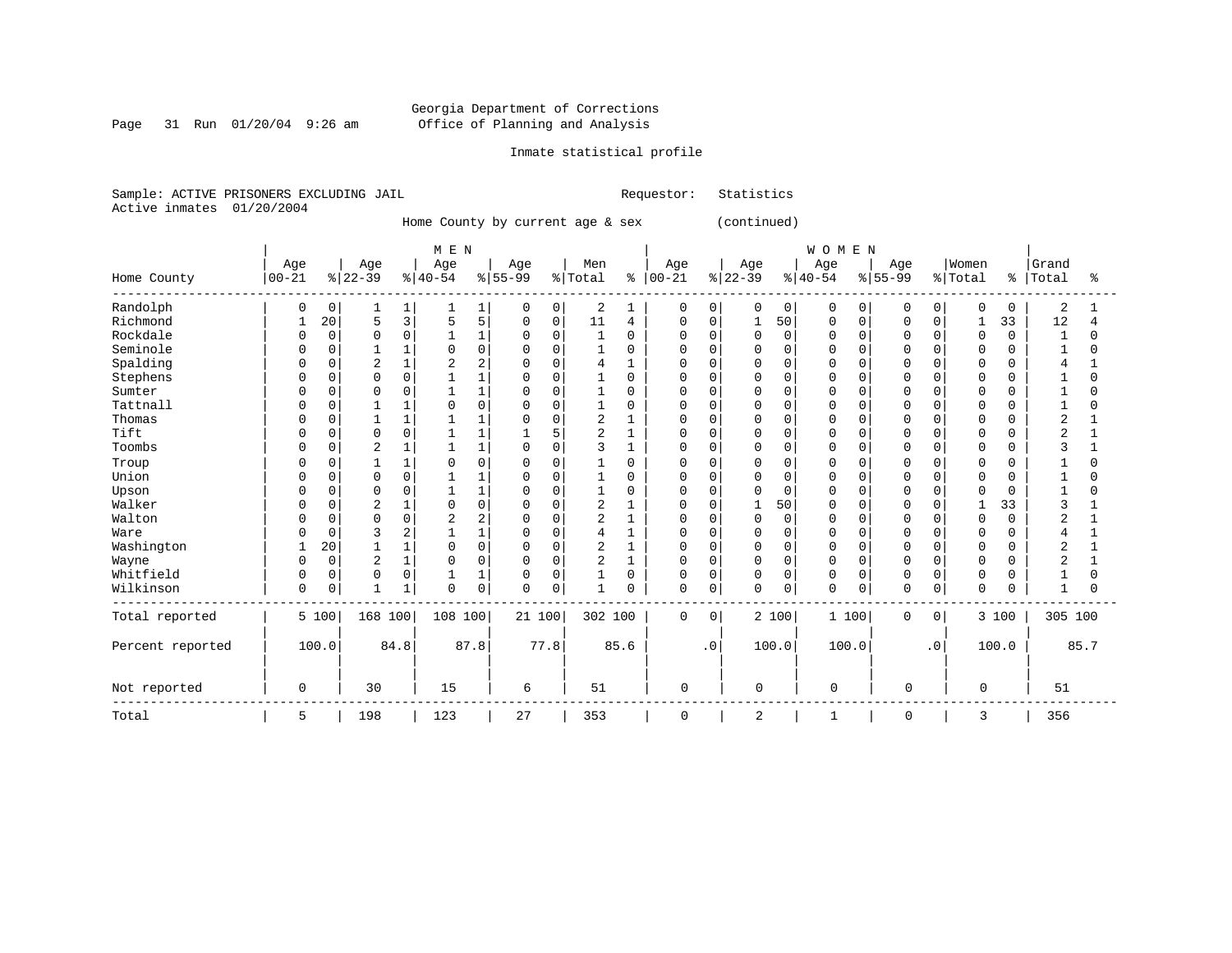Georgia Department of Corrections Page 32 Run 01/20/04 9:26 am Office of Planning and Analysis Inmate statistical profile Sample: ACTIVE PRISONERS EXCLUDING JAIL Requestor: Statistics

Active inmates 01/20/2004

### Prison Sentence In Years by current age & sex

|                                    |                  |                            | M E N                    |                         |                             |                 |                                        | WOMEN                      |                          |                                   |                         |
|------------------------------------|------------------|----------------------------|--------------------------|-------------------------|-----------------------------|-----------------|----------------------------------------|----------------------------|--------------------------|-----------------------------------|-------------------------|
| Sentence In Years<br>- - - - - - - | Age<br>$00 - 21$ | Age<br>$ 22-39$            | Age<br>$8 40-54$         | Age<br>$8155 - 99$      | Men<br>% Total<br>ి         | Age<br>$ 00-21$ | Age<br>$ 22-39 $                       | Age<br>$ 40-54$            | Age<br>$\frac{8}{55-99}$ | Women<br>% Total<br>$\frac{8}{6}$ | Grand<br>Total<br>ႜ     |
| $0 - 1$                            | 0<br>0           | 0<br>0                     | 0<br>0                   | 0<br>0                  | 0<br>0                      | 0               | 0<br>0<br>0                            | 0<br>0                     | 0<br>0                   | 0<br>0                            | 0<br>0                  |
| $1.1 - 2$                          | $\mathsf 0$<br>0 | $\mathbf 0$<br>0           | 0<br>0                   | 0<br>$\mathbf 0$        | 0<br>$\mathbf 0$            | 0               | $\Omega$<br>0<br>$\mathbf 0$           | $\mathbf 0$<br>$\mathbf 0$ | 0<br>0                   | 0<br>0                            | $\mathbf 0$<br>$\Omega$ |
| $2.1 - 3$                          | $\mathsf 0$<br>0 | $\mathsf 0$<br>$\mathbf 0$ | $\mathsf{O}\xspace$<br>0 | 0<br>$\mathbf 0$        | 0<br>0                      | 0               | $\mathbf 0$<br>0<br>$\Omega$           | $\mathbf 0$<br>0           | 0<br>0                   | 0<br>0                            | $\Omega$<br>$\Omega$    |
| $3.1 - 4$                          | $\mathbf 0$<br>0 | $\mathbf 0$<br>$\Omega$    | $\mathbf 0$<br>0         | $\Omega$<br>$\Omega$    | $\mathbf 0$<br>0            | 0               | $\Omega$<br>0<br>$\Omega$              | $\mathbf 0$<br>$\mathbf 0$ | 0<br>$\Omega$            | 0<br>0                            | $\Omega$<br>$\Omega$    |
| $4.1 - 5$                          | $\mathbf 0$<br>U | $\Omega$<br>$\Omega$       | $\mathbf 0$<br>$\Omega$  | $\Omega$<br>$\mathbf 0$ | $\mathbf 0$<br>0            | $\mathbf 0$     | $\mathbf 0$<br>$\Omega$<br>$\Omega$    | $\mathbf 0$<br>$\mathbf 0$ | 0<br>$\Omega$            | 0<br>0                            | $\Omega$<br>$\Omega$    |
| $5.1 - 6$                          | $\mathbf 0$      | $\mathbf 0$<br>$\mathbf 0$ | $\mathbf 0$<br>$\Omega$  | $\Omega$<br>0           | 0<br>0                      | 0               | 0<br>$\mathbf 0$<br>$\Omega$           | $\mathbf 0$<br>0           | 0<br>0                   | 0<br>0                            | $\Omega$<br>$\cap$      |
| $6.1 - 7$                          | 0<br>U           | $\mathbf 0$<br>$\Omega$    | 0<br>0                   | $\Omega$<br>$\Omega$    | 0<br>0                      | 0               | 0<br>$\Omega$<br>O                     | 0<br>$\Omega$              | 0<br>O                   | 0<br>0                            | $\cap$<br>0             |
| $7.1 - 8$                          | $\mathbf 0$<br>U | 0<br>$\mathbf 0$           | 0<br>$\mathbf 0$         | 0<br>$\mathbf 0$        | 0<br>0                      | 0               | 0<br>$\mathbf 0$<br>$\Omega$           | $\mathbf 0$<br>0           | 0<br>0                   | 0<br>0                            | $\mathbf 0$<br>$\Omega$ |
| $8.1 - 9$                          | $\mathbf 0$<br>0 | $\mathbf 0$<br>$\Omega$    | $\Omega$<br>$\mathbf 0$  | $\mathbf 0$<br>$\Omega$ | $\mathbf 0$<br>$\Omega$     | $\mathbf 0$     | $\mathbf 0$<br>$\mathbf 0$<br>$\Omega$ | 0<br>0                     | $\Omega$<br>0            | $\Omega$<br>0                     | $\Omega$<br>$\Omega$    |
| $9.1 - 10$                         | $\mathbf 0$<br>O | $\mathbf 0$<br>$\Omega$    | $\mathbf 0$<br>$\Omega$  | $\Omega$<br>$\Omega$    | 0<br>$\mathbf 0$            | $\mathbf 0$     | 0<br>$\Omega$<br>$\Omega$              | $\Omega$<br>0              | 0<br>$\Omega$            | 0<br>0                            | $\Omega$<br>$\Omega$    |
| $10.1 - 12$                        | $\mathbf 0$<br>U | 0<br>$\mathbf 0$           | $\mathbf 0$<br>0         | 0<br>$\mathbf 0$        | 0<br>0                      | 0               | 0<br>$\mathbf 0$<br>0                  | $\mathbf 0$<br>0           | 0<br>0                   | 0<br>0                            | 0<br>$\Omega$           |
| $12.1 - 15$                        | $\mathbf 0$      | $\mathbf 0$<br>$\Omega$    | $\mathbf 0$<br>0         | 0<br>0                  | $\mathbf 0$<br>0            | 0               | $\mathbf 0$<br>$\Omega$<br>0           | $\Omega$<br>0              | 0<br>O                   | 0<br>0                            | $\Omega$<br>$\cap$      |
| $15.1 - 20$                        | $\mathbf 0$<br>O | $\mathbf 0$<br>$\Omega$    | $\Omega$<br>$\mathbf 0$  | 0<br>$\mathbf 0$        | 0<br>0                      | $\Omega$        | 0<br>$\Omega$<br>$\Omega$              | $\mathbf 0$<br>0           | 0<br>0                   | 0<br>0                            | $\Omega$<br>$\cap$      |
| 20.1-OVER                          | $\mathbf 0$<br>0 | $\Omega$<br>$\Omega$       | 0<br>$\Omega$            | 0<br>$\Omega$           | $\mathbf 0$<br>$\Omega$     | 0               | $\mathbf 0$<br>$\Omega$<br>$\Omega$    | $\mathbf 0$<br>$\mathbf 0$ | 0<br>$\Omega$            | 0<br>0                            | $\Omega$<br>$\Omega$    |
| LIFE                               | $\mathbf 0$      | $\Omega$<br>$\mathbf 0$    | 1<br>$1\,$               | 0<br>$\Omega$           | $\mathbf{1}$<br>$\mathbf 0$ | 0               | $\mathbf 0$<br>$\mathbf 0$<br>$\Omega$ | $\circ$<br>$\mathbf 0$     | 0<br>$\Omega$            | 0<br>0                            | $\mathbf{1}$<br>$\cap$  |
| <b>DEATH</b>                       | $\mathbf 0$      | $\Omega$<br>$\Omega$       | $\Omega$<br>$\mathbf 0$  | $\Omega$<br>$\Omega$    | $\mathbf 0$<br>$\Omega$     | 0               | $\mathbf 0$<br>$\Omega$<br>$\Omega$    | $\Omega$<br>$\Omega$       | $\mathbf 0$<br>$\Omega$  | 0<br>$\Omega$                     | $\Omega$<br>$\Omega$    |
| LIFE W/O PAROLE                    | 100<br>5         | 198<br>100                 | 122<br>99                | 27 100                  | 352<br>100                  | $\mathbf 0$     | 2<br>0<br>100                          | $\mathbf{1}$<br>100        | 0<br>0                   | 100<br>3                          | 355 100                 |
| YOUTHFUL OFFENDERS                 | $\mathbf 0$<br>0 | 0<br>0                     | 0<br>$\overline{0}$      | 0<br>0                  | 0<br>0                      | 0               | 0<br>0<br>0                            | $\mathbf 0$<br>0           | 0<br>0                   | 0<br>0                            | 0<br>0                  |
|                                    |                  |                            |                          |                         |                             |                 |                                        |                            |                          |                                   |                         |
| Total reported                     | 5 100            | 198 100                    | 123 100                  | 27 100                  | 353 100                     | $\mathbf 0$     | 2 100<br>0                             | 1 100                      | 0<br>0                   | 3 100                             | 356 100                 |
| Percent reported                   | 100.0            | 100.0                      | 100.0                    | 100.0                   | 100.0                       | $\cdot$ 0       | 100.0                                  | 100.0                      | $\cdot$ 0                | 100.0                             | 100.0                   |
| NOT REPORTED                       | 0                | 0                          | 0                        | 0                       | 0                           | 0               | 0                                      | 0                          | $\mathbf 0$              | 0                                 | 0                       |
| Total                              | 5                | 198                        | 123                      | 27                      | 353                         | $\mathbf 0$     | $\overline{2}$                         | $\mathbf{1}$               | $\mathbf 0$              | 3                                 | 356                     |
| AVG EXCLUDING<br>LIFE, DEATH, YO   | .00              | .00                        | .00                      | .00                     | .00                         | .00             | .00                                    | .00                        | .00                      | .00                               | .00                     |
| AVG INCLUDING<br>LIFE=21, YO=3 YRS | 3.00             | 3.00                       | 3.15                     | 3.00                    | 3.05                        | .00             | 3.00                                   | 3.00                       | .00                      | 3.00                              | 3.05                    |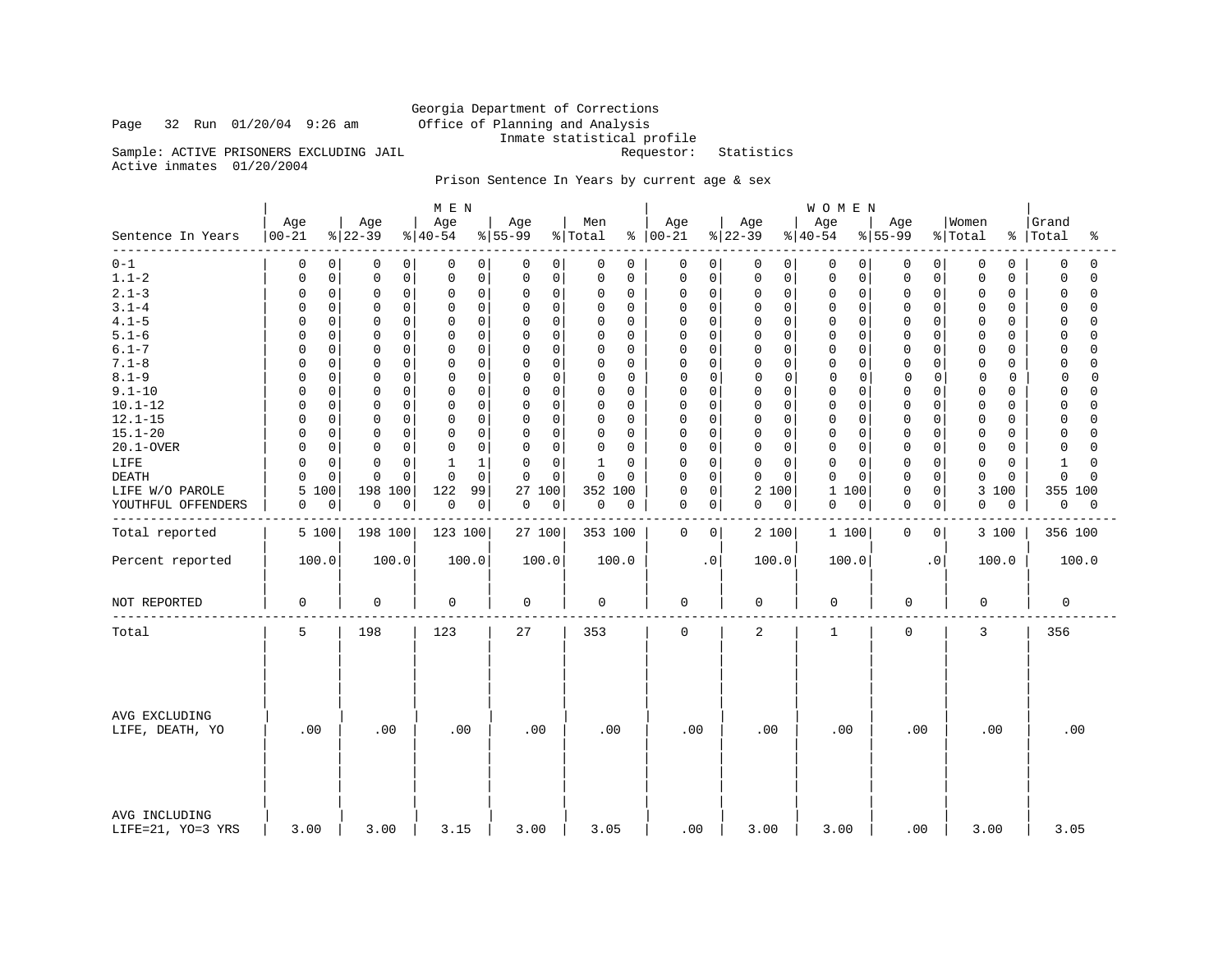Page 33 Run  $01/20/04$  9:26 am

#### Inmate statistical profile

Sample: ACTIVE PRISONERS EXCLUDING JAIL Requestor: Statistics Active inmates 01/20/2004

Probation To Follow Prison by current age & sex

| Prob After Prison                   | Age<br>$00 - 21$ | Age<br>$ 22-39 $ | M E N<br>Age<br>$ 40-54 $ | Age<br>$8155 - 99$ | Men<br>% Total<br>៖ | Aqe<br>$ 00-21 $ | Age<br>$ 22-39 $                                     | <b>WOMEN</b><br>Aqe<br>Age<br>$8155 - 99$<br>$8 40-54$ | Women<br>% Total<br>ႜႜ                                | Grand<br>Total<br>ႜ |
|-------------------------------------|------------------|------------------|---------------------------|--------------------|---------------------|------------------|------------------------------------------------------|--------------------------------------------------------|-------------------------------------------------------|---------------------|
| PROBATION TO FOLLOW<br>NO PROBATION | 0<br>0<br>5 100  | 9<br>189<br>95   | 8<br>115<br>93            | 4<br>96 <br>26     | 18<br>335<br>95     | 0<br>$\mathbf 0$ | 0 <br>$\overline{0}$<br>0<br>0 <sup>1</sup><br>2 100 | $\mathbf{0}$<br>0 <sub>1</sub><br>1 100<br>$\mathbf 0$ | 0 <br>$\Omega$<br>$\Omega$<br>0 <sup>1</sup><br>3 100 | 18<br>338<br>95     |
| Total reported                      | 5 100            | 198 100          | 123 100                   | 27 100             | 353 100             | 0                | 2 100<br>$\overline{0}$                              | 1 100<br>0                                             | 3 100<br>$\mathbf{0}$                                 | 356 100             |
| Percent reported                    | 100.0            | 100.0            | 100.0                     | 100.0              | 100.0               |                  | 100.0<br>$\cdot$ 0                                   | 100.0                                                  | 100.0<br>.0 <sup>1</sup>                              | 100.0               |
| NOT REPORTED                        | $\mathbf 0$      | $\mathbf 0$      | 0                         | $\mathbf 0$        | $\mathbf 0$         | $\mathbf 0$      | $\mathbf 0$                                          | $\mathbf 0$<br>$\mathbf 0$                             | $\mathbf 0$                                           |                     |
| Total                               | כ                | 198              | 123                       | 27                 | 353                 | 0                |                                                      | $\mathbf 0$                                            |                                                       | 356                 |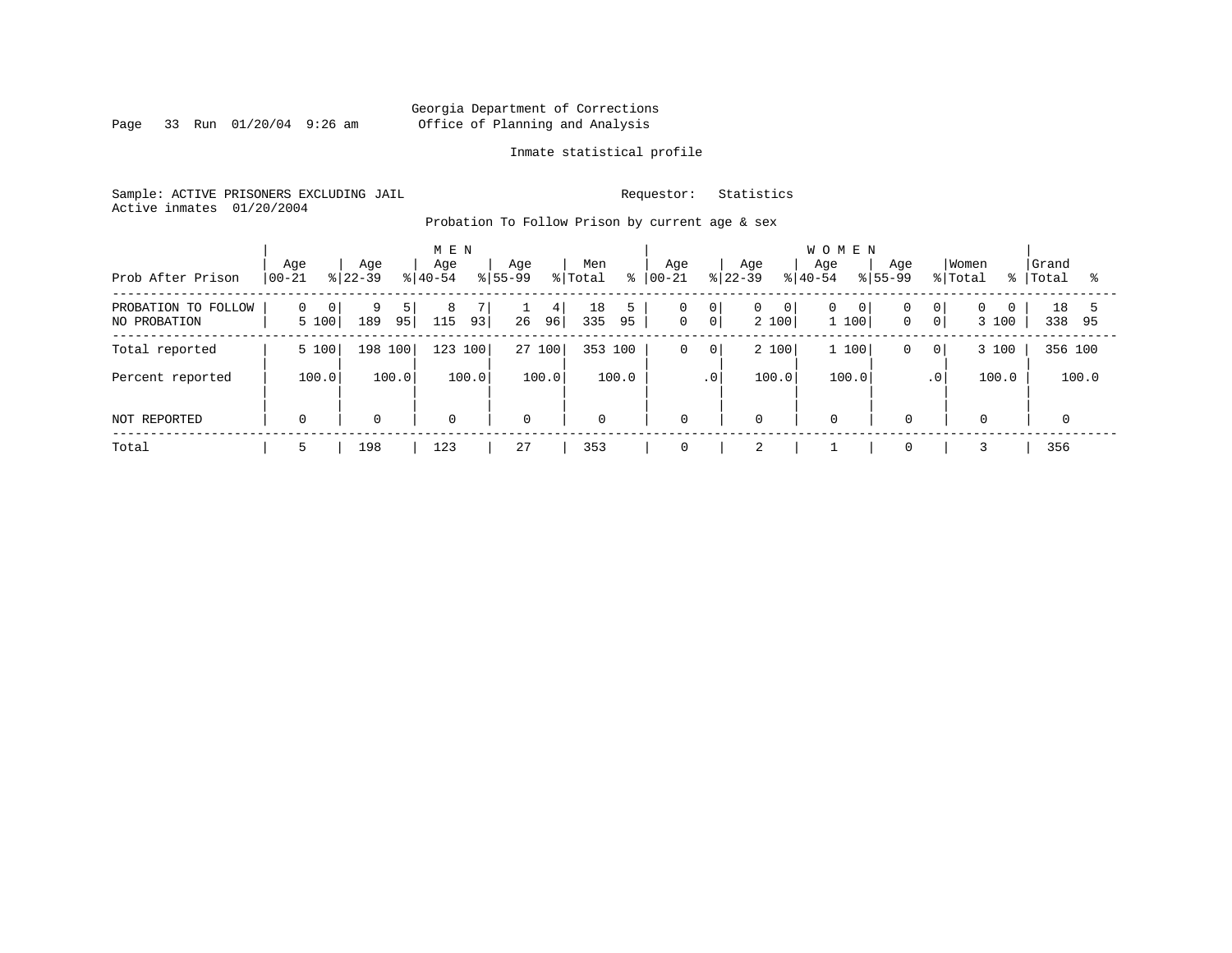Page 34 Run  $01/20/04$  9:26 am

#### Inmate statistical profile

Sample: ACTIVE PRISONERS EXCLUDING JAIL Requestor: Statistics Active inmates 01/20/2004

Admission Type by current age & sex

|                      |              |             |          |                | MEN      |              |           |             |          |          |          |          |           |              | <b>WOMEN</b> |              |           |           |          |          |          |          |  |
|----------------------|--------------|-------------|----------|----------------|----------|--------------|-----------|-------------|----------|----------|----------|----------|-----------|--------------|--------------|--------------|-----------|-----------|----------|----------|----------|----------|--|
|                      | Age          |             | Age      |                | Age      |              | Age       |             | Men      |          | Age      |          | Age       |              | Age          |              | Age       |           | Women    |          | Grand    |          |  |
| Admission Type       | $00 - 21$    |             | $ 22-39$ |                | $ 40-54$ |              | $8 55-99$ |             | % Total  | ႜ        | $ 00-21$ |          | $ 22-39 $ |              | $ 40-54$     |              | $8 55-99$ |           | % Total  | ႜ        | Total    | °        |  |
| COMMITTED FROM COURT | 0            | 0           | 52       | 26             | 35       | 28           |           | 26          | 94       | 27       | 0        | 0        |           | 2 100        | 0            | 0            | O         | 0         | 2        | 67       | 96       | 27       |  |
| RETURN APPEAL/BOND   | 0            | $\mathbf 0$ | $\Omega$ | $\Omega$       | $\Omega$ | $\Omega$     | $\Omega$  | $\Omega$    | $\Omega$ | 0        | 0        | $\Omega$ | 0         | $\Omega$     | $\Omega$     | $\Omega$     | $\cap$    | $\Omega$  | $\Omega$ | U        | $\Omega$ | $\Omega$ |  |
| PAROLE REV/NEW SENT  | 0            | $\Omega$    | 13       | 7              | 15       | 12           |           | 11          | 31       | 9        | O        | $\Omega$ | 0         | $\Omega$     | $\cap$       | $\Omega$     | $\cap$    | $\Omega$  | $\Omega$ | ∩        | 31       | 9        |  |
| PAR REV/NO NEW SENT  |              | $\Omega$    | 4        | $\overline{2}$ |          | $\mathbf{1}$ | O         | $\mathbf 0$ |          |          | U        | $\Omega$ | O         | $\Omega$     | $\Omega$     | O            |           | $\cap$    | $\Omega$ |          | 5        |          |  |
| PROB VIOL/TOTAL REV  |              | $\Omega$    | $\Omega$ | $\Omega$       |          | $\Omega$     | 0         | 0           |          | O        | 0        | 0        |           | $\Omega$     | $\Omega$     | 0            |           |           | $\Omega$ |          |          |          |  |
| PROB VIOL/PARTIAL    |              | 20          |          | $\Omega$       |          | 1            |           | O           | 2        |          | N        | $\Omega$ |           | $\Omega$     | $\Omega$     | O            |           |           | $\Omega$ |          |          |          |  |
| ADMIT FM OTHER CUST  | n            | $\Omega$    | n        | $\Omega$       | U        | $\Omega$     | O         | $\Omega$    |          | 0        | U        | $\Omega$ | U         | O            | $\Omega$     | $\Omega$     |           |           | $\Omega$ |          |          |          |  |
| SHOCK INCARCERATION  |              | $\Omega$    | n        | 0              |          | $\Omega$     | O         | $\Omega$    | O        | 0        | U        | $\Omega$ | O         | $\Omega$     | $\Omega$     | <sup>0</sup> |           | $\Omega$  | $\Omega$ | n        |          |          |  |
| PROB REV/REMAINDER   |              | $\Omega$    | 6        | 3              |          | 2            | O         | $\Omega$    | 9        | κ        | U        | $\Omega$ | U         | $\cap$       | $\cap$       | <sup>0</sup> |           | $\Omega$  | $\Omega$ | U        | q        |          |  |
| NEW SENT/PAR REV PND |              | $\Omega$    | $\Omega$ | $\Omega$       | -1       | $\mathbf{1}$ | $\Omega$  | $\Omega$    |          | $\Omega$ | ი        | $\Omega$ | U         | $\Omega$     | $\cap$       | <sup>0</sup> |           | $\Omega$  | $\Omega$ | $\Omega$ |          | U        |  |
| LIFE W/O PAROLE      |              | 80          | 123      | 62             | 66       | 54           | 17        | 63          | 210      | 59       | N        | $\Omega$ | 0         | $\Omega$     | 1            | 100          |           | $\Omega$  |          | 33       | 211      | 59       |  |
| PAROLE REV BOOT CAMP |              | $\Omega$    | $\Omega$ | $\Omega$       | 0        | $\Omega$     | $\Omega$  | 0           |          | $\Omega$ | 0        | $\Omega$ | 0         | $\Omega$     | $\cap$       | $\Omega$     |           | $\Omega$  | $\Omega$ | $\Omega$ | O        | O        |  |
| PAR REV/RSN UNKNOWN  |              | $\Omega$    | n        | 0              |          | 1            | O         | 0           |          | $\Omega$ | 0        | $\Omega$ | U         | $\Omega$     | $\cap$       | $\Omega$     |           | $\Omega$  | $\Omega$ | n        |          | U        |  |
| PROBATION/PAROLE REV | O            | $\Omega$    | n        | 0              | O        | $\Omega$     | O         | $\Omega$    | O        | 0        | U        | $\Omega$ |           | ∩            | $\Omega$     | $\Omega$     |           | $\Omega$  | $\Omega$ |          | O        | U        |  |
| PB PAROLE RESCINDED  |              | $\Omega$    | n        | $\Omega$       | U        | $\Omega$     | U         | $\Omega$    | U        | 0        | U        | $\Omega$ |           | <sup>n</sup> | $\cap$       | U            |           |           | $\Omega$ |          | U        | ∩        |  |
| PROB REVOC/SPEC COND |              | $\Omega$    | $\Omega$ | $\Omega$       | U        | $\Omega$     | O         | $\Omega$    | O        | $\Omega$ | U        | $\Omega$ |           | $\cap$       | $\Omega$     | O            |           |           | $\Omega$ |          |          | ∩        |  |
| PAR REV/REVOC CENTER |              | $\Omega$    | n        | 0              | O        | $\Omega$     |           | 0           |          | $\Omega$ | U        | $\Omega$ |           | $\Omega$     | $\Omega$     | O            |           | $\cap$    | O        |          |          |          |  |
| INFORMATION ONLY     |              | $\Omega$    | n        | 0              |          | $\Omega$     |           | 0           |          | O        | O        | $\Omega$ |           | $\Omega$     | $\Omega$     | O            |           |           | O        |          |          |          |  |
| INCOMPLETE SENT PKG  |              | $\Omega$    | n        | 0              | O        | $\Omega$     |           | 0           |          | 0        | U        | $\Omega$ |           | $\Omega$     | $\Omega$     | O            |           |           | $\Omega$ |          |          |          |  |
| HANCOCK REVOC CENTER | <sup>0</sup> | $\Omega$    | n        | 0              | O        | $\Omega$     | O         | 0           | O        | 0        | U        | $\Omega$ | U         | O            | $\Omega$     | $\Omega$     |           | $\Omega$  | 0        |          |          |          |  |
| WHITWORTH DETENTION  | <sup>0</sup> | $\Omega$    | n        | O              | O        | $\Omega$     | O         | $\Omega$    | O        | 0        | U        | $\Omega$ | U         | $\Omega$     | $\Omega$     | $\Omega$     | ∩         | $\Omega$  | $\Omega$ | ∩        | U        |          |  |
| DCYS AT RISK         | U            | $\Omega$    | n        | 0              | O        | 0            | O         | $\mathbf 0$ | $\Omega$ | 0        | U        | 0        | U         | $\Omega$     | $\Omega$     | $\Omega$     | U         | $\Omega$  | $\Omega$ | O        | U        |          |  |
| <b>OTHER</b>         | 0            | 0           | n        | 0              | O        | 0            |           | 0           | $\Omega$ | O        | 0        | $\Omega$ | U         | 0            | $\Omega$     | 0            | $\cap$    | 0         | $\Omega$ |          | U        |          |  |
| Total reported       |              | 5 100       | 198 100  |                | 123 100  |              | 27 100    |             | 353 100  |          | 0        | 0        |           | 2 100        | 1 100        |              | $\Omega$  | 0         |          | 3 100    | 356 100  |          |  |
| Percent reported     |              | 100.0       |          | 100.0          |          | 100.0        |           | 100.0       |          | 100.0    |          | . 0      |           | 100.0        | 100.0        |              |           | $\cdot$ 0 |          | 100.0    |          | 100.0    |  |
| <b>UNKNOWN</b>       | 0            |             | 0        |                | 0        |              | 0         |             | 0        |          | 0        |          | 0         |              | 0            |              | 0         |           | 0        |          | 0        |          |  |
| Total                | 5            |             | 198      |                | 123      |              | 27        |             | 353      |          | 0        |          | 2         |              |              |              | 0         |           | 3        |          | 356      |          |  |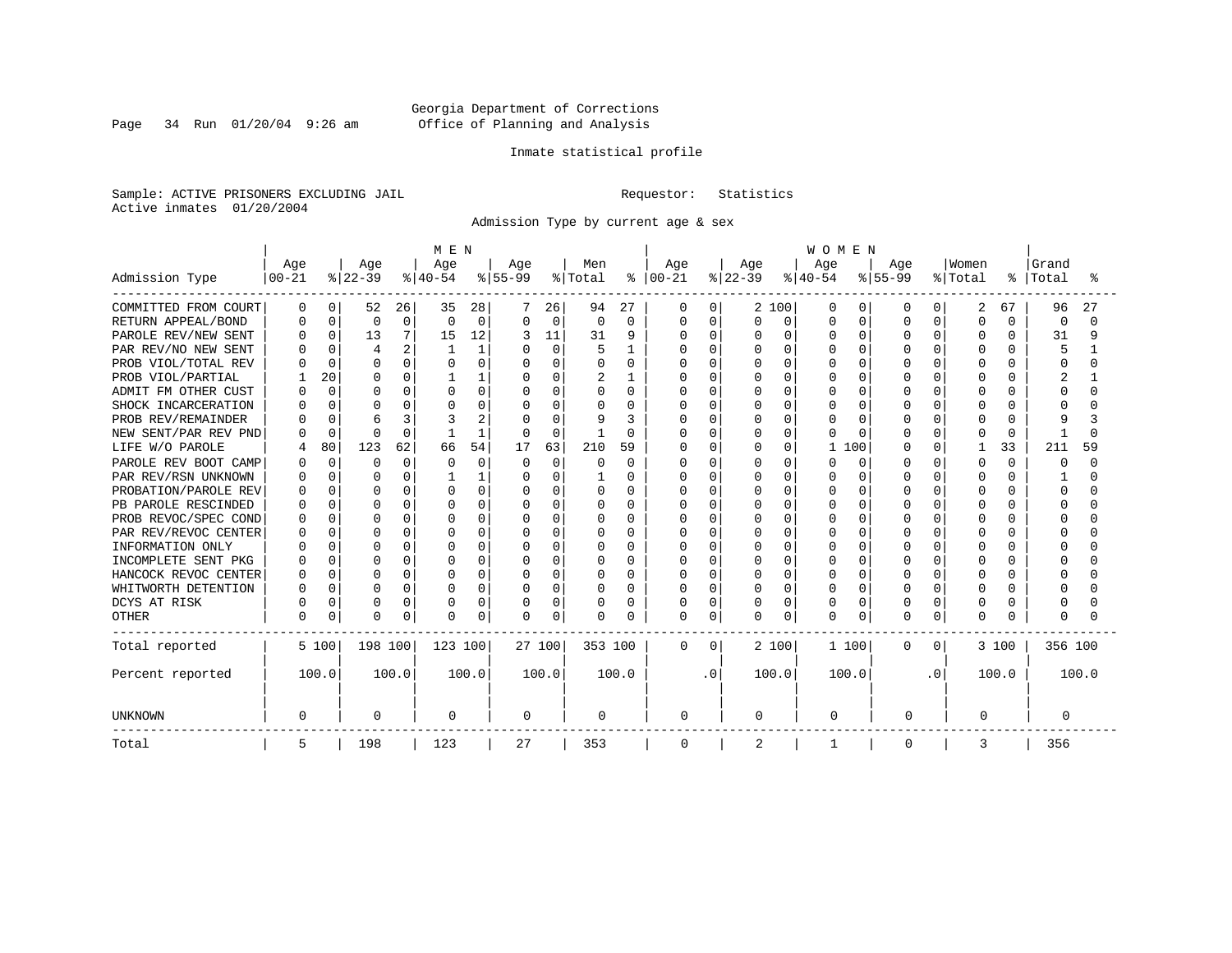Page 35 Run  $01/20/04$  9:26 am

#### Inmate statistical profile

Sample: ACTIVE PRISONERS EXCLUDING JAIL Requestor: Statistics Active inmates 01/20/2004 Release Type by current age & sex

|              |                   |                    | M E N     |                                                    |     |     |     | <b>WOMEN</b>                                                                                   |     |                     |       |
|--------------|-------------------|--------------------|-----------|----------------------------------------------------|-----|-----|-----|------------------------------------------------------------------------------------------------|-----|---------------------|-------|
| Release Type | Age<br>$100 - 21$ | Age<br>$8122 - 39$ | Age       | Age<br>$ \frac{1}{6} $ 40-54 $ \frac{1}{6} $ 55-99 | Men | Age | Age | ' Age<br>$ \text{{\tt Fotal}} \ge  00-21 \ge  22-39 \ge  40-54 \ge  55-99 $                    | Age | Women               | Grand |
| Active       |                   |                    |           |                                                    |     |     |     | 5 100   198 100   123 100   27 100   353 100   0 0   0   2 100   1 100   0 0   3 100   356 100 |     |                     |       |
| Total        |                   | ا 5                | 198   123 | 27   353                                           |     |     |     |                                                                                                |     | $0 \quad   \quad 3$ | 356   |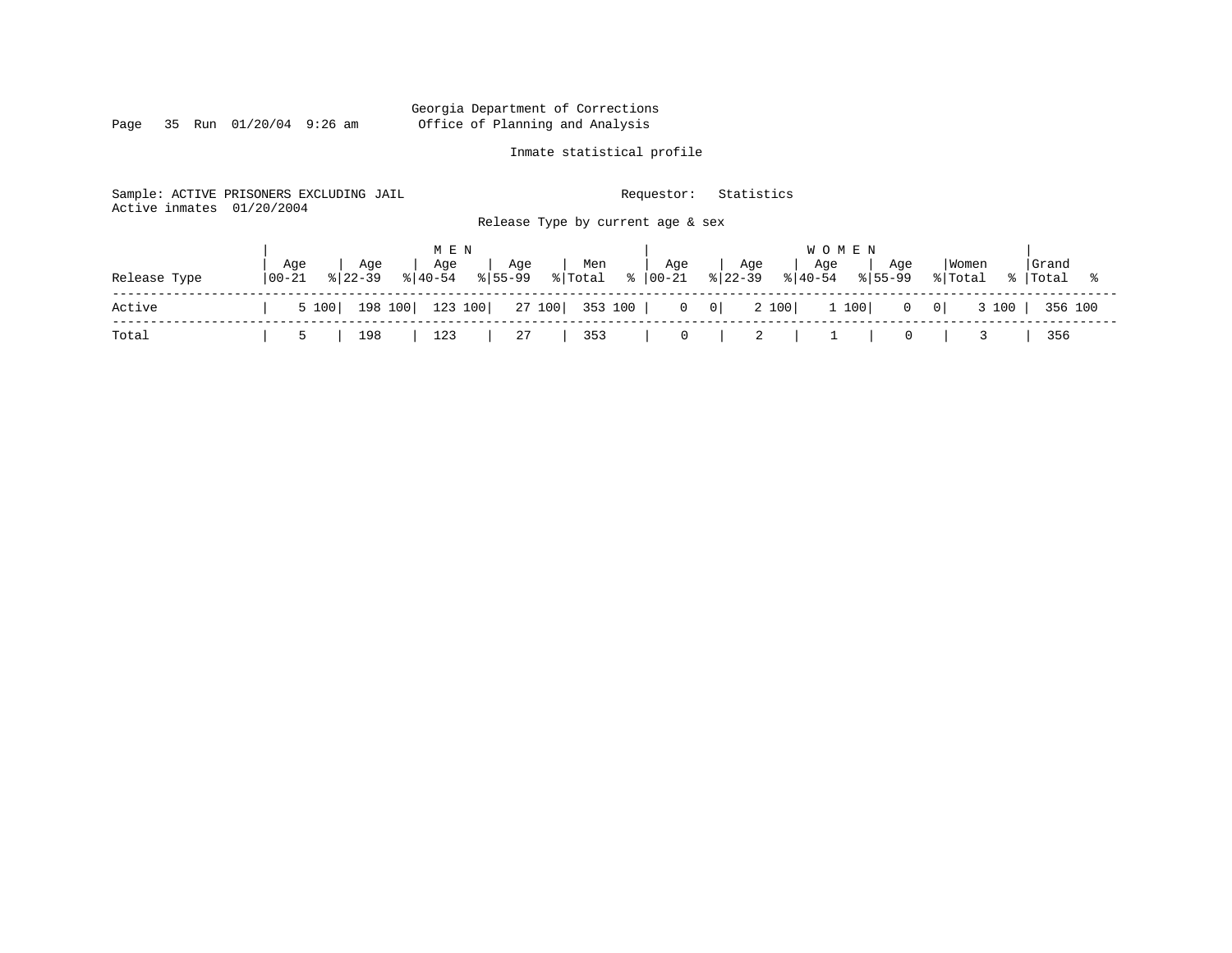Page 36 Run  $01/20/04$  9:26 am

#### Inmate statistical profile

Sample: ACTIVE PRISONERS EXCLUDING JAIL Requestor: Statistics Active inmates 01/20/2004

Inst By Group by current age & sex

|                      |          |           |                          |              |          | <b>WOMEN</b> |          |             |          |             |              |           |             |          |       |           |           |             |       |          |          |
|----------------------|----------|-----------|--------------------------|--------------|----------|--------------|----------|-------------|----------|-------------|--------------|-----------|-------------|----------|-------|-----------|-----------|-------------|-------|----------|----------|
|                      | Age      | Age       |                          | Age          |          | Age          |          | Men         |          | Age         |              | Age       |             | Age      |       | Age       |           | Women       |       | Grand    |          |
| Inst By Group        | $ 00-21$ | $ 22-39 $ |                          | $ 40-54 $    |          | $ 55-99$     |          | % Total     | ွေ       | $ 00-21$    |              | $ 22-39 $ |             | $ 40-54$ |       | $ 55-99 $ |           | % Total     | န္    | Total    | °        |
| County jails         | 0        | 0         | $\Omega$<br><sup>0</sup> | $\mathbf{0}$ | $\Omega$ |              | 0        |             | O        | $\Omega$    | 0            |           | $\Omega$    |          |       |           |           | $\Omega$    |       | 0        |          |
| Transitional centers | 0        |           | $\Omega$<br>$\Omega$     | $\mathbf 0$  | $\Omega$ | $\Omega$     | $\Omega$ | $\Omega$    | $\Omega$ | $\Omega$    | $\Omega$     |           | $\Omega$    | $\Omega$ |       |           |           | $\Omega$    |       | $\Omega$ |          |
| County camps         | 0        |           | $\Omega$                 | $\mathbf 0$  | $\Omega$ | $\Omega$     | 0        | $\Omega$    |          | $\Omega$    |              | 0         |             | $\Omega$ |       |           |           | $\mathbf 0$ |       | 0        |          |
| Inmate boot camps    | 0        |           | $\Omega$                 | $\Omega$     | $\Omega$ | $\Omega$     | 0        |             | $\Omega$ | $\Omega$    |              | 0         |             | $\Omega$ |       |           |           | $\Omega$    |       |          |          |
| State prisons        | 5 100    | 198       | 100                      | 123          | 100      | 27           | 100      | 353 100     |          | 0           |              |           | 2 100       |          | 100   |           |           |             | 3 100 | 356 100  |          |
| Private prisons      | 0        | 0         | 0<br>0                   | 0            | 0        | $\mathbf 0$  | 0        |             | $\Omega$ | 0           | C            | 0         | $\Omega$    | $\Omega$ |       |           |           | $\mathbf 0$ |       | 0        |          |
| Other                | 0        | 0         | $\mathbf 0$<br>$\Omega$  | 0            | $\Omega$ | $\mathbf 0$  | 0        | $\mathbf 0$ | $\Omega$ | 0           | $\mathbf 0$  | 0         | $\mathbf 0$ | $\Omega$ |       |           |           | $\mathbf 0$ |       | 0        | $\Omega$ |
| Total reported       | 5 100    |           | 198 100                  | 123 100      |          |              | 27 100   | 353 100     |          | 0           | $\mathbf{0}$ |           | 2 100       |          | 1 100 | $\Omega$  | $\circ$   |             | 3 100 | 356 100  |          |
| Percent reported     | 100.0    |           | 100.0                    |              | 100.0    |              | 100.0    |             | 100.0    |             | $\cdot$ 0    |           | 100.0       |          | 100.0 |           | $\cdot$ 0 |             | 100.0 |          | 100.0    |
|                      |          |           |                          |              |          |              |          |             |          |             |              |           |             |          |       |           |           |             |       |          |          |
| Not reported         | $\Omega$ |           | $\Omega$                 | $\Omega$     |          | $\Omega$     |          | $\mathbf 0$ |          | 0           |              | $\Omega$  |             | $\Omega$ |       | $\Omega$  |           | $\Omega$    |       |          |          |
| Total                | 5        | 198       |                          | 123          |          | 27           |          | 353         |          | $\mathbf 0$ |              | 2         |             |          |       | 0         |           | 3           |       | 356      |          |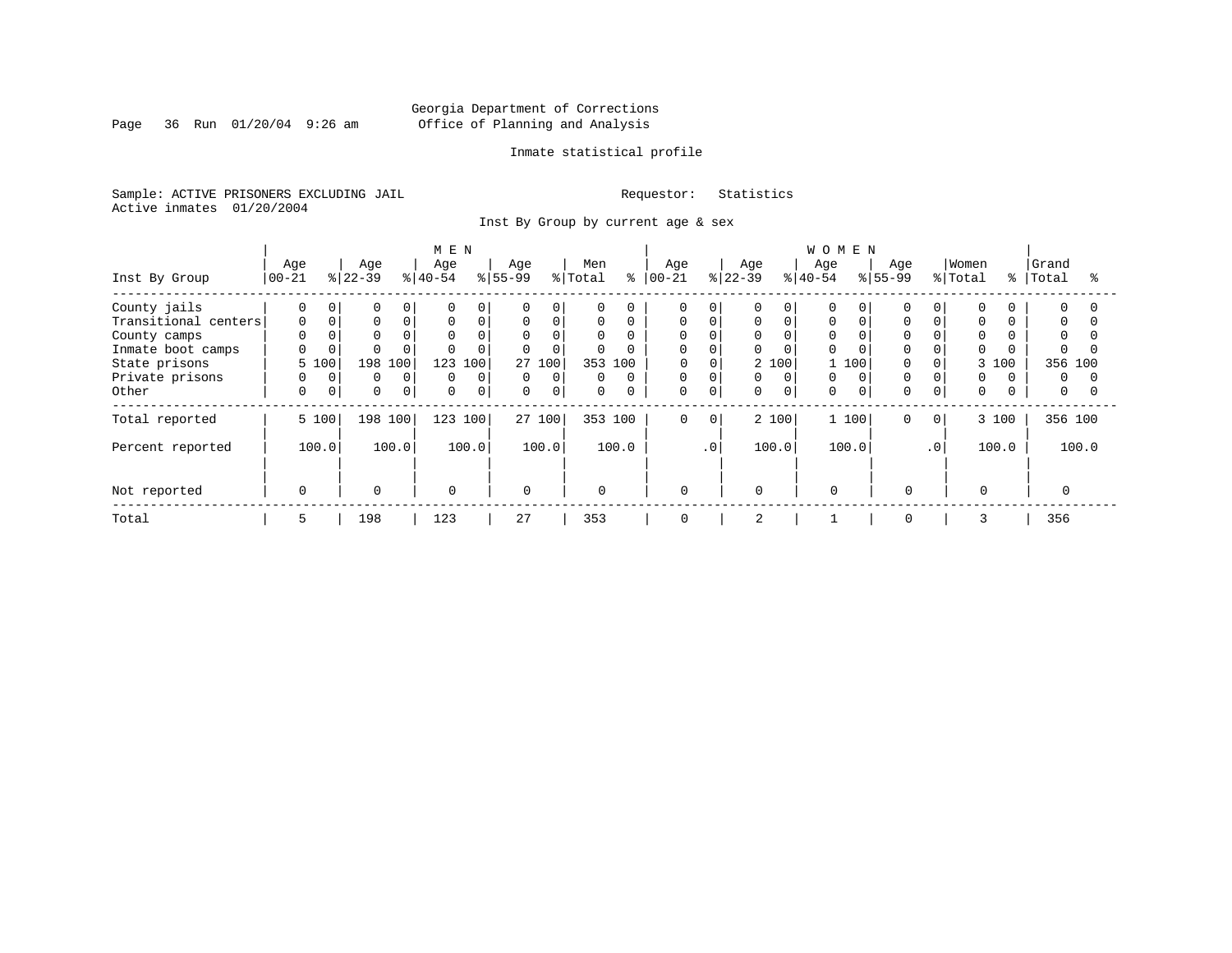Page 37 Run  $01/20/04$  9:26 am

#### Inmate statistical profile

Sample: ACTIVE PRISONERS EXCLUDING JAIL Requestor: Statistics Active inmates 01/20/2004

Institution by current age & sex

|                      |              |          |           |          | M E N     |          |           |          |         |              |               |           |           |          | WOMEN    |          |              |              |                |              |              |      |
|----------------------|--------------|----------|-----------|----------|-----------|----------|-----------|----------|---------|--------------|---------------|-----------|-----------|----------|----------|----------|--------------|--------------|----------------|--------------|--------------|------|
|                      | Age          |          | Age       |          | Age       |          | Age       |          | Men     |              | Age           |           | Age       |          | Age      |          | Age          |              | Women          |              | Grand        |      |
| Institution          | $ 00-21$     |          | $ 22-39 $ |          | $ 40-54 $ |          | $ 55-99 $ |          | % Total |              | $8   00 - 21$ |           | $ 22-39 $ |          | $ 40-54$ |          | $8155 - 99$  |              | % Total        | ႜ            | Total        |      |
| Ware Prison          |              | 20       | 14        | 8        | 14        | 14       | 3         | 12       | 32      | 10           | $\Omega$      | O         | O         | $\Omega$ | O        | O        | U            | 0            | $\Omega$       | 0            | 32           | 10   |
| Phillips Prison      |              | $\Omega$ | 6         | 3        |           | 3        | $\Omega$  | $\Omega$ | 9       | 3            | 0             | $\cap$    |           | $\Omega$ |          | $\Omega$ |              |              | $\Omega$       | $\Omega$     | 9            |      |
| Arrendale Prison     | <sup>0</sup> | $\Omega$ | 10        | 6        | 4         | 4        | $\Omega$  | $\Omega$ | 14      | 4            | $\Omega$      | $\cap$    | O         | $\Omega$ | U        | $\Omega$ | U            | $\cap$       | $\Omega$       | $\Omega$     | 14           |      |
| Georgia State Prison | <sup>0</sup> | $\Omega$ | 30        | 17       | 16        | 16       | 6         | 24       | 52      | 17           |               |           |           | $\Omega$ |          | $\Omega$ | U            |              | $\Omega$       | U            | 52           | 16   |
| Jackson Prison-Diag  |              | $\Omega$ |           | 4        |           | 2        | $\Omega$  | $\Omega$ | 9       | 3            | U             | ∩         |           | $\Omega$ |          | $\cap$   |              | <sup>n</sup> | $\Omega$       | ∩            | 9            |      |
| Jackson Prison-Perm  |              | $\Omega$ | $\cap$    | 0        |           |          | $\Omega$  | $\Omega$ |         | 0            | O             | ∩         | Ω         | $\Omega$ |          | $\Omega$ | $\cap$       |              | $\Omega$       | <sup>n</sup> |              |      |
| Coastal Prison       |              |          | 6         | 3        |           | 5        | U         | $\Omega$ | 11      | 4            | U             |           |           | $\Omega$ |          |          | U            |              | $\Omega$       | <sup>n</sup> | 11           |      |
| Central Prison       |              | $\Omega$ | $\cap$    | $\Omega$ |           |          |           | 4        | -1      | <sup>n</sup> | U             | ∩         |           | $\Omega$ |          | ∩        |              |              | $\Omega$       | <sup>n</sup> | $\mathbf{1}$ |      |
| Augusta Med Prison   |              | 20       | 11        | 6        |           | 3        | 4         | 16       | 19      | 6            |               | $\cap$    |           | $\Omega$ |          | $\cap$   |              |              | $\cap$         | $\Omega$     | 19           |      |
| Valdosta Prison      |              | $\Omega$ | 25        | 14       | 14        | 14       | $\cap$    | $\Omega$ | 39      | 12           | $\cap$        | $\Omega$  | U         | $\Omega$ |          | $\cap$   | $\cap$       |              | $\Omega$       | <sup>n</sup> | 39           | 12   |
| Hays Prison          |              | $\Omega$ | 11        | 6        | 10        | 10       |           | 12       | 2.4     | 8            | $\Omega$      | $\Omega$  | N         | $\Omega$ |          | $\Omega$ | $\cap$       |              | $\Omega$       | 0            | 24           |      |
| Hancock Prison       |              | $\Omega$ | 14        | 8        | 5         | 5        | O         | $\Omega$ | 19      | 6            | <sup>0</sup>  | $\Omega$  | ი         | $\Omega$ |          | $\cap$   | <sup>0</sup> |              | $\Omega$       | $\Omega$     | 19           |      |
| Telfair Prison       |              | 20       | 22        | 12       | 18        | 17       |           | 4        | 42      | 13           | O             | $\Omega$  | U         | $\Omega$ |          | O        | U            |              | $\Omega$       | <sup>n</sup> | 42           | 13   |
| Macon Prison         |              | $\Omega$ | 23        | 13       | 17        | 17       | 5         | 20       | 45      | 14           | U             | $\Omega$  |           | $\Omega$ | ∩        | ∩        |              |              | $\Omega$       | <sup>n</sup> | 45           | 14   |
| Smith Prison         | 2            | 40       | 19        | 11       | 10        | 10       | 4         | 16       | 35      | 11           |               | $\cap$    | N         | $\cap$   |          | $\cap$   |              |              | $\cap$         |              | 35           | 11   |
| Baldwin Prison       |              | $\Omega$ | $\cap$    | $\Omega$ |           |          |           | $\Omega$ |         | 0            | 0             | $\cap$    | O         | $\Omega$ | U        | $\cap$   | $\cap$       | U            | $\cap$         | ∩            |              |      |
| Metro Womens Prison  | $\Omega$     | $\Omega$ | ∩         | $\Omega$ |           | $\Omega$ | $\Omega$  | $\Omega$ | U       | <sup>0</sup> | $\Omega$      |           |           | 50       | 1        | 100      |              |              | $\overline{c}$ | 67           |              |      |
| Pulaski Womens Pris  | $\Omega$     | $\Omega$ | $\cap$    | $\Omega$ |           | $\Omega$ | $\Omega$  | $\Omega$ | U       | U            | 0             | $\Omega$  |           | 50       | U        | $\Omega$ | <sup>0</sup> | O.           |                | 33           |              |      |
| Baldwin BC           | 5            | 100      | 131       | 73       | 53        | 51       | 15        | 60       | 204     | 65           | $\Omega$      | $\Omega$  |           | 2 100    | 1        | 100      | $\cap$       | $\Omega$     | 3              | 100          | 207          | 66   |
| Total reported       |              | 10 100   | 329 100   |          | 176 100   |          |           | 42 100   | 557 100 |              | $\mathbf 0$   | $\Omega$  |           | 4 100    | 2 100    |          | $\Omega$     | $\Omega$     |                | 6 100        | 563 100      |      |
| Percent reported     |              | 100.0    |           | 90.9     |           | 83.7     |           | 92.6     |         | 88.7         |               | $\cdot$ 0 |           | 100.0    | 100.0    |          |              | $\cdot$ 0    |                | 100.0        |              | 88.8 |
| Not Reported         | $\Omega$     |          | 18        |          | 20        |          | 2         |          | 40      |              | 0             |           | $\cap$    |          | $\Omega$ |          | $\cap$       |              | ∩              |              | 40           |      |
| Total                | 5            |          | 198       |          | 123       |          | 27        |          | 353     |              | 0             |           | 2         |          |          |          | 0            |              | 3              |              | 356          |      |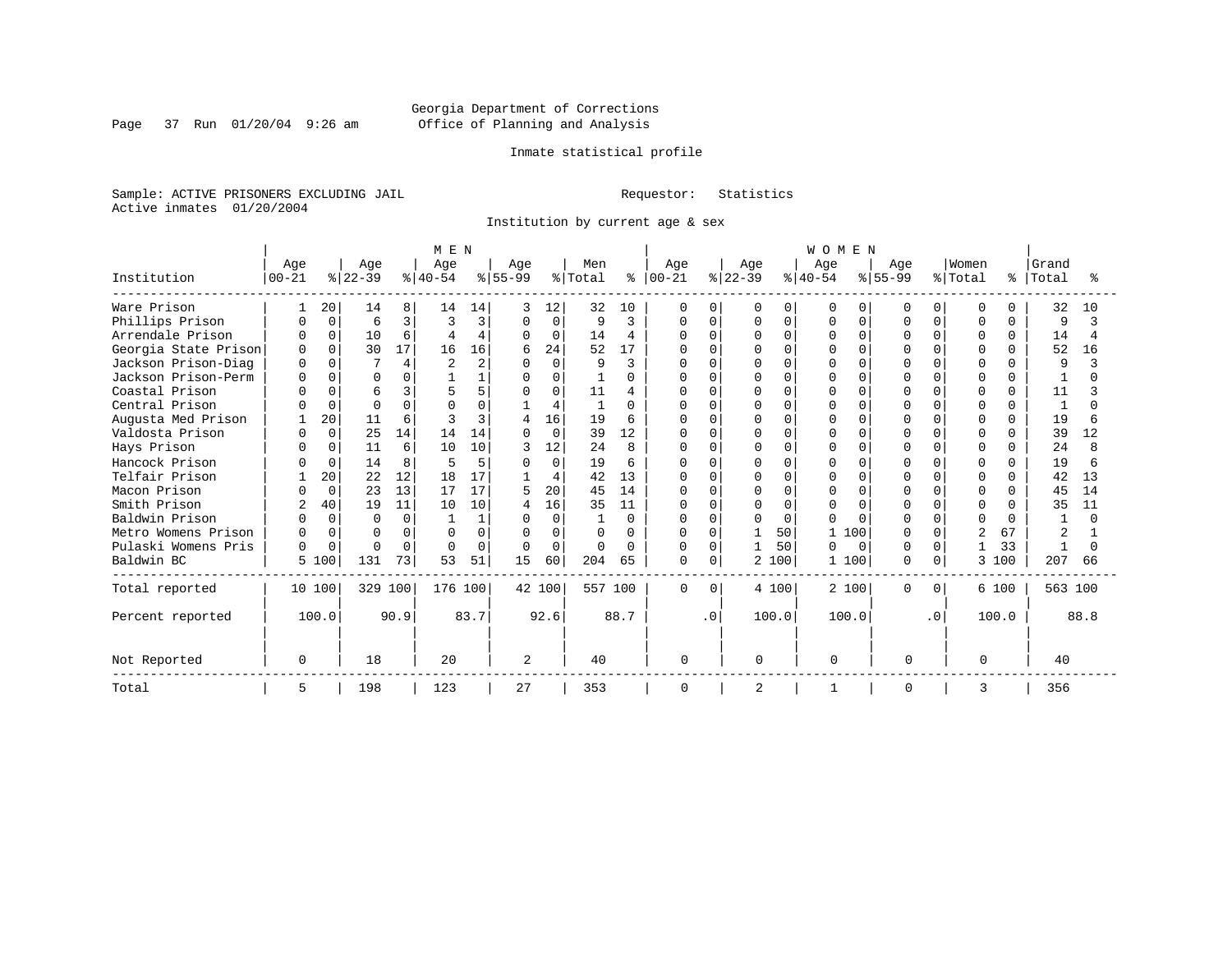Page 38 Run  $01/20/04$  9:26 am

#### Inmate statistical profile

Sample: ACTIVE PRISONERS EXCLUDING JAIL Requestor: Statistics Active inmates 01/20/2004

Misdemeanors And Felonies by current age & sex

| Crime Type            | Age<br>$ 00-21$         | Age<br>$ 22-39 $                      | M E N<br>Age<br>$8 40-54$                 | Age<br>$8155 - 99$                         | Men<br>% Total<br>ႜ | Aqe<br>$ 00 - 21 $                        | Age<br>$8 22-39$                        | <b>WOMEN</b><br>Age<br>Age<br>$8 40-54$<br>$8155 - 99$ | Women<br>% Total<br>- န ၂                                               | Grand<br>Total<br>°≈   |
|-----------------------|-------------------------|---------------------------------------|-------------------------------------------|--------------------------------------------|---------------------|-------------------------------------------|-----------------------------------------|--------------------------------------------------------|-------------------------------------------------------------------------|------------------------|
| MISDEMEANOR<br>FELONY | $\overline{0}$<br>5 100 | $\Omega$<br>0 <sup>1</sup><br>198 100 | $\mathbf{0}$<br>$\overline{0}$<br>123 100 | $\overline{0}$<br>0 <sup>1</sup><br>27 100 | 0<br>0<br>353 100   | 0<br> 0 <br>$\overline{0}$<br>$\mathbf 0$ | $\overline{0}$<br>$\mathbf{0}$<br>2 100 | 0<br>0<br>0 <sup>1</sup><br>1 100<br>$\mathbf 0$       | $\overline{0}$<br>0 <sup>1</sup><br>$\Omega$<br>$\overline{0}$<br>3 100 | $0 \quad 0$<br>356 100 |
| Total reported        | 5 100                   | 198 100                               | 123 100                                   | 27 100                                     | 353 100             | 0<br>$\mathbf 0$                          | 2 100                                   | 1 100<br>0                                             | 3 100<br>$\mathbf{0}$                                                   | 356 100                |
| Percent reported      | 100.0                   | 100.0                                 | 100.0                                     | 100.0                                      | 100.0               | $\cdot$ 0                                 | 100.0                                   | 100.0                                                  | 100.0<br>.0 <sup>1</sup>                                                | 100.0                  |
| NOT REPORTED          | $\mathbf 0$             | $\mathbf 0$                           | $\mathbf 0$                               | $\mathbf 0$                                | $\mathbf{0}$        | $\mathbf 0$                               | $\mathbf 0$                             | $\mathbf 0$<br>$\Omega$                                | $\mathbf 0$                                                             |                        |
| Total                 |                         | 198                                   | 123                                       | 27                                         | 353                 | 0                                         | $\bigcap$<br>∠                          | $\mathbf 0$                                            |                                                                         | 356                    |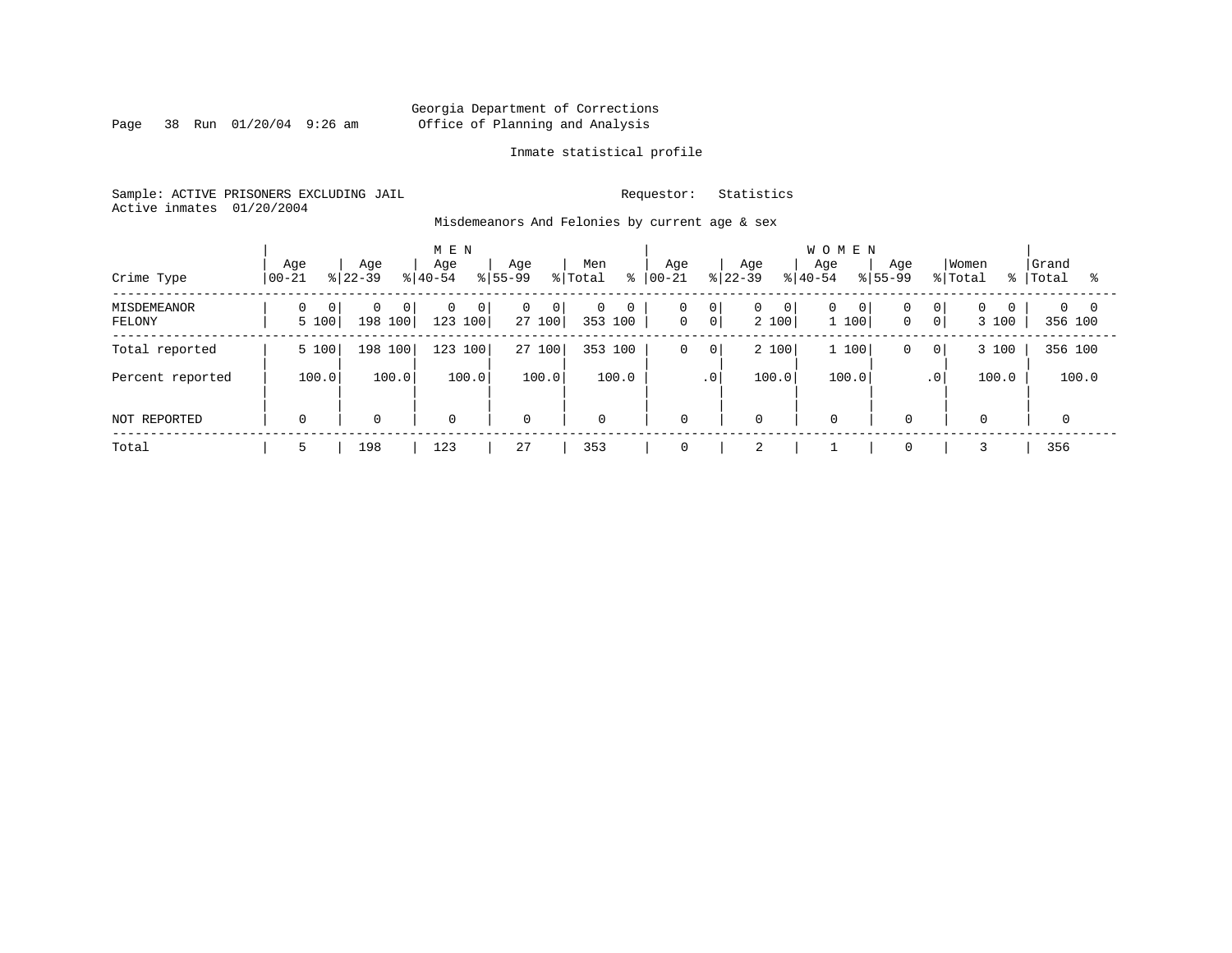Page 39 Run  $01/20/04$  9:26 am

#### Inmate statistical profile

Sample: ACTIVE PRISONERS EXCLUDING JAIL Requestor: Statistics Active inmates 01/20/2004

Crimes By Group by current age & sex

|                      |           |             |              |              | MEN      |              |                |        |          |                | <b>WOMEN</b> |             |          |             |           |          |           |           |          |              |          |          |  |
|----------------------|-----------|-------------|--------------|--------------|----------|--------------|----------------|--------|----------|----------------|--------------|-------------|----------|-------------|-----------|----------|-----------|-----------|----------|--------------|----------|----------|--|
|                      | Age       |             | Age          |              | Age      |              | Age            |        | Men      |                | Age          |             | Age      |             | Age       |          | Age       |           | Women    |              | Grand    |          |  |
| Crimes By Group      | $00 - 21$ |             | $ 22-39$     |              | $ 40-54$ |              | $8 55-99$      |        | % Total  | ႜ              | $ 00 - 21$   |             | $ 22-39$ |             | $8 40-54$ |          | $8 55-99$ |           | % Total  | °            | Total    | °        |  |
| HOMICIDE             |           | 5 100       | 131          | 66           | 53       | 43           | 15             | 56     | 204      | 58             | 0            | 0           |          | 2 100       | 1 100     |          | 0         | 0         | 3        | 100          | 207      | 58       |  |
| ABORTION             | 0         | $\mathbf 0$ | 0            | 0            | 0        | $\mathbf 0$  | 0              | 0      | $\Omega$ | $\mathbf 0$    | 0            | $\mathbf 0$ | 0        | 0           | 0         | 0        | $\Omega$  | 0         | $\Omega$ | 0            | 0        | $\Omega$ |  |
| BODILY INJRY&REL OFF | U         | 0           | 18           | 9            | 20       | 16           | $\overline{2}$ | 7      | 40       | 11             | 0            | $\mathbf 0$ | 0        | $\mathbf 0$ | 0         | 0        | 0         | 0         | $\Omega$ | 0            | 40       | 11       |  |
| ARSON & REL OFF      |           | 0           | 0            | 0            | 0        | $\mathbf 0$  | 0              | 0      | 0        | $\mathbf 0$    | 0            | $\mathbf 0$ | 0        | $\mathbf 0$ | $\Omega$  | 0        | $\Omega$  | O         | $\Omega$ | 0            | 0        | $\cap$   |  |
| DAMAGE OF PROPERTY   |           | $\Omega$    | <sup>0</sup> | 0            |          | $\Omega$     | $\Omega$       | 0      |          | $\Omega$       | O            | $\Omega$    | U        | $\Omega$    | O         | $\Omega$ | $\Omega$  | U         | $\Omega$ | U            | $\Omega$ |          |  |
| BURGLARY & REL OFF   |           | $\Omega$    | 0            | 0            | ı        | $\mathbf{1}$ | 0              | 0      |          | $\Omega$       | 0            | $\mathbf 0$ | 0        | $\Omega$    | 0         | $\Omega$ | $\Omega$  | 0         | $\Omega$ | $\Omega$     | 1        |          |  |
| FORGERY & REL OFF    |           | $\Omega$    | C            | 0            |          | $\mathbf 0$  | 0              | 0      | $\Omega$ | $\Omega$       | 0            | $\mathbf 0$ | C        | $\Omega$    | 0         | $\Omega$ | $\Omega$  | 0         | $\Omega$ | $\Omega$     | $\Omega$ |          |  |
| <b>THEFT</b>         |           | $\Omega$    | $\Omega$     | $\Omega$     | $\Omega$ | $\Omega$     | $\Omega$       | 0      | $\Omega$ | $\Omega$       | U            | $\mathbf 0$ | 0        | $\Omega$    | 0         | $\Omega$ | $\Omega$  | 0         | $\Omega$ | O            | $\Omega$ | $\cap$   |  |
| <b>ROBBERY</b>       |           | $\Omega$    | 24           | 12           | 21       | 17           | 8              | 30     | 53       | 15             | 0            | 0           | Ω        | $\Omega$    | $\Omega$  | $\Omega$ | $\Omega$  | O         | $\Omega$ | $\Omega$     | 53       | 15       |  |
| SEXUAL OFFENSES      |           | $\Omega$    | 21           | 11           | 23       | 19           |                | 7      | 46       | 13             | 0            | $\mathbf 0$ | 0        | $\Omega$    | 0         | $\Omega$ | $\Omega$  | O         | $\Omega$ | $\Omega$     | 46       | 13       |  |
| OBSCENITY CRIMES     |           | $\Omega$    | $\Omega$     | 0            | $\Omega$ | $\mathbf 0$  | $\Omega$       | 0      | O        | $\Omega$       | Ω            | $\mathbf 0$ | U        | $\Omega$    | $\Omega$  | $\Omega$ | $\Omega$  | 0         | $\Omega$ | <sup>0</sup> | $\Omega$ | $\cap$   |  |
| TREASON & REL OFF    |           | $\Omega$    | $\Omega$     | 0            | O        | 0            | 0              | 0      | O        | $\Omega$       | 0            | 0           | 0        | $\Omega$    | O         | 0        | O         | 0         | $\Omega$ | U            | ∩        |          |  |
| CRIMES INVOLVNG GOVT |           | 0           | $\Omega$     | 0            |          | 0            | 0              | 0      |          | 0              | Ω            | $\mathbf 0$ | 0        | 0           | $\Omega$  | 0        | 0         | 0         | $\Omega$ | O            | $\Omega$ |          |  |
| FALSIFICATIONS       |           | $\Omega$    | $\Omega$     | 0            |          | 0            | $\Omega$       | 0      |          | 0              | Ω            | 0           | 0        | 0           | O         | $\Omega$ | $\Omega$  | 0         | $\Omega$ | $\Omega$     | $\Omega$ |          |  |
| OBSTRUCT LAW ENFORCE |           | $\Omega$    | $\Omega$     | 0            | O        | 0            | $\Omega$       | 0      | $\Omega$ | 0              | 0            | 0           | 0        | $\Omega$    | 0         | $\Omega$ | $\Omega$  | O         | $\Omega$ | O            | $\Omega$ |          |  |
| DISORDERLY CONDUCT   |           | $\Omega$    | $\bigcap$    | 0            | O        | 0            | $\Omega$       | 0      |          | $\Omega$       | Ω            | 0           | C        | $\Omega$    | O         | $\Omega$ | $\Omega$  | U         | $\Omega$ | $\Omega$     | C        |          |  |
| GAMBLING & REL OFF   |           | $\Omega$    | $\Omega$     | 0            | O        | 0            | O              | 0      | $\Omega$ | 0              | Ω            | 0           | U        | $\Omega$    | 0         | $\Omega$ | $\Omega$  | 0         | $\Omega$ | U            | ∩        |          |  |
| CRUELTY TO CHILDREN  |           | 0           | $\Omega$     | 0            | O        | 0            | $\Omega$       | 0      | 0        | $\mathbf 0$    | Ω            | $\mathbf 0$ | 0        | 0           | 0         | $\Omega$ | $\Omega$  | 0         | $\Omega$ | $\Omega$     | ∩        |          |  |
| CRIMES WITH GUNS     |           | $\Omega$    | C            | 0            |          | 0            | $\Omega$       | 0      |          | $\Omega$       | Ω            | 0           | 0        | $\Omega$    | 0         | 0        | $\Omega$  | O         | $\Omega$ | $\Omega$     | $\Omega$ |          |  |
| INVASION PRIVACY     |           | 0           | C            | 0            | O        | 0            | $\Omega$       | 0      | $\Omega$ | 0              | Ω            | 0           | 0        | $\Omega$    | 0         | $\Omega$ | $\Omega$  | 0         | $\Omega$ | O            | $\Omega$ |          |  |
| <b>RACKETEERING</b>  |           | 0           | C            | 0            |          | 0            | 0              | 0      | 0        | $\mathbf 0$    | Ω            | $\mathbf 0$ | C        | $\Omega$    | 0         | $\Omega$ | $\Omega$  | O         | $\Omega$ | O            | C        |          |  |
| DRUG ABUSE OFFENSES  |           | $\Omega$    | 3            | 2            | 5        | 4            | $\Omega$       | 0      | 8        | $\overline{2}$ | Ω            | $\mathbf 0$ | 0        | $\Omega$    | 0         | 0        | $\Omega$  | 0         | $\Omega$ | $\cap$       | 8        |          |  |
| DRUG TRAFFICKING     |           | $\Omega$    | $\mathbf{1}$ | $\mathbf{1}$ | O        | $\Omega$     | $\Omega$       | 0      |          | $\Omega$       | 0            | $\mathbf 0$ | 0        | $\Omega$    | 0         | $\Omega$ | $\Omega$  | 0         | $\Omega$ | $\Omega$     | 1        |          |  |
| AUTO CRIMES          |           | $\Omega$    | 0            | 0            | O        | 0            | O              | 0      | 0        | $\Omega$       | 0            | $\mathbf 0$ | 0        | $\Omega$    | 0         | 0        | O         | 0         | 0        | U            | $\Omega$ |          |  |
| REVENUE & CONTRABAND |           | 0           | 0            | 0            | O        | 0            | 0              | 0      | 0        | $\Omega$       | 0            | $\mathbf 0$ | 0        | $\Omega$    | 0         | 0        | $\Omega$  | 0         | $\Omega$ | $\Omega$     | $\Omega$ |          |  |
| CRIMES OF OTH STATES | U         | 0           | 0            | 0            | O        | 0            | 0              | 0      | $\Omega$ | 0              | Ω            | 0           | 0        | 0           | 0         | 0        | O         | 0         | 0        | $\Omega$     | ∩        |          |  |
| MISC. FELONIES       | U         | 0           | 0            | 0            | 0        | 0            | 0              | 0      | 0        | 0              | 0            | 0           | 0        | 0           | 0         | 0        | $\Omega$  | O         | $\Omega$ | 0            | $\Omega$ |          |  |
| MISDEMEANORS         | 0         | 0           | C            | 0            | 0        | 0            | 0              | 0      | 0        | 0              | 0            | 0           | 0        | 0           | 0         | 0        | $\Omega$  | 0         | $\Omega$ | O            | $\Omega$ |          |  |
| Total reported       |           | 5 100       | 198 100      |              | 123 100  |              |                | 27 100 | 353 100  |                | 0            | 0           |          | 2 100       | 1 100     |          | 0         | 0         |          | 3 100        | 356 100  |          |  |
| Percent reported     |           | 100.0       |              | 100.0        |          | 100.0        |                | 100.0  |          | 100.0          |              | $\cdot$ 0   |          | 100.0       | 100.0     |          |           | $\cdot$ 0 |          | 100.0        |          | 100.0    |  |
| NOT REPORTED         | 0         |             | 0            |              | 0        |              | 0              |        | 0        |                | 0            |             | 0        |             | 0         |          | 0         |           | 0        |              | 0        |          |  |
| Total                | 5         |             | 198          |              | 123      |              | 27             |        | 353      |                | $\mathbf 0$  |             | 2        |             | 1         |          | 0         |           | 3        |              | 356      |          |  |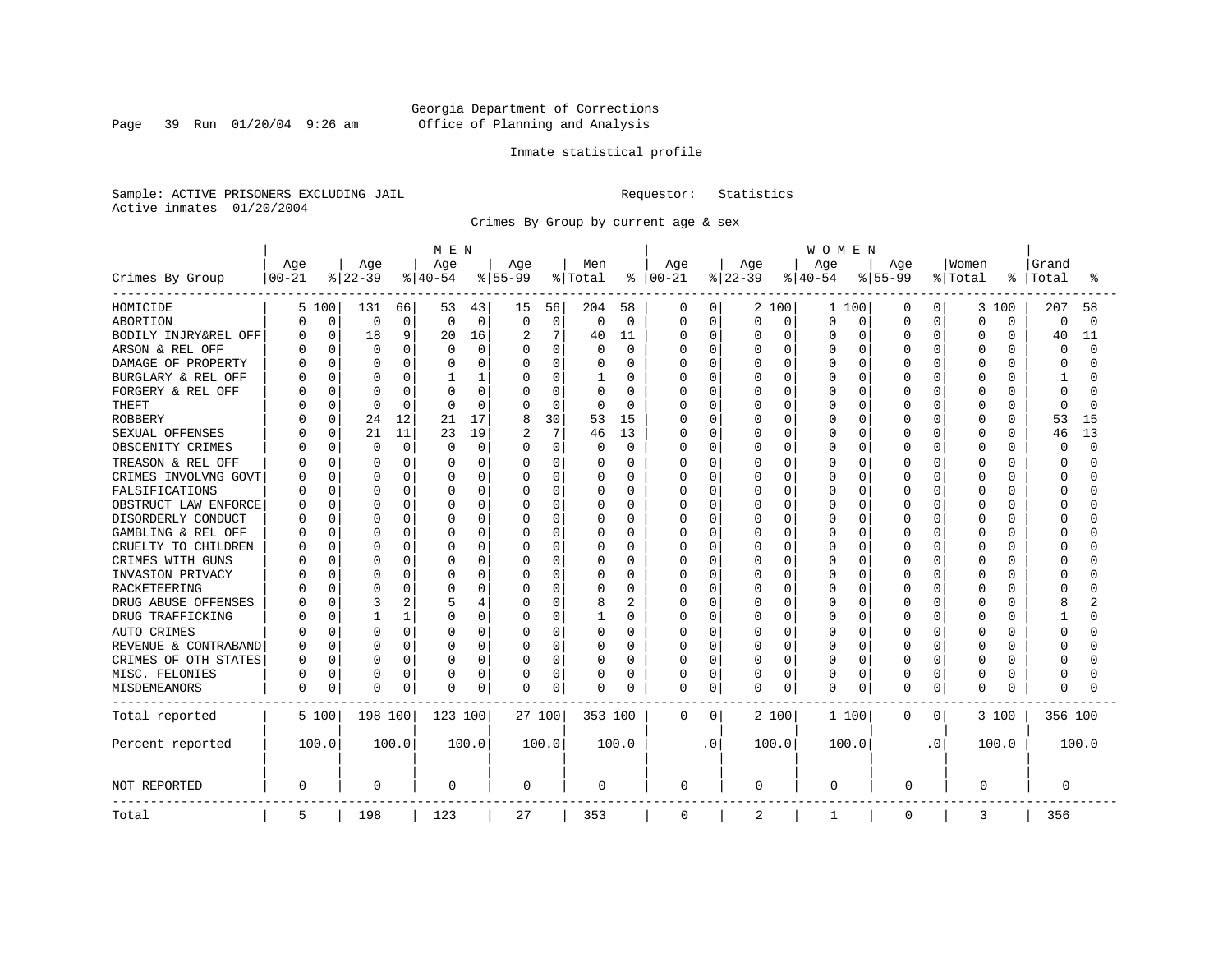Page 40 Run  $01/20/04$  9:26 am

#### Inmate statistical profile

Sample: ACTIVE PRISONERS EXCLUDING JAIL Requestor: Statistics Active inmates 01/20/2004

Most Serious Offense by current age & sex

| Most Serious Offense 00-21                                                                                                                                                                                                                                 | Age |       | Age<br>$ 22-39 $                  |                         | MEN<br>Age<br>$ 40-54 $ |                                  | Age<br>$8 55-99$ |                    | Men<br>% Total        | ွေ                                        | Aqe<br>$ 00-21 $ | Aqe<br>$ 22-39 $ |            | <b>WOMEN</b><br>Aqe<br>$8 40-54$ | $8 55-99$ | Aqe | Women<br>% Total | °     | Grand<br>Total        |                      |
|------------------------------------------------------------------------------------------------------------------------------------------------------------------------------------------------------------------------------------------------------------|-----|-------|-----------------------------------|-------------------------|-------------------------|----------------------------------|------------------|--------------------|-----------------------|-------------------------------------------|------------------|------------------|------------|----------------------------------|-----------|-----|------------------|-------|-----------------------|----------------------|
| In the table below, misdemeanors come first, and are in lower-case letters. AFTER THAT COME FELONIES, IN UPPER-CASE LETTERS.<br>NOTE:                                                                                                                      |     |       |                                   |                         |                         |                                  |                  |                    |                       |                                           |                  |                  |            |                                  |           |     |                  |       |                       |                      |
| <b>MURDER</b><br>KIDNAPPING<br><b>BURGLARY</b><br>ARMED ROBBERY<br>HIJACKING MOTOR VEHI<br><b>RAPE</b><br>AGGRAV SODOMY<br>AGGRAV SEXUAL BATTER<br>CHILD MOLESTATION<br>AGGRAV CHILD MOLESTA<br>VIOL GA CNTRL SBST A<br>S/D CONT SUB SCHOOL<br>S/D COCAINE |     | 5 100 | 131<br>18<br>$\Omega$<br>23<br>16 | 66<br>9<br>12<br>8<br>2 | 53<br>20<br>21<br>18    | 43<br>16<br>17<br>$\Omega$<br>15 | 15<br>8<br>0     | 56<br>0<br>30<br>0 | 204<br>40<br>52<br>36 | 58<br>11<br><sup>0</sup><br>15<br>U<br>10 |                  |                  | 2 100<br>0 | 1 100                            | $\Omega$  |     |                  | 3 100 | 207<br>40<br>52<br>36 | 58<br>11<br>15<br>10 |
| POSS OF COCAINE<br>ATT/CONSPRCY COMMT C<br>CRMNL ATMPT<br>AIRCRAFT HIJACKING                                                                                                                                                                               |     | 5 100 | 189                               | 95                      | 115                     | 93                               | 26               | 96                 | 18<br>335             | 95                                        | 0                |                  | 2 100      | 100                              |           |     | n<br>3           | 100   | 18<br>338             | 95                   |
| Total                                                                                                                                                                                                                                                      |     |       | 198                               |                         | 123                     |                                  | 27               |                    | 353                   |                                           |                  |                  |            |                                  |           |     |                  |       | 356                   |                      |